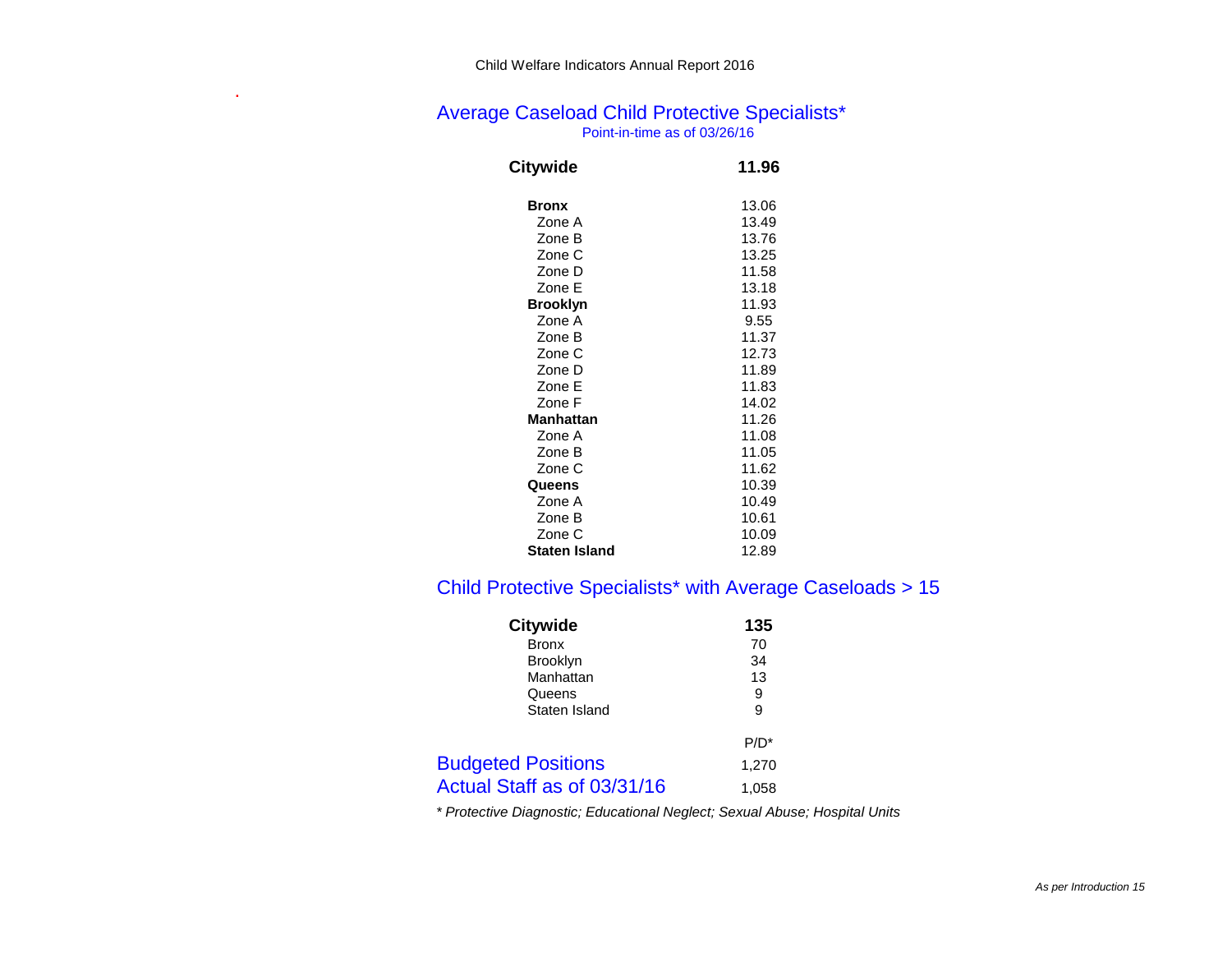# Average Caseload Child Protective Specialists\*

Point-in-time as of 06/25/2016

| Citywide             | 11.95 |
|----------------------|-------|
| <b>Bronx</b>         | 12.65 |
| Zone A               | 14.68 |
| Zone B               | 11.78 |
| Zone C               | 12.10 |
| Zone D               | 11.84 |
| Zone E               | 12.65 |
| <b>Brooklyn</b>      | 12.22 |
| Zone A               | 9.60  |
| Zone B               | 11.14 |
| Zone C               | 13.04 |
| Zone D               | 13.06 |
| Zone E               | 14.06 |
| Zone F               | 12.25 |
| Manhattan            | 12.27 |
| Zone A               | 11.98 |
| Zone B               | 12.25 |
| Zone C               | 12.54 |
| Queens               | 9.76  |
| Zone A               | 9.82  |
| Zone B               | 9.61  |
| Zone C               | 9.86  |
| <b>Staten Island</b> | 13.20 |

# Child Protective Specialists\* with Average Caseloads > 15

| <b>Citywide</b>               | 173     |
|-------------------------------|---------|
| <b>Bronx</b>                  | 70      |
| <b>Brooklyn</b>               | 60      |
| Manhattan                     | 24      |
| Queens                        | 9       |
| Staten Island                 | 10      |
|                               | $P/D^*$ |
| <b>Budgeted Positions</b>     | 1,270   |
| Actual Staff as of 06/11/2016 | 1.216   |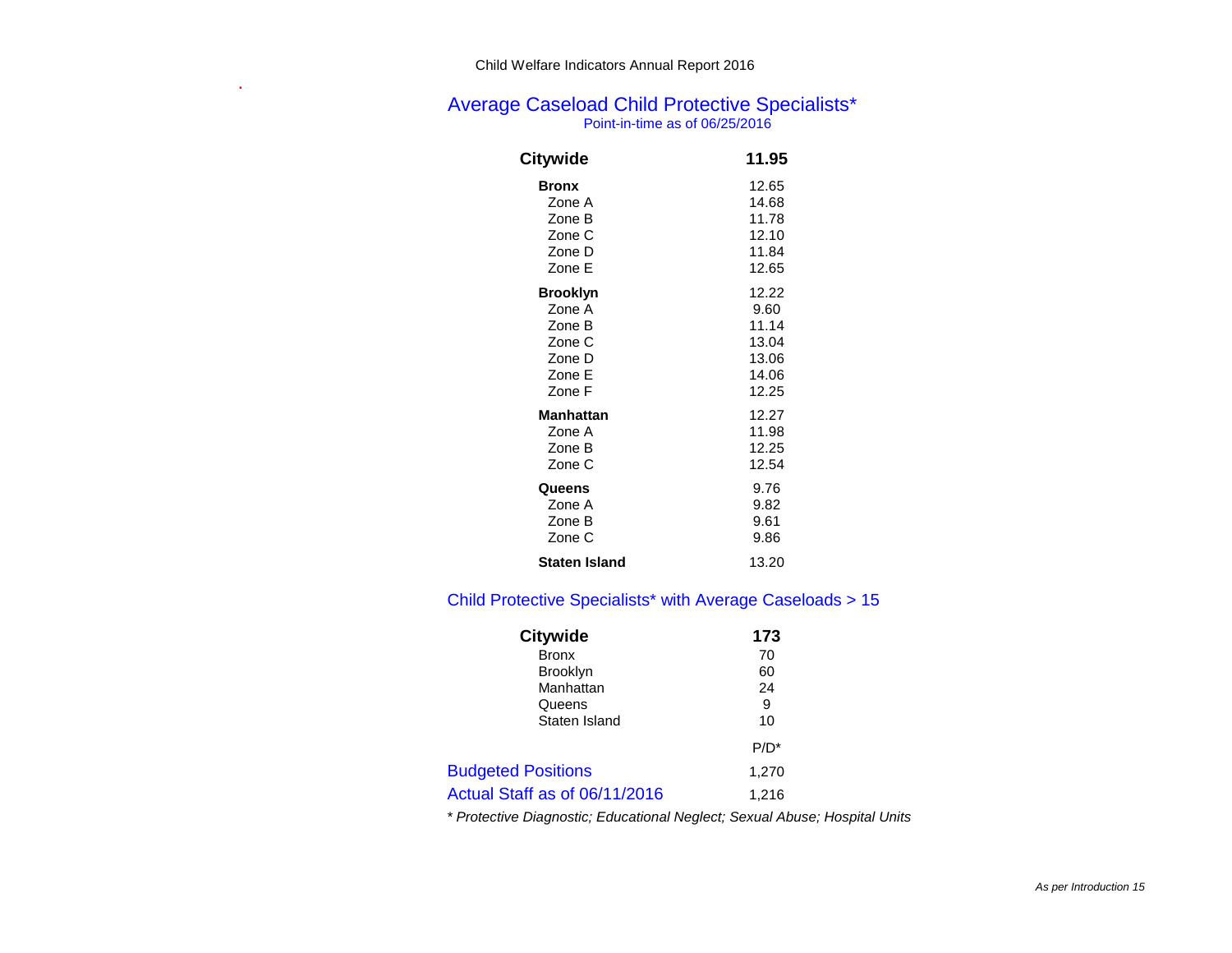# Average Caseload Child Protective Specialists\*

Point-in-time as of 09/24/2016

| Citywide             | 9.19  |
|----------------------|-------|
| <b>Bronx</b>         | 9.47  |
| Zone A               | 9.32  |
| Zone B               | 9.40  |
| Zone C               | 8.96  |
| Zone D               | 9.48  |
| Zone E               | 10.15 |
| <b>Brooklyn</b>      | 9.59  |
| Zone A               | 6.83  |
| Zone B               | 9.83  |
| Zone C               | 9.57  |
| Zone D               | 10.75 |
| Zone E               | 10.38 |
| Zone F               | 9.82  |
| <b>Manhattan</b>     | 10.19 |
| Zone A               | 9.06  |
| Zone B               | 11.72 |
| Zone C               | 10.22 |
| Queens               | 7.33  |
| Zone A               | 8.30  |
| Zone B               | 7.00  |
| Zone C               | 6.81  |
| <b>Staten Island</b> | 8.62  |

# Child Protective Specialists\* with Average Caseloads > 15

| <b>Citywide</b>               | 38      |
|-------------------------------|---------|
| <b>Bronx</b>                  | 13      |
| <b>Brooklyn</b>               | 17      |
| Manhattan                     | 8       |
| Queens                        | 0       |
| Staten Island                 | 0       |
|                               | $P/D^*$ |
| <b>Budgeted Positions</b>     | 1,270   |
| Actual Staff as of 09/17/2016 | 1,232   |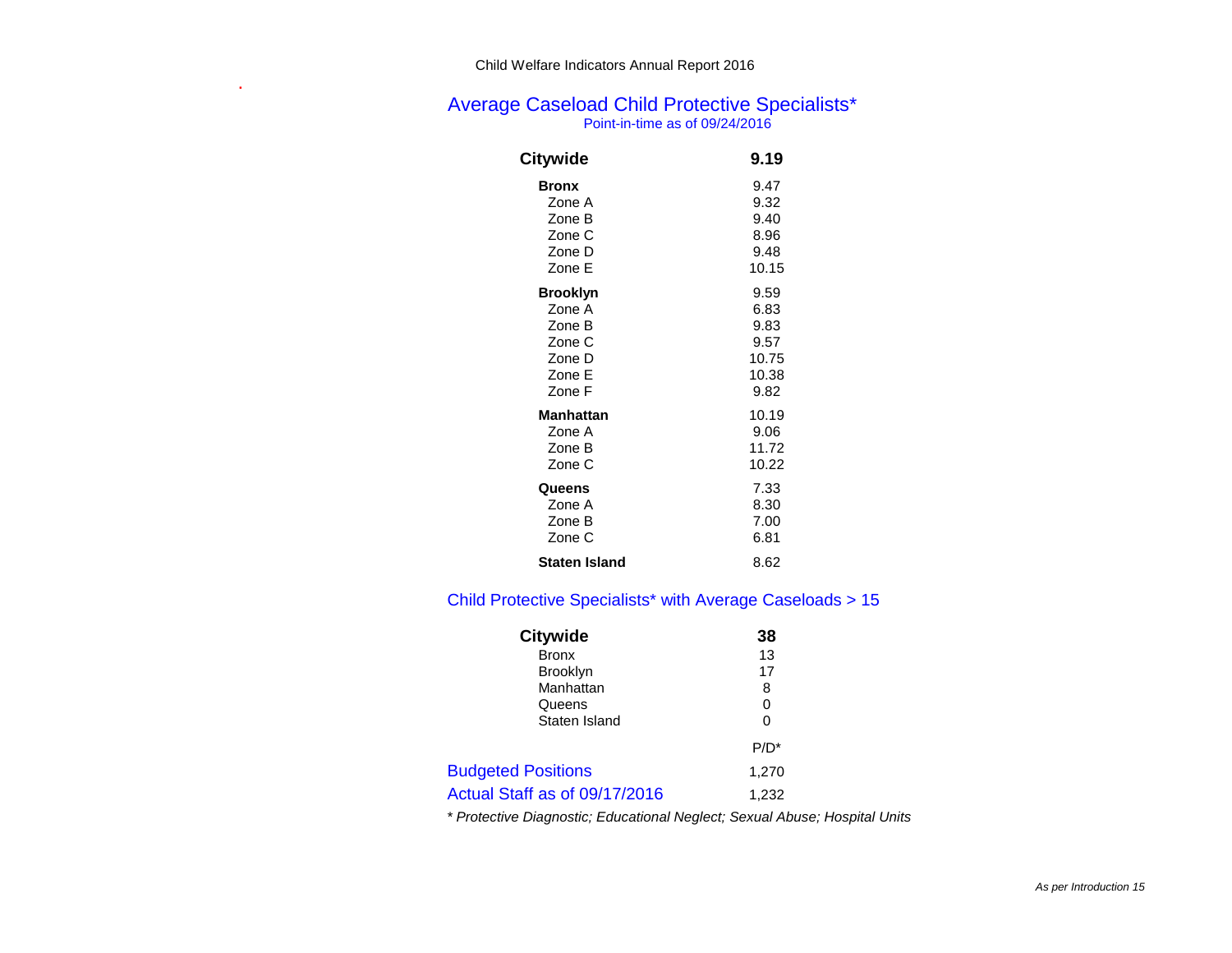## Average Caseload Child Protective Specialists\* Point-in-time as of 12/24/2016

| Citywide             | 13.79 |
|----------------------|-------|
| <b>Bronx</b>         | 14.17 |
| Zone A               | 14.36 |
| Zone B               | 14.64 |
| Zone C               | 14.00 |
| Zone D               | 14.24 |
| Zone E               | 13.69 |
| <b>Brooklyn</b>      | 13.30 |
| Zone A               | 10.27 |
| Zone B               | 13.60 |
| Zone C               | 15.07 |
| Zone D               | 14.29 |
| Zone E               | 14.65 |
| Zone F               | 12.34 |
| Manhattan            | 15.90 |
| Zone A               | 17.00 |
| Zone B               | 13.43 |
| Zone C               | 16.91 |
| Queens               | 12.29 |
| Zone A               | 12.49 |
| Zone B               | 13.65 |
| Zone C               | 10.92 |
| <b>Staten Island</b> | 13.62 |

## Child Protective Specialists\* with Average Caseloads > 15

| <b>Citywide</b>               | 313     |
|-------------------------------|---------|
| <b>Bronx</b>                  | 113     |
| <b>Brooklyn</b>               | 94      |
| Manhattan                     | 60      |
| Queens                        | 35      |
| Staten Island                 | 11      |
|                               | $P/D^*$ |
| <b>Budgeted Positions</b>     | 1,270   |
| Actual Staff as of 12/10/2016 | 1.434   |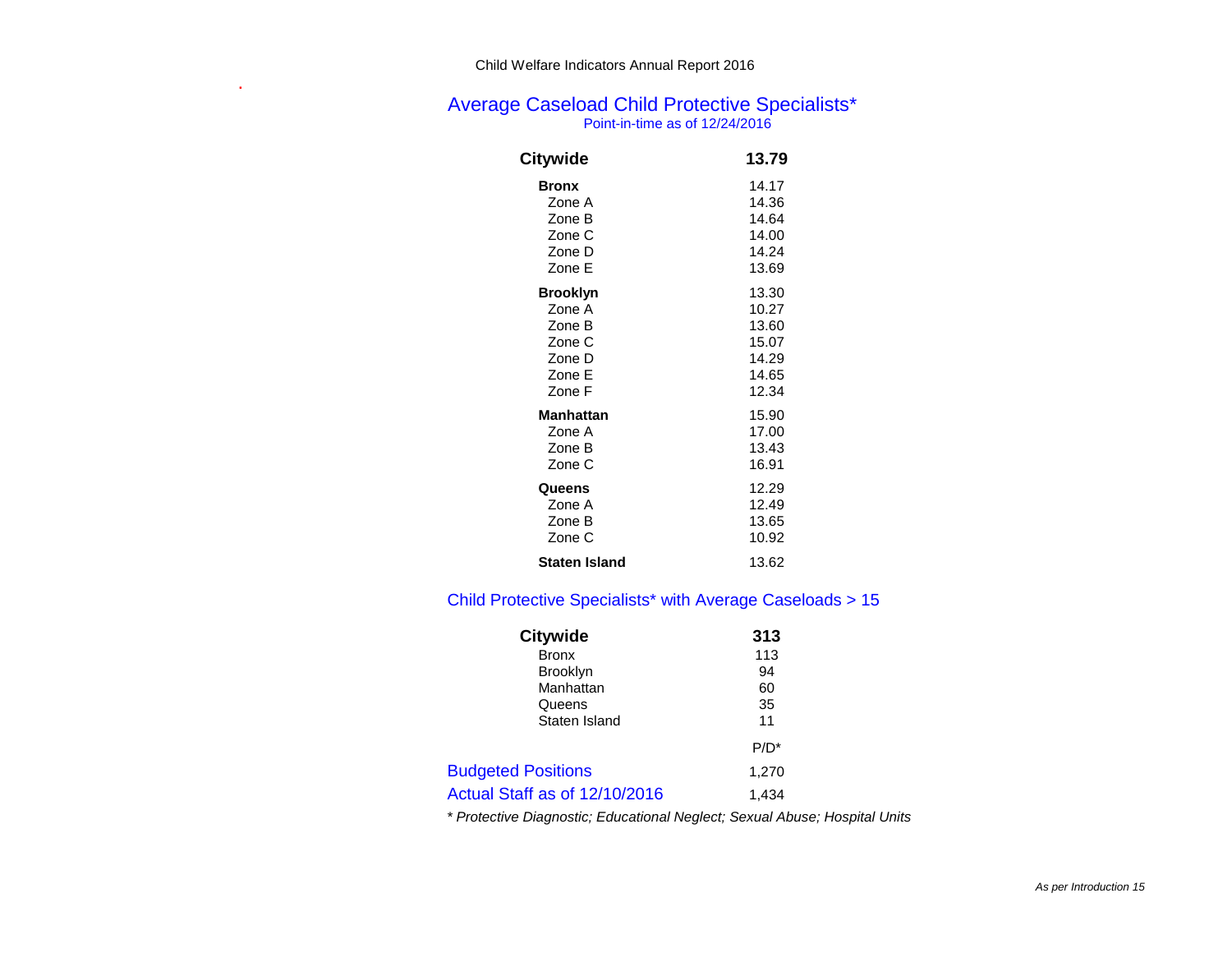|                                                                    | <b>Bronx</b>                                                          | <b>Brooklyn</b> | <b>Manhattan</b>                                           | Queens       | <b>Staten Island</b> | <b>TOTAL</b>   |  |
|--------------------------------------------------------------------|-----------------------------------------------------------------------|-----------------|------------------------------------------------------------|--------------|----------------------|----------------|--|
| Child Protective* Staffing Experience, Point-in-time as of 3/19/16 |                                                                       |                 |                                                            |              |                      |                |  |
| <b>Child Protective Spec</b>                                       | 306                                                                   | 343             | 159                                                        | 202          | 48                   | 1,058          |  |
| 0 - 1 year experience.                                             | 25                                                                    | 42              | 26                                                         | 23           | 4                    | 120            |  |
| 1 - 3 years experience.                                            | 73                                                                    | 68              | 33                                                         | 8            | $\overline{7}$       | 189            |  |
| 3 - 5 years experience.                                            | 38                                                                    | 43              | 20                                                         | 23           | 8                    | 132            |  |
| 5 - 7 years experience.                                            | 23                                                                    | 24              | 18                                                         | 35           | $\overline{2}$       | 102            |  |
| 7 - 9 years experience.                                            | 65                                                                    | 87              | 29                                                         | 70           | 10                   | 261            |  |
| 9 or more years experience.                                        | 82                                                                    | 79              | 33                                                         | 43           | 17                   | 254            |  |
| <b>Child Protective-Sp Supv I</b>                                  | 14                                                                    | 15              | 10                                                         | 18           | 1                    | 58             |  |
| 1 - 5 years experience.                                            | 12                                                                    | 3               | 4                                                          | $\mathbf 0$  | 0                    | 19             |  |
| 5 - 10 years experience.                                           | $\mathbf 0$                                                           | 8               | 1                                                          | 11           | 0                    | 20             |  |
| 10-15 years experience.                                            | $\mathbf{1}$                                                          | $\mathbf{1}$    | 1                                                          | 4            | $\mathbf{1}$         | 8              |  |
| 15 - 20 years experience.                                          | $\Omega$                                                              | $\overline{2}$  | 4                                                          | 3            | $\Omega$             | 9              |  |
| 20 or more years experience.                                       | 1                                                                     | $\mathbf{1}$    | $\Omega$                                                   | $\Omega$     | $\Omega$             | $\overline{2}$ |  |
| <b>Child Protective-Sp Supv II</b>                                 | 69                                                                    | 68              | 31                                                         | 51           | 13                   | 232            |  |
| 1 - 5 years experience.                                            | 9                                                                     | 6               | 4                                                          | $\mathbf{1}$ | $\mathbf{1}$         | 21             |  |
| 5 - 10 years experience.                                           | 20                                                                    | 23              | 11                                                         | 14           | 6                    | 74             |  |
| 10-15 years experience.                                            | 11                                                                    | 22              | $\overline{7}$                                             | 16           | 3                    | 59             |  |
| 15 - 20 years experience.                                          | 28                                                                    | 16              | 8                                                          | 15           | 3                    | 70             |  |
| 20 or more years experience.                                       | $\mathbf{1}$                                                          | $\mathbf{1}$    | 1                                                          | 5            | $\Omega$             | 8              |  |
|                                                                    |                                                                       |                 | Screening Staffing Experience, Point-in-time as of 3/19/16 |              |                      |                |  |
| <b>Child Protective Spec</b>                                       | $\overline{2}$                                                        | 5               | 1                                                          | 2            | 1                    | 11             |  |
| 0 - 1 year experience.                                             | $\mathbf 0$                                                           | $\mathbf 0$     | $\Omega$                                                   | $\Omega$     | $\Omega$             | $\mathbf 0$    |  |
| 1 - 3 years experience.                                            | $\mathbf 0$                                                           | $\mathbf 0$     | 0                                                          | $\Omega$     | 0                    | 0              |  |
| 3 - 5 years experience.                                            | $\mathbf 0$                                                           | $\mathbf 0$     | 0                                                          | $\Omega$     | $\mathbf 0$          | $\mathbf 0$    |  |
| 5 - 7 years experience.                                            | $\mathbf 0$                                                           | $\mathbf 0$     | 0                                                          | 0            | $\mathbf 0$          | $\mathbf 0$    |  |
| 7 - 9 years experience.                                            | $\Omega$                                                              | $\Omega$        | $\Omega$                                                   | 1            | $\Omega$             | 1              |  |
| 9 or more years experience.                                        | $\overline{c}$                                                        | 5               | 1                                                          |              | $\mathbf{1}$         | 10             |  |
| <b>Child Protective-Sp Supv II</b>                                 | 0                                                                     | 1               | 0                                                          | 1            | 0                    | $\mathbf{2}$   |  |
| 1 - 5 years experience.                                            | $\mathbf 0$                                                           | 0               | 0                                                          | 0            | $\mathbf 0$          | $\mathbf 0$    |  |
| 5 - 10 years experience.                                           | $\Omega$                                                              | $\mathbf 0$     | 0                                                          | 0            | $\mathbf 0$          | $\mathbf 0$    |  |
| 10 -15 years experience.                                           | $\mathbf 0$                                                           | $\mathbf 0$     | 0                                                          | 0            | $\mathbf 0$          | $\pmb{0}$      |  |
| 15 - 20 years experience.                                          | $\Omega$                                                              | $\overline{1}$  | 0                                                          | $\Omega$     | $\mathbf 0$          |                |  |
| 20 or more years experience.                                       | $\Omega$                                                              | $\Omega$        | $\Omega$                                                   |              | $\Omega$             | 1              |  |
|                                                                    | Protective Manager** Staffing Experience, Point-in-time as of 3/19/16 |                 |                                                            |              |                      |                |  |
| <b>Child Protection Manager</b>                                    | 19                                                                    | 21              | 12                                                         | 14           | 3                    | 69             |  |
| 0 - 1 year experience.                                             | 0                                                                     | 2               | 2                                                          | 0            | 0                    | 4              |  |
| 1 - 5 years experience.                                            | 3                                                                     | 13              | 5                                                          | 4            | 3                    | 28             |  |
| 5 - 10 years experience.                                           | 12                                                                    | 3               | $\overline{2}$                                             | 7            | $\mathbf 0$          | 24             |  |
| 10-15 years experience.                                            | 4                                                                     | $\overline{2}$  | 2                                                          | 1            | $\mathbf 0$          | 9              |  |
| 15 - 20 years experience.                                          | $\mathbf 0$                                                           | $\mathbf{1}$    | 1                                                          | 2            | $\mathbf 0$          | 4              |  |
| 20 or more years experience.                                       | $\Omega$                                                              | $\Omega$        | 0                                                          | $\Omega$     | $\Omega$             | $\mathbf 0$    |  |

*\* Protective Diagnostic; Educational Neglect; Sexual Abuse; Hospital Units ss*

*\*\* Protective Diagnostic; Educational Neglect; Sexual Abuse; Hospital Units, and Screening gg*

*\*\*\* Trainees in training unit and academy are included in these numbers.*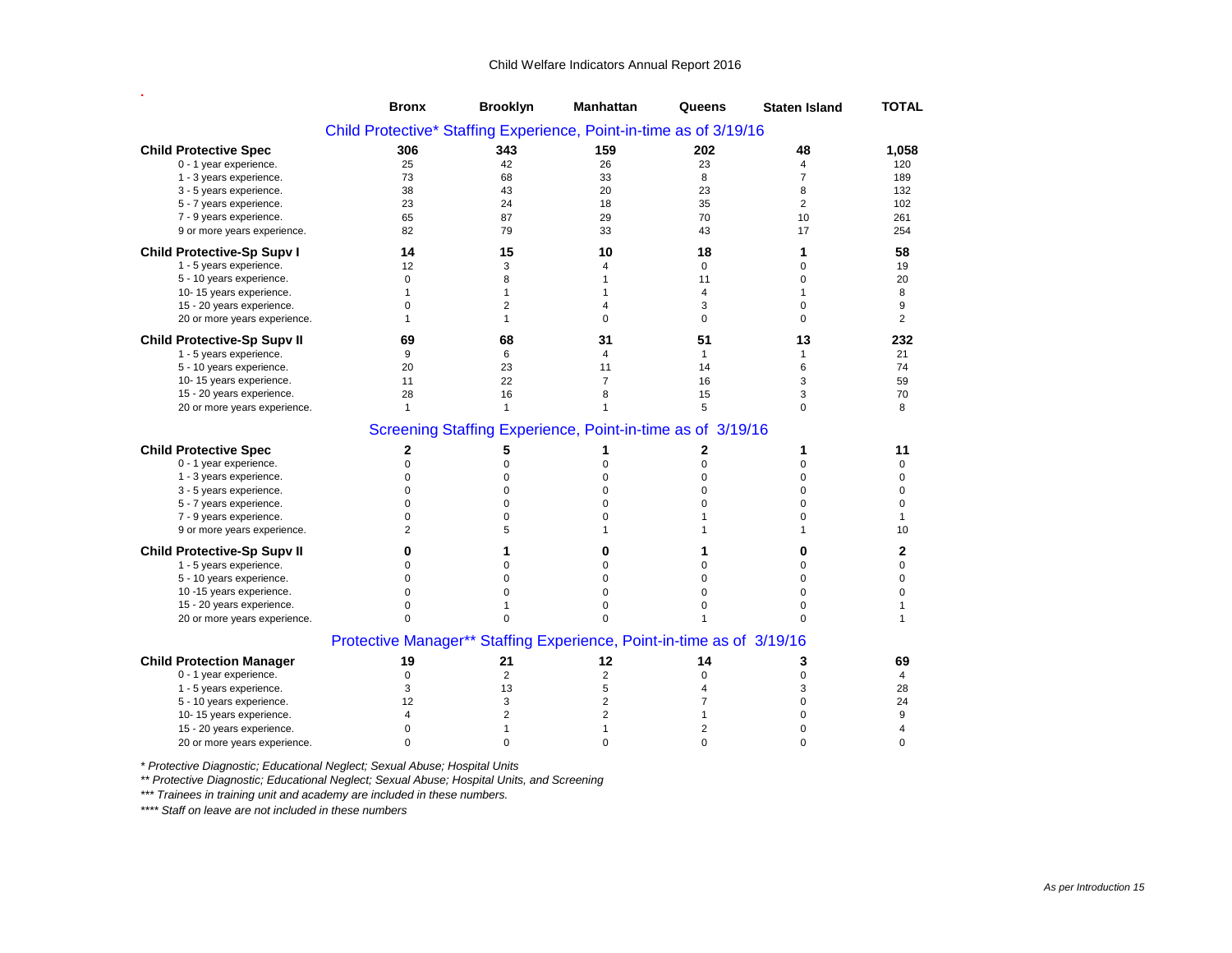.  $\mathcal{L}_{\mathcal{A}}$  is the set of the set of the set of the set of the set of the set of the set of the set of the set of the set of the set of the set of the set of the set of the set of the set of the set of the set of the

|                                                                       | <b>Bronx</b>   | <b>Brooklyn</b> | <b>Manhattan</b> | Queens         | <b>Staten Island</b> | Total          |
|-----------------------------------------------------------------------|----------------|-----------------|------------------|----------------|----------------------|----------------|
| Child Protective* Staffing Experience, Point-in-time as of 6/11/16    |                |                 |                  |                |                      |                |
| <b>Child Protective Spec</b>                                          | 380            | 369             | 171              | 233            | 63                   | 1,216          |
| 0 - 1 year experience.                                                | 56             | 77              | 12               | 20             | 10                   | 175            |
| 1 - 3 years experience.                                               | 105            | 66              | 61               | 36             | 13                   | 281            |
| 3 - 5 years experience.                                               | 40             | 44              | 17               | 23             | 9                    | 133            |
| 5 - 7 years experience.                                               | 25             | 22              | 18               | 12             | 1                    | 78             |
| 7 - 9 years experience.                                               | 70             | 56              | 11               | 26             | 8                    | 171            |
| 9 or more years experience.                                           | 84             | 104             | 52               | 116            | 22                   | 378            |
| <b>Child Protective-Sp Supv I</b>                                     | 11             | 16              | 10               | 18             | 0                    | 55             |
| 1 - 5 years experience.                                               | 9              | 2               | 4                | $\mathbf 0$    | 0                    | 15             |
| 5 - 10 years experience.                                              | $\mathbf 0$    | 9               | $\overline{2}$   | 11             | 0                    | 22             |
| 10-15 years experience.                                               | $\mathbf{1}$   | 2               | $\mathbf 0$      | 3              | 0                    | 6              |
| 15 - 20 years experience.                                             | $\Omega$       | $\overline{2}$  | $\overline{2}$   | 3              | 0                    | $\overline{7}$ |
| 20 or more years experience.                                          | $\mathbf{1}$   | $\mathbf{1}$    | $\overline{2}$   | $\mathbf{1}$   | 0                    | 5              |
| <b>Child Protective-Sp Supv II</b>                                    | 69             | 66              | 31               | 53             | 13                   | 232            |
| 1 - 5 years experience.                                               | 9              | 5               | 5                | $\mathbf{1}$   | 1                    | 21             |
| 5 - 10 years experience.                                              | 20             | 24              | $\overline{7}$   | 15             | 6                    | 72             |
| 10-15 years experience.                                               | 11             | 19              | 9                | 15             | 3                    | 57             |
| 15 - 20 years experience.                                             | 28             | 17              | 8                | 16             | 3                    | 72             |
| 20 or more years experience.                                          | $\mathbf{1}$   | $\mathbf{1}$    | $\overline{2}$   | 6              | 0                    | 10             |
| Screening Staffing Experience, Point-in-time as of 6/11/16            |                |                 |                  |                |                      |                |
| <b>Child Protective Spec</b>                                          | 2              | 5               | 1                | 2              | 1                    | 11             |
| 0 - 1 year experience.                                                | 0              | 0               | 0                | $\mathbf 0$    | 0                    | 0              |
| 1 - 3 years experience.                                               | 0              | 0               | 0                | 0              | 0                    | 0              |
| 3 - 5 years experience.                                               | $\Omega$       | $\Omega$        | 0                | $\Omega$       | $\Omega$             | 0              |
| 5 - 7 years experience.                                               | 0              | 0               | 0                | $\mathbf 0$    | 0                    | 0              |
| 7 - 9 years experience.                                               | $\Omega$       | $\Omega$        | $\Omega$         | $\mathbf 0$    | $\Omega$             | $\mathbf 0$    |
| 9 or more years experience.                                           | $\overline{2}$ | 5               | $\mathbf{1}$     | $\overline{2}$ | 1                    | 11             |
| <b>Child Protective-Sp Supv II</b>                                    | 0              | 1               | 0                | 1              | $\bf{0}$             | $\overline{2}$ |
| 1 - 5 years experience.                                               | 0              | 0               | 0                | 0              | 0                    | 0              |
| 5 - 10 years experience.                                              | $\Omega$       | 0               | 0                | $\mathbf 0$    | 0                    | 0              |
| 10 -15 years experience.                                              | $\Omega$       | 0               | 0                | $\mathbf 0$    | 0                    | 0              |
| 15 - 20 years experience.                                             | $\Omega$       | 1               | $\mathbf 0$      | $\mathbf 0$    | $\mathbf 0$          | $\mathbf{1}$   |
| 20 or more years experience.                                          | $\Omega$       | 0               | $\Omega$         | $\mathbf{1}$   | 0                    | 1              |
| Protective Manager** Staffing Experience, Point-in-time as of 6/11/16 |                |                 |                  |                |                      |                |
| <b>Child Protection Manager</b>                                       | 27             | 27              | 15               | 18             | 3                    | 90             |
| 0 - 1 year experience.                                                | $\overline{2}$ | $\overline{2}$  | $\overline{2}$   | $\mathbf 0$    | 0                    | 6              |
| 1 - 5 years experience.                                               | 8              | 15              | 6                | 4              | 3                    | 36             |
| 5 - 10 years experience.                                              | 13             | $\overline{7}$  | 3                | 9              | 0                    | 32             |
| 10-15 years experience.                                               | 4              | $\overline{2}$  | $\overline{2}$   | 3              | 0                    | 11             |
| 15 - 20 years experience.                                             | $\Omega$       | 1               | $\overline{2}$   | $\overline{2}$ | $\Omega$             | 5              |
| 20 or more years experience.                                          | $\Omega$       | $\Omega$        | $\Omega$         | $\Omega$       | $\Omega$             | $\Omega$       |

*\* Protective Diagnostic; Educational Neglect; Sexual Abuse; Hospital Units ss*

*\*\* Protective Diagnostic; Educational Neglect; Sexual Abuse; Hospital Units, and Screening gg*

*\*\*\* Trainees in training unit and academy are included in these numbers.*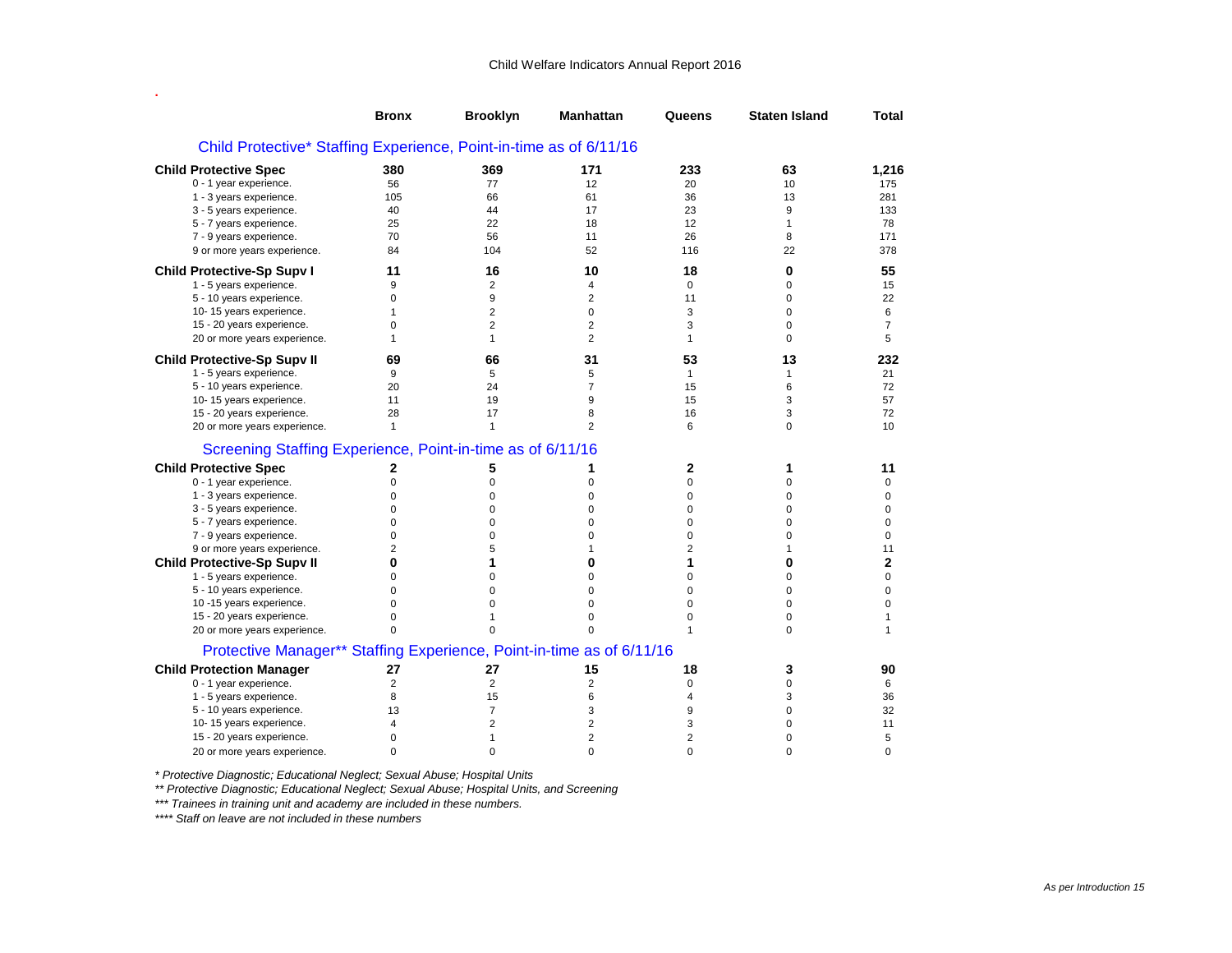.  $\mathcal{L}_{\mathcal{A}}$  is the set of the set of the set of the set of the set of the set of the set of the set of the set of the set of the set of the set of the set of the set of the set of the set of the set of the set of the

|                                                                       | <b>Bronx</b>   | <b>Brooklyn</b> | <b>Manhattan</b> | Queens         | <b>Staten Island</b> | Total        |
|-----------------------------------------------------------------------|----------------|-----------------|------------------|----------------|----------------------|--------------|
| Child Protective* Staffing Experience, Point-in-time as of 9/17/16    |                |                 |                  |                |                      |              |
| <b>Child Protective Spec</b>                                          | 381            | 385             | 174              | 230            | 62                   | 1,232        |
| 0 - 1 year experience.                                                | 101            | 85              | 32               | 53             | 16                   | 287          |
| 1 - 3 years experience.                                               | 89             | 95              | 49               | 22             | 11                   | 266          |
| 3 - 5 years experience.                                               | 33             | 37              | 19               | 19             | 8                    | 116          |
| 5 - 7 years experience.                                               | 20             | 20              | 17               | 11             | $\mathbf{1}$         | 69           |
| 7 - 9 years experience.                                               | 32             | 51              | 9                | 23             | $\overline{7}$       | 122          |
| 9 or more years experience.                                           | 106            | 97              | 48               | 102            | 19                   | 372          |
| <b>Child Protective-Sp Supv I</b>                                     | 17             | 11              | 9                | 18             | 0                    | 55           |
| 1 - 5 years experience.                                               | 15             | 3               | 3                | $\mathbf 0$    | 0                    | 21           |
| 5 - 10 years experience.                                              | $\mathbf 0$    | 4               | $\mathbf 0$      | 10             | $\mathbf 0$          | 14           |
| 10-15 years experience.                                               | $\mathbf{1}$   | $\overline{2}$  | $\mathbf 0$      | 3              | $\mathbf 0$          | 6            |
| 15 - 20 years experience.                                             | 0              | 2               | $\overline{2}$   | 4              | $\pmb{0}$            | 8            |
| 20 or more years experience.                                          | $\mathbf{1}$   | 0               | $\overline{4}$   | 1              | $\mathbf 0$          | 6            |
| <b>Child Protective-Sp Supv II</b>                                    | 63             | 62              | 31               | 53             | 12                   | 221          |
| 1 - 5 years experience.                                               | 12             | 4               | $\overline{7}$   | $\mathbf{1}$   | $\mathbf{1}$         | 25           |
| 5 - 10 years experience.                                              | 13             | 23              | 6                | 15             | 5                    | 62           |
| 10-15 years experience.                                               | 9              | 18              | 8                | 15             | 3                    | 53           |
| 15 - 20 years experience.                                             | 22             | 16              | 8                | 16             | 3                    | 65           |
| 20 or more years experience.                                          | $\overline{7}$ | 1               | $\overline{2}$   | 6              | $\mathbf 0$          | 16           |
| Screening Staffing Experience, Point-in-time as of 9/17/16            |                |                 |                  |                |                      |              |
| <b>Child Protective Spec</b>                                          | 2              | 4               | 1                | 2              | 1                    | 10           |
| 0 - 1 year experience.                                                | $\mathbf 0$    | 0               | 0                | 0              | $\pmb{0}$            | $\mathbf 0$  |
| 1 - 3 years experience.                                               | 0              | 0               | 0                | 0              | $\mathbf 0$          | $\mathbf 0$  |
| 3 - 5 years experience.                                               | $\mathbf 0$    | 0               | $\mathbf 0$      | $\mathbf 0$    | $\mathbf 0$          | $\mathbf 0$  |
| 5 - 7 years experience.                                               | $\mathbf 0$    | 0               | $\mathbf 0$      | $\mathbf 0$    | $\mathbf 0$          | $\mathbf 0$  |
| 7 - 9 years experience.                                               | $\Omega$       | $\Omega$        | $\Omega$         | $\mathbf 0$    | $\mathbf 0$          | $\Omega$     |
| 9 or more years experience.                                           | $\overline{2}$ | 4               | $\mathbf{1}$     | 2              | $\mathbf{1}$         | 10           |
| <b>Child Protective-Sp Supv II</b>                                    | 0              | 1               | 0                | 1              | 0                    | $\mathbf 2$  |
| 1 - 5 years experience.                                               | $\mathbf 0$    | $\mathbf 0$     | $\mathbf 0$      | $\mathbf 0$    | $\mathbf 0$          | $\mathbf 0$  |
| 5 - 10 years experience.                                              | $\Omega$       | $\Omega$        | $\Omega$         | $\Omega$       | $\Omega$             | $\Omega$     |
| 10-15 years experience.                                               | $\Omega$       | $\Omega$        | $\Omega$         | $\Omega$       | $\mathbf 0$          | $\Omega$     |
| 15 - 20 years experience.                                             | 0              | 1               | 0                | $\mathbf 0$    | $\mathbf 0$          | $\mathbf{1}$ |
| 20 or more years experience.                                          | 0              | 0               | $\Omega$         | $\mathbf{1}$   | $\mathbf 0$          | $\mathbf{1}$ |
| Protective Manager** Staffing Experience, Point-in-time as of 9/17/16 |                |                 |                  |                |                      |              |
|                                                                       |                |                 |                  |                |                      |              |
| <b>Child Protection Manager</b>                                       | 29             | 27              | 13               | 19             | 3                    | 90           |
| 0 - 1 year experience.                                                | 5              | 3               | $\mathbf{1}$     | $\mathbf{1}$   | $\mathbf 0$          | 6            |
| 1 - 5 years experience.                                               | 8              | 13              | 6                | $\overline{4}$ | $\overline{2}$       | 36           |
| 5 - 10 years experience.                                              | 12             | 7               | 3                | 9              | $\mathbf{1}$         | 32           |
| 10-15 years experience.                                               | 3              | 3               | $\mathbf{1}$     | 3              | 0                    | 11           |
| 15 - 20 years experience.                                             | $\mathbf{1}$   | 1               | $\overline{2}$   | 2              | 0                    | 5            |
| 20 or more years experience.                                          | $\Omega$       | $\Omega$        | $\Omega$         | $\Omega$       | $\Omega$             | $\Omega$     |

*\* Protective Diagnostic; Educational Neglect; Sexual Abuse; Hospital Units ss*

*\*\* Protective Diagnostic; Educational Neglect; Sexual Abuse; Hospital Units, and Screening gg*

*\*\*\* Trainees in training unit and academy are included in these numbers.*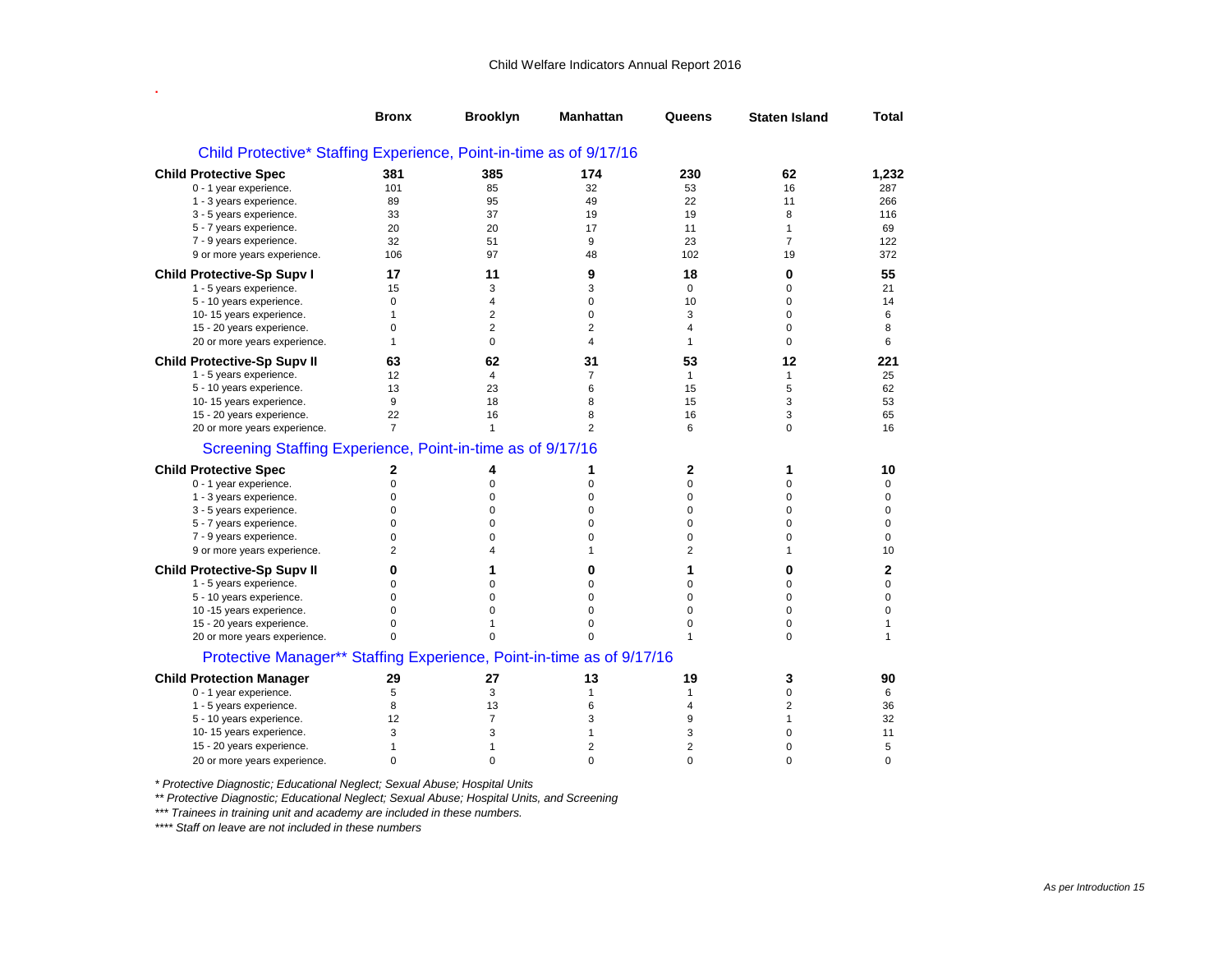|                                                                                                                                                                                                                                   | <b>Bronx</b>                                                                              | <b>Brooklyn</b>                                  | <b>Manhattan</b>                                                   | Queens                                                                       | <b>Staten Island</b>                                 | Total                                                       |
|-----------------------------------------------------------------------------------------------------------------------------------------------------------------------------------------------------------------------------------|-------------------------------------------------------------------------------------------|--------------------------------------------------|--------------------------------------------------------------------|------------------------------------------------------------------------------|------------------------------------------------------|-------------------------------------------------------------|
| Child Protective* Staffing Experience, Point-in-time as of 12/10/16                                                                                                                                                               |                                                                                           |                                                  |                                                                    |                                                                              |                                                      |                                                             |
| <b>Child Protective Spec</b>                                                                                                                                                                                                      | 450                                                                                       | 441                                              | 186                                                                | 281                                                                          | 76                                                   | 1,434                                                       |
| 0 - 1 year experience                                                                                                                                                                                                             | 184                                                                                       | 167                                              | 65                                                                 | 98                                                                           | 30                                                   | 544                                                         |
| 1 - 3 years experience                                                                                                                                                                                                            | 83                                                                                        | 88                                               | 41                                                                 | 40                                                                           | 11                                                   | 263                                                         |
| 3 - 5 years experience                                                                                                                                                                                                            | 32                                                                                        | 31                                               | 14                                                                 | 10                                                                           | 8                                                    | 95                                                          |
| 5 - 7 years experience                                                                                                                                                                                                            | 20                                                                                        | 17                                               | 16                                                                 | 11                                                                           | $\mathbf{1}$                                         | 65                                                          |
| 7 - 9 years experience                                                                                                                                                                                                            | 32                                                                                        | 48                                               | 9                                                                  | 22                                                                           | $\overline{7}$                                       | 118                                                         |
| 9 or more years experience                                                                                                                                                                                                        | 99                                                                                        | 90                                               | 41                                                                 | 100                                                                          | 19                                                   | 349                                                         |
| <b>Child Protective-Sp Supv I</b>                                                                                                                                                                                                 | 21                                                                                        | 10                                               | 8                                                                  | 16                                                                           | 1                                                    | 56                                                          |
| 1 - 5 years experience                                                                                                                                                                                                            | 19                                                                                        | 5                                                | 3                                                                  | $\mathbf 0$                                                                  | $\mathbf{1}$                                         | 28                                                          |
| 5 - 10 years experience                                                                                                                                                                                                           | 0                                                                                         | $\mathbf{1}$                                     | 0                                                                  | 10                                                                           | 0                                                    | 11                                                          |
| 10-15 years experience                                                                                                                                                                                                            | $\mathbf{1}$                                                                              | $\overline{2}$                                   | $\overline{2}$                                                     | 3                                                                            | 0                                                    | 8                                                           |
| 15 - 20 years experience                                                                                                                                                                                                          | $\mathbf 0$                                                                               | $\overline{2}$                                   | $\mathbf{1}$                                                       | $\overline{2}$                                                               | 0                                                    | 5                                                           |
| 20 or more years experience                                                                                                                                                                                                       | $\mathbf{1}$                                                                              | $\mathbf 0$                                      | $\overline{2}$                                                     | $\mathbf{1}$                                                                 | $\Omega$                                             | 4                                                           |
| <b>Child Protective-Sp Supv II</b>                                                                                                                                                                                                | 63                                                                                        | 86                                               | 27                                                                 | 52                                                                           | 13                                                   | 241                                                         |
| 1 - 5 years experience                                                                                                                                                                                                            | 12                                                                                        | 10                                               | 6                                                                  | $\overline{2}$                                                               | $\mathbf{1}$                                         | 31                                                          |
| 5 - 10 years experienced                                                                                                                                                                                                          | 13                                                                                        | 30                                               | $\overline{7}$                                                     | 15                                                                           | 6                                                    | 71                                                          |
| 10-15 years experience                                                                                                                                                                                                            | 10                                                                                        | 22                                               | 6                                                                  | 14                                                                           | 3                                                    | 55                                                          |
| 15 - 20 years experience                                                                                                                                                                                                          | 21                                                                                        | 21                                               | 6                                                                  | 15                                                                           | 3                                                    | 66                                                          |
| 20 or more years experience                                                                                                                                                                                                       | 7                                                                                         | 3                                                | $\overline{2}$                                                     | 6                                                                            | 0                                                    | 18                                                          |
| <b>Child Protective Spec</b><br>0 - 1 year experience<br>1 - 3 years experience<br>3 - 5 years experience<br>5 - 7 years experience<br>7 - 9 years experience<br>9 or more years experience<br><b>Child Protective-Sp Supy II</b> | 2<br>$\mathbf 0$<br>$\mathbf 0$<br>$\mathbf 0$<br>0<br>$\mathbf 0$<br>$\overline{2}$<br>0 | 4<br>0<br>$\Omega$<br>0<br>0<br>0<br>4<br>1<br>0 | 1<br>$\mathbf 0$<br>0<br>$\mathbf 0$<br>0<br>$\mathbf 0$<br>1<br>0 | 1<br>$\mathbf 0$<br>0<br>$\mathbf 0$<br>$\mathbf 0$<br>$\mathbf 0$<br>1<br>1 | 1<br>0<br>0<br>0<br>0<br>0<br>$\mathbf{1}$<br>0<br>0 | 9<br>$\mathbf 0$<br>0<br>0<br>0<br>0<br>9<br>$\overline{2}$ |
| 1 - 5 years experience                                                                                                                                                                                                            | 0                                                                                         |                                                  | 0                                                                  | 0                                                                            |                                                      | 0                                                           |
| 5 - 10 years experience                                                                                                                                                                                                           | 0<br>$\mathbf 0$                                                                          | 0<br>0                                           | 0<br>0                                                             | $\mathbf 0$<br>$\mathbf 0$                                                   | 0<br>0                                               | $\mathbf 0$<br>0                                            |
| 10 -15 years experience                                                                                                                                                                                                           | $\mathbf 0$                                                                               | 1                                                | $\mathbf 0$                                                        | $\mathbf 0$                                                                  | $\mathbf 0$                                          | 1                                                           |
| 15 - 20 years experience                                                                                                                                                                                                          | $\mathbf 0$                                                                               | $\Omega$                                         | $\Omega$                                                           | 1                                                                            | $\Omega$                                             | 1                                                           |
| 20 or more years experience<br>Protective Manager** Staffing Experience, Point-in-time as of 12/10/16                                                                                                                             |                                                                                           |                                                  |                                                                    |                                                                              |                                                      |                                                             |
| <b>Child Protection Manager</b>                                                                                                                                                                                                   | 31                                                                                        | 28                                               | 12                                                                 | 20                                                                           | 4                                                    | 90                                                          |
| 0 - 1 year experience                                                                                                                                                                                                             | 5                                                                                         | $\overline{2}$                                   | 0                                                                  | $\mathbf{1}$                                                                 | $\mathbf{1}$                                         | 6                                                           |
| 1 - 5 years experience                                                                                                                                                                                                            | 8                                                                                         | 14                                               | $\overline{7}$                                                     | 4                                                                            | $\overline{2}$                                       | 36                                                          |
| 5 - 10 years experience                                                                                                                                                                                                           | 15                                                                                        | 8                                                | 3                                                                  | 9                                                                            | $\mathbf{1}$                                         | 32                                                          |
| 10-15 years experience                                                                                                                                                                                                            | 3                                                                                         | 3                                                | 0                                                                  | 3                                                                            | 0                                                    | 11                                                          |
| 15 - 20 years experience                                                                                                                                                                                                          | $\mathbf 0$                                                                               | 1                                                | $\overline{2}$                                                     | 3                                                                            | 0                                                    | 5                                                           |
| 20 or more years experience                                                                                                                                                                                                       | $\Omega$                                                                                  | $\Omega$                                         | $\Omega$                                                           | $\Omega$                                                                     | $\Omega$                                             | $\Omega$                                                    |

*\* Protective Diagnostic; Educational Neglect; Sexual Abuse; Hospital Units ss*

*\*\* Protective Diagnostic; Educational Neglect; Sexual Abuse; Hospital Units, and Screening gg*

*\*\*\* Trainees in training unit and academy are included in these numbers.*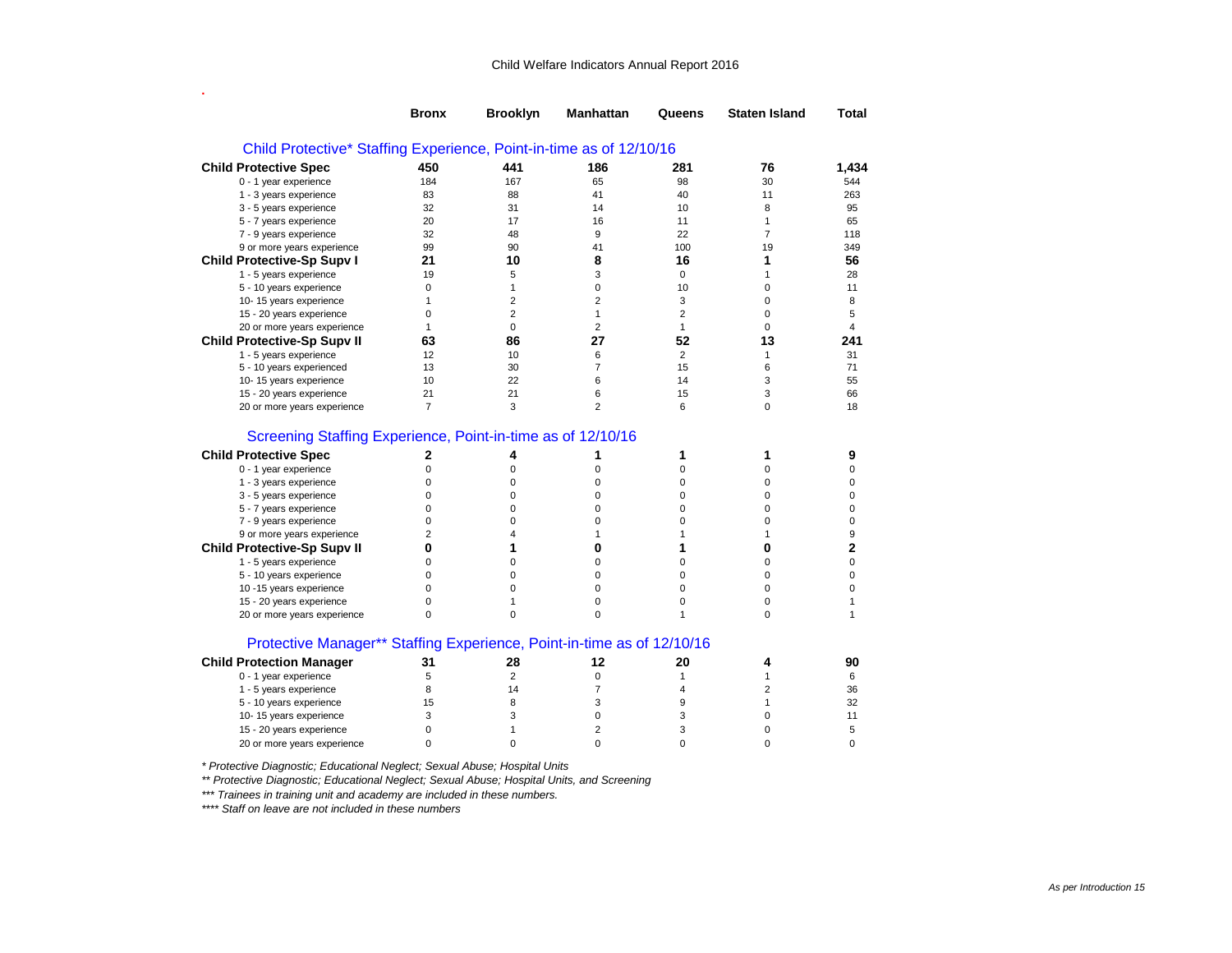## Cumulative Jan-Dec 16 Number of SCR Reports\* by Type of Case\*\*

|                  | Abuse          | <b>Neglect</b> | Abuse and<br><b>Neglect</b> | <b>Total Reports</b> |
|------------------|----------------|----------------|-----------------------------|----------------------|
| Citywide         | 855            | 38,568         | 13,378                      | 52,801               |
| <b>Bronx</b>     | 253            | 12,506         | 4,154                       | 16,913               |
| Zone A           | 52             | 2,756          | 817                         | 3,625                |
| Zone B           | 52             | 2,344          | 671                         | 3,067                |
| Zone C           | 28             | 2,266          | 653                         | 2,947                |
| Zone D           | 85             | 1,970          | 1,155                       | 3,210                |
| Zone E           | 33             | 2,669          | 709                         | 3,411                |
| Zone F           | 1              | 228            | 43                          | 272                  |
| Zone Z           | $\overline{2}$ | 271            | 104                         | 377                  |
| <b>Brooklyn</b>  | 257            | 11,404         | 3,967                       | 15,628               |
| Zone A           | 29             | 1,418          | 477                         | 1,924                |
| Zone B           | 28             | 1,611          | 546                         | 2,185                |
| Zone C           | 27             | 1,822          | 575                         | 2,424                |
| Zone D           | 48             | 2,412          | 747                         | 3,207                |
| Zone E           | 42             | 1,973          | 610                         | 2,625                |
| Zone F           | 74             | 1,534          | 786                         | 2,394                |
| <b>Manhattan</b> | 104            | 5,153          | 1,684                       | 6,941                |
| Zone A           | 62             | 1,552          | 724                         | 2,338                |
| Zone B           | 17             | 1,716          | 407                         | 2,140                |
| Zone C           | 22             | 1,733          | 505                         | 2,260                |
| Queens           | 202            | 7,354          | 2,864                       | 10,420               |
| Zone A           | 70             | 2,449          | 1,009                       | 3,528                |
| Zone B           | 64             | 2,333          | 949                         | 3,346                |
| Zone C           | 64             | 2,421          | 848                         | 3,333                |
| <b>Staten Is</b> | 39             | 2,151          | 709                         | 2,899                |

*\* These are Consolidated SCR investigations initiated during the months being reported. Data excludes cases* 

*managed by OSI and cases where ACS has a secondary role.*

**.**

*Abuse Only - reports that include at least one of the following allegations and no other allegations: burns, scalding, choking/twisting/shaking,*

*excessive corporal punishment, DOA/fatality, fractures, internal injuries, lacerations/bruises/welts, poisoning/noxious substances and sexual abuse. Neglect Only - reports that include at least one of the following allegations and no other allegations: educational neglect, lack of medical care,* 

*inadequate food/clothing/shelter, inadequate guardianship, lack of supervision, malnutrition, failure to thrive, emotional neglect, inappropriate isolation/restraint*

*swelling/discoloration/sprains, abandonment, child's drug/alcohol use, parent's drug/alcohol misuse, inapporpriate custodial conduct, and other.*

*Abuse & Neglect -reports that include both abuse and neglect allegations.*

*<sup>\*\*</sup> Type of case:*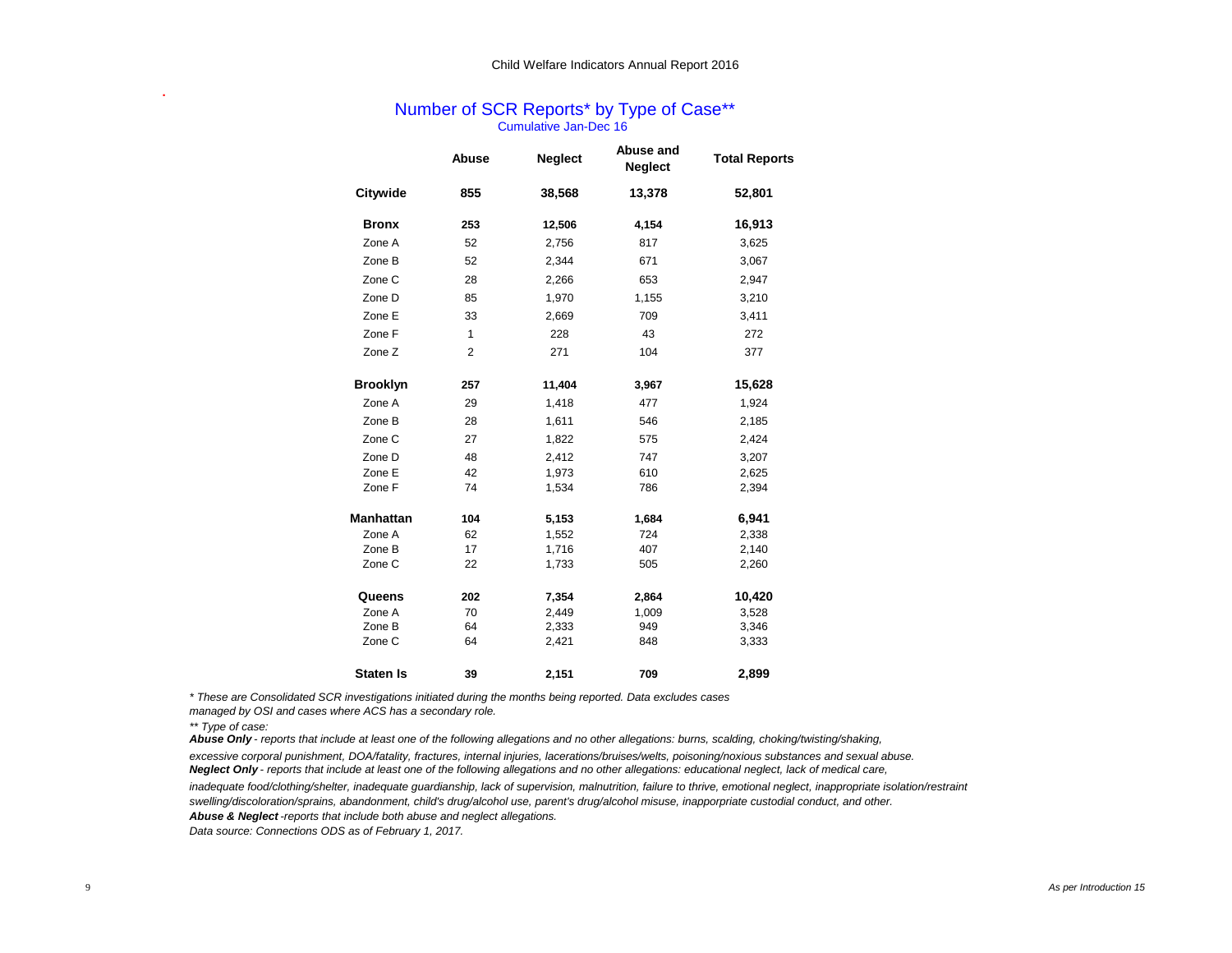|                  |                                             | <b>ABUSE ONLY</b>                      |                                             | <b>NEGLECT ONLY</b>                    |                                             | <b>ABUSE and NEGLECT</b>                             | <b>TOTAL</b>            |                                                         |  |  |
|------------------|---------------------------------------------|----------------------------------------|---------------------------------------------|----------------------------------------|---------------------------------------------|------------------------------------------------------|-------------------------|---------------------------------------------------------|--|--|
|                  | <b>Total</b><br>Number of<br><b>Reports</b> | % with At<br><b>Least One</b><br>Prior | <b>Total</b><br>Number of<br><b>Reports</b> | % with At<br><b>Least One</b><br>Prior | <b>Total</b><br>Number of<br><b>Reports</b> | % with At<br><b>Least One</b><br><b>Prior Report</b> | <b>Total</b><br>Reports | % with At<br>Number of Least One<br><b>Prior Report</b> |  |  |
| Citywide         | 741                                         | 22.5%                                  | 31,501                                      | 37.8%                                  | 11,062                                      | 35.1%                                                | 43,304                  | 36.9%                                                   |  |  |
| <b>Bronx</b>     | 227                                         | 23.3%                                  | 9,805                                       | 42.2%                                  | 3,327                                       | 37.7%                                                | 13,359                  | 40.8%                                                   |  |  |
| Zone A           | 43                                          | 23.3%                                  | 2243                                        | 44.8%                                  | 669                                         | 39.6%                                                | 2,955                   | 43.3%                                                   |  |  |
| Zone B           | 51                                          | 21.6%                                  | 1835                                        | 41.5%                                  | 573                                         | 37.7%                                                | 2,459                   | 40.2%                                                   |  |  |
| Zone C           | 25                                          | 16.0%                                  | 1920                                        | 38.9%                                  | 539                                         | 35.3%                                                | 2,484                   | 37.9%                                                   |  |  |
| Zone D           | 72                                          | 27.8%                                  | 1633                                        | 41.6%                                  | 967                                         | 35.9%                                                | 2,672                   | 39.1%                                                   |  |  |
| Zone E           | 35                                          | 20.0%                                  | 2085                                        | 41.8%                                  | 544                                         | 38.4%                                                | 2,664                   | 40.8%                                                   |  |  |
| Zone F           | $\mathbf{1}$                                | 100.0%                                 | 36                                          | 91.7%                                  | 12 <sup>2</sup>                             | 75.0%                                                | 49                      | 87.8%                                                   |  |  |
| Zone Z           | $\mathbf 0$                                 |                                        | 51                                          | 74.5%                                  | 22                                          | 81.8%                                                | 73                      | 76.7%                                                   |  |  |
| <b>Brooklyn</b>  | 210                                         | 20.5%                                  | 9,257                                       | 35.9%                                  | 3,219                                       | 33.7%                                                | 12,686                  | 35.1%                                                   |  |  |
| Zone A           | 26                                          | 15.4%                                  | 1244                                        | 36.8%                                  | 425                                         | 35.5%                                                | 1,695                   | 36.2%                                                   |  |  |
| Zone B           | 24                                          | 16.7%                                  | 1346                                        | 32.5%                                  | 429                                         | 31.7%                                                | 1.799                   | 32.1%                                                   |  |  |
| Zone C           | 20                                          | 25.0%                                  | 1495                                        | 36.8%                                  | 486                                         | 37.7%                                                | 2,001                   | 36.9%                                                   |  |  |
| Zone D           | 45                                          | 26.7%                                  | 2028                                        | 40.0%                                  | 627                                         | 35.1%                                                | 2.700                   | 38.7%                                                   |  |  |
| Zone E           | 32                                          | 15.6%                                  | 1616                                        | 33.7%                                  | 512                                         | 31.8%                                                | 2,160                   | 33.0%                                                   |  |  |
| Zone F           | 58                                          | 15.5%                                  | 1214                                        | 31.1%                                  | 636                                         | 30.5%                                                | 1,908                   | 30.5%                                                   |  |  |
| <b>Manhattan</b> | 89                                          | 25.8%                                  | 4,068                                       | 37.9%                                  | 1.344                                       | 39.1%                                                | 5,501                   | 38.0%                                                   |  |  |
| Zone A           | 55                                          | 25.5%                                  | 1224                                        | 39.0%                                  | 587                                         | 39.2%                                                | 1.866                   | 38.6%                                                   |  |  |
| Zone B           | 17                                          | 35.3%                                  | 1424                                        | 36.8%                                  | 360                                         | 39.4%                                                | 1,801                   | 37.3%                                                   |  |  |
| Zone C           | 16                                          | 18.8%                                  | 1393                                        | 37.2%                                  | 388                                         | 37.4%                                                | 1,797                   | 37.1%                                                   |  |  |
| Queens           | 181                                         | 21.0%                                  | 6,571                                       | 33.1%                                  | 2,560                                       | 31.1%                                                | 9,312                   | 32.3%                                                   |  |  |
| Zone A           | 62                                          | 16.1%                                  | 2124                                        | 34.8%                                  | 933                                         | 34.0%                                                | 3,119                   | 34.2%                                                   |  |  |
| Zone B           | 60                                          | 25.0%                                  | 2358                                        | 27.1%                                  | 868                                         | 25.6%                                                | 3,286                   | 26.7%                                                   |  |  |
| Zone C           | 59                                          | 22.0%                                  | 2066                                        | 37.5%                                  | 745                                         | 32.8%                                                | 2,870                   | 36.0%                                                   |  |  |
| <b>Staten Is</b> | 34                                          | 29.4%                                  | 1,800                                       | 40.9%                                  | 612                                         | 37.1%                                                | 2.446                   | 39.8%                                                   |  |  |

## SCR Reports\* with At Least One Prior Report\*\* by Type of Case\*\*\* Cumulative Jan-Dec 16

*\* These were SCR Initial investigations started during the months being reported. Excludes OSI.*

*\*\* Prior reports were reports that any of the persons in the current investigation associated with during the past 24 months.* 

*\*\*\* Type of case:*

**.**

Abuse Only - reports that include at least one of the following allegations and no other allegations: burns, scalding, choking/twisting/shaking, excessive corporal

*punishment, DOA/fatality, fractures, internal injuries, lacerations/bruises/welts, poisoning/noxious substances and sexual abuse.*

*Neglect Only - reports that include at least one of the following allegations and no other allegations: educational neglect, lack of medical care, inadequate food/clothing/shelter,*

*inadequate guardianship, lack of supervision, malnutrition, failure to thrive, emotional neglect, inappropriate isolation/restraint, swelling/discoloration/sprains, abandonment,* 

*child's drug/alcohol use, parent's drug/alcohol misuse, inapporpriate custodial conduct, and other.*

*Abuse & Neglect -reports that include both abuse and neglect allegations.*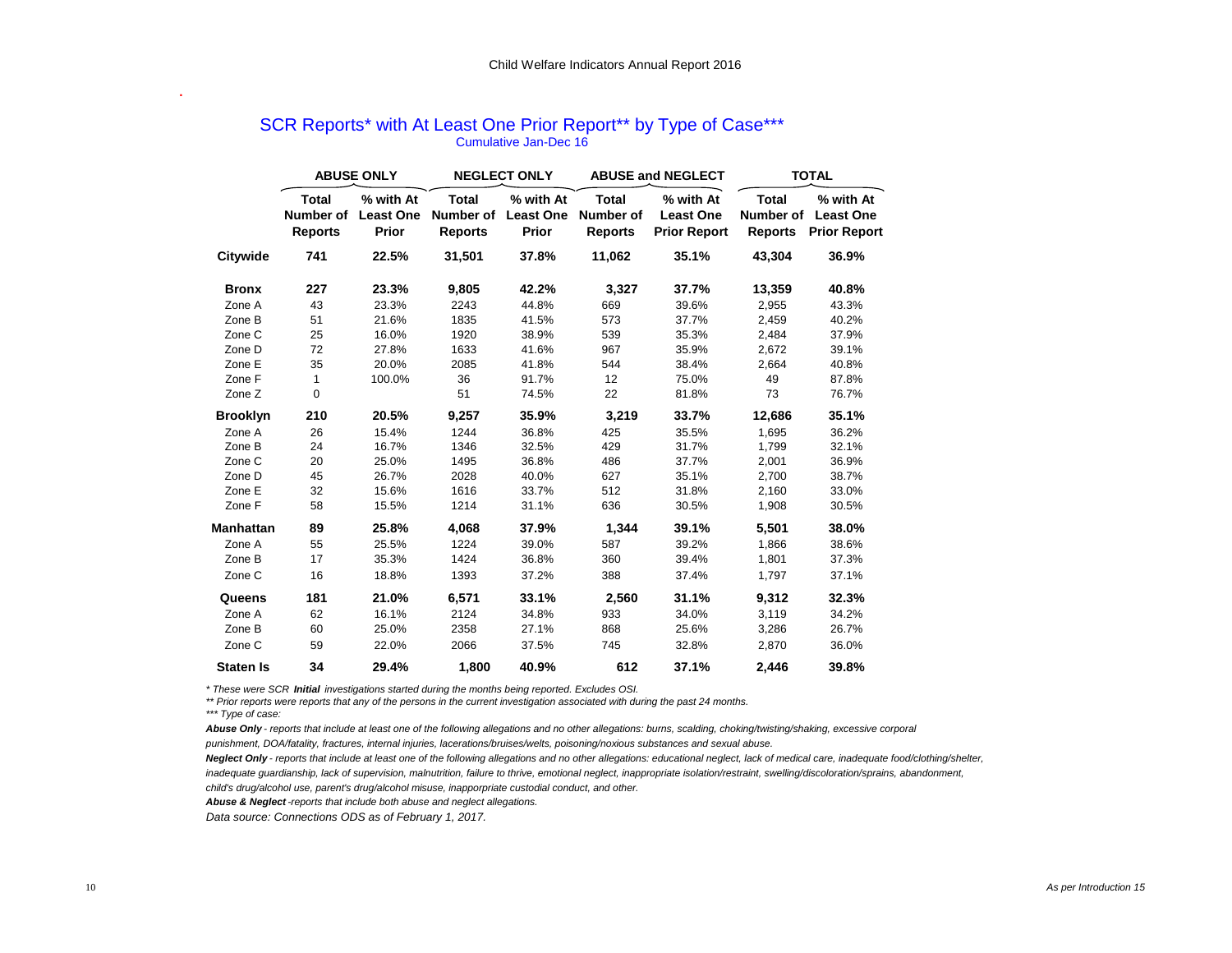# Cumulative Jan-Dec 16 IRT Investigations Commenced

| <b>Citywide</b> | 4,673 |
|-----------------|-------|
| <b>Bronx</b>    | 746   |
| Brooklyn        | 742   |
| Manhattan       | 332   |
| Queens          | 560   |
| Staten Island   | 148   |
| OSI             | 120   |
| ECS             | 2,025 |

**.**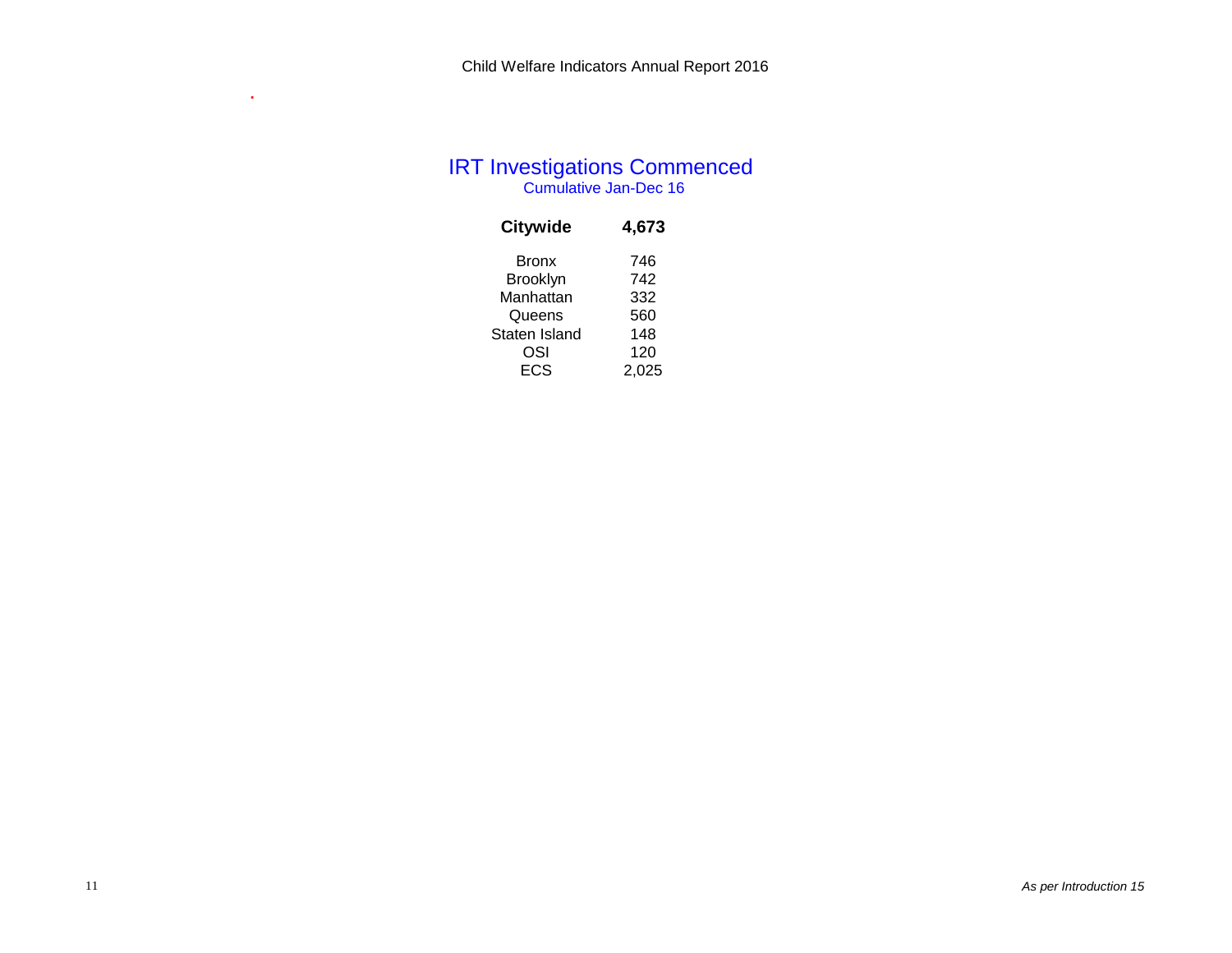## Cumulative Jan-Dec 16 Sought and Obtained Child Protection Entry Orders

|                 | Sought | <b>Obtained</b> |
|-----------------|--------|-----------------|
| <b>Citywide</b> | 109    | 64              |
| <b>Bronx</b>    | 20     | 10              |
| <b>Brooklyn</b> | 23     | 12              |
| Manhattan       | 23     | 14              |
| Queens          | 26     | 17              |
| Staten Island   | 17     | 11              |

**.**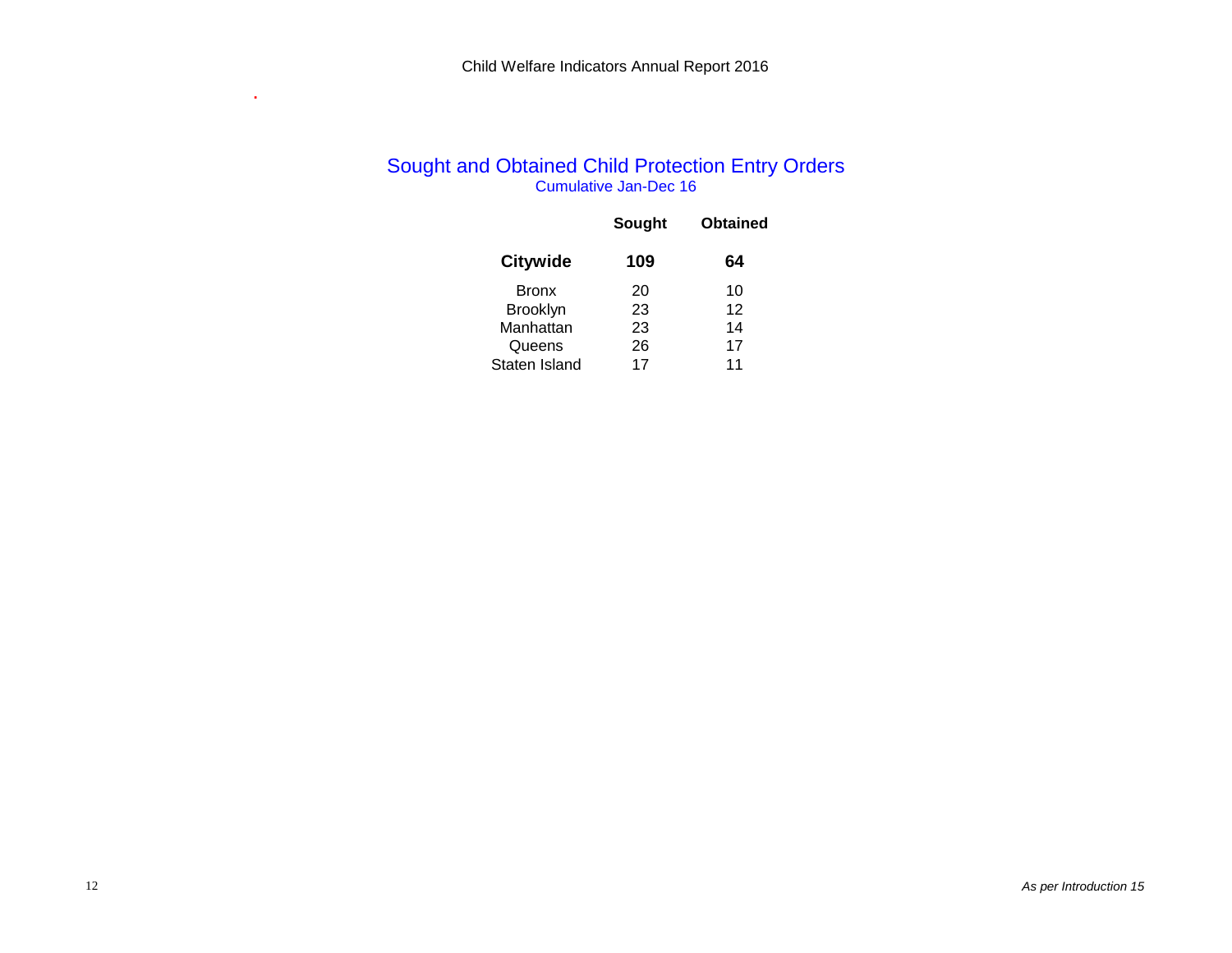| Indicated SCR Reports* by Services Referred by Type of Case** |  |  |  |  |  |  |  |  |  |
|---------------------------------------------------------------|--|--|--|--|--|--|--|--|--|
| Cumulative Jan-Dec 16                                         |  |  |  |  |  |  |  |  |  |

|                  |                                             |                                                     | <b>ABUSE ONLY</b>                         |                                                 |                                             | <b>NEGLECT ONLY</b>                                   |                                        |                                                        | <b>ABUSE and NEGLECT</b>                    |                                                              |                                        |                                              |  |  |
|------------------|---------------------------------------------|-----------------------------------------------------|-------------------------------------------|-------------------------------------------------|---------------------------------------------|-------------------------------------------------------|----------------------------------------|--------------------------------------------------------|---------------------------------------------|--------------------------------------------------------------|----------------------------------------|----------------------------------------------|--|--|
|                  | <b>Total</b><br>Number of<br><b>Reports</b> | $\%$<br><b>Completed</b><br>with<br><b>Services</b> | $\%$<br><b>Referred</b><br>to CBS<br>Only | $\%$<br>Completed<br>with No<br><b>Services</b> | <b>Total</b><br>Number of<br><b>Reports</b> | $\frac{9}{6}$<br>Completed<br>with<br><b>Services</b> | %<br><b>Referred</b><br>to CBS<br>Only | $\%$<br><b>Completed</b><br>with No<br><b>Services</b> | <b>Total</b><br>Number of<br><b>Reports</b> | $\frac{9}{6}$<br><b>Completed</b><br>with<br><b>Services</b> | %<br><b>Referred</b><br>to CBS<br>Only | %<br>Completed<br>with No<br><b>Services</b> |  |  |
| <b>Citywide</b>  | 465                                         | 62.2%                                               | 28.6%                                     | 9.2%                                            | 15,797                                      | 76.5%                                                 | 12.8%                                  | 10.7%                                                  | 2,917                                       | 79.1%                                                        | 12.2%                                  | 8.7%                                         |  |  |
| <b>Bronx</b>     | 118                                         | 72.0%                                               | 22.0%                                     | 5.9%                                            | 4,542                                       | 85.6%                                                 | 6.2%                                   | 8.2%                                                   | 817                                         | 84.0%                                                        | 8.2%                                   | 7.8%                                         |  |  |
| Zone A           | 25                                          | 64.0%                                               | 32.0%                                     | 4.0%                                            | 1,050                                       | 88.6%                                                 | 4.3%                                   | 7.1%                                                   | 152                                         | 89.5%                                                        | 5.3%                                   | 5.3%                                         |  |  |
| Zone B           | 20                                          | 50.0%                                               | 40.0%                                     | 10.0%                                           | 795                                         | 81.4%                                                 | 9.8%                                   | 8.8%                                                   | 124                                         | 87.9%                                                        | 8.1%                                   | 4.0%                                         |  |  |
| Zone C           | 13                                          | 92.3%                                               | 0.0%                                      | 7.7%                                            | 676                                         | 85.1%                                                 | 5.3%                                   | 9.6%                                                   | 122                                         | 86.1%                                                        | 4.1%                                   | 9.8%                                         |  |  |
| Zone D           | 32                                          | 68.8%                                               | 21.9%                                     | 9.4%                                            | 640                                         | 79.2%                                                 | 9.7%                                   | 11.1%                                                  | 255                                         | 78.0%                                                        | 14.1%                                  | 7.8%                                         |  |  |
| Zone E           | 27                                          | 88.9%                                               | 11.1%                                     | 0.0%                                            | 1,038                                       | 88.3%                                                 | 5.8%                                   | 5.9%                                                   | 125                                         | 84.8%                                                        | 6.4%                                   | 8.8%                                         |  |  |
| Zone F           | 0                                           |                                                     |                                           |                                                 | 158                                         | 90.5%                                                 | 0.0%                                   | 9.5%                                                   | 10                                          | 90.0%                                                        | 0.0%                                   | 10.0%                                        |  |  |
| Zone Z           | 1                                           | 100.00%                                             | 0.00%                                     | 0.00%                                           | 183                                         | 90.2%                                                 | 0.5%                                   | 9.3%                                                   | 29                                          | 75.9%                                                        | 0.0%                                   | 24.1%                                        |  |  |
| <b>Brooklyn</b>  | 166                                         | 72.3%                                               | 21.1%                                     | 6.6%                                            | 5,624                                       | 75.5%                                                 | 13.3%                                  | 11.2%                                                  | 1,033                                       | 84.7%                                                        | 9.0%                                   | 6.3%                                         |  |  |
| Zone A           | 20                                          | 70.0%                                               | 25.0%                                     | 5.0%                                            | 624                                         | 73.2%                                                 | 19.2%                                  | 7.5%                                                   | 92                                          | 80.4%                                                        | 15.2%                                  | 4.3%                                         |  |  |
| Zone B           | 23                                          | 87.0%                                               | 13.0%                                     | 0.0%                                            | 870                                         | 82.6%                                                 | 8.6%                                   | 8.7%                                                   | 148                                         | 89.9%                                                        | 5.4%                                   | 4.7%                                         |  |  |
| Zone C           | 13                                          | 84.6%                                               | 7.7%                                      | 7.7%                                            | 863                                         | 73.6%                                                 | 15.3%                                  | 11.1%                                                  | 180                                         | 85.0%                                                        | 10.0%                                  | 5.0%                                         |  |  |
| Zone D           | 38                                          | 52.6%                                               | 42.1%                                     | 5.3%                                            | 1,147                                       | 71.8%                                                 | 15.3%                                  | 12.8%                                                  | 201                                         | 78.1%                                                        | 13.4%                                  | 8.5%                                         |  |  |
| Zone E           | 21                                          | 61.9%                                               | 14.3%                                     | 23.8%                                           | 958                                         | 68.1%                                                 | 13.9%                                  | 18.1%                                                  | 149                                         | 78.5%                                                        | 10.1%                                  | 11.4%                                        |  |  |
| Zone F           | 42                                          | 81.0%                                               | 16.7%                                     | 2.4%                                            | 793                                         | 80.7%                                                 | 11.5%                                  | 7.8%                                                   | 193                                         | 93.3%                                                        | 3.1%                                   | 3.6%                                         |  |  |
| Manhattan        | 48                                          | 43.8%                                               | 35.4%                                     | 20.8%                                           | 2,117                                       | 76.8%                                                 | 10.5%                                  | 12.7%                                                  | 383                                         | 75.7%                                                        | 12.8%                                  | 11.5%                                        |  |  |
| Zone A           | 32                                          | 37.5%                                               | 37.5%                                     | 25.0%                                           | 629                                         | 70.4%                                                 | 14.9%                                  | 14.6%                                                  | 178                                         | 67.4%                                                        | 19.7%                                  | 12.9%                                        |  |  |
| Zone B           | 8                                           | 62.5%                                               | 25.0%                                     | 12.5%                                           | 674                                         | 76.6%                                                 | 10.8%                                  | 12.6%                                                  | 79                                          | 88.6%                                                        | 5.1%                                   | 6.3%                                         |  |  |
| Zone C           | 8                                           | 50.0%                                               | 37.5%                                     | 12.5%                                           | 732                                         | 81.4%                                                 | 7.5%                                   | 11.1%                                                  | 109                                         | 78.0%                                                        | 8.3%                                   | 13.8%                                        |  |  |
| Queens           | 123                                         | 45.5%                                               | 43.1%                                     | 11.4%                                           | 2,730                                       | 63.6%                                                 | 24.3%                                  | 12.1%                                                  | 536                                         | 63.1%                                                        | 25.0%                                  | 11.9%                                        |  |  |
| Zone A           | 39                                          | 48.7%                                               | 48.7%                                     | 2.6%                                            | 874                                         | 66.6%                                                 | 22.9%                                  | 10.5%                                                  | 207                                         | 68.1%                                                        | 22.2%                                  | 9.7%                                         |  |  |
| Zone B           | 44                                          | 27.3%                                               | 54.5%                                     | 18.2%                                           | 936                                         | 59.6%                                                 | 27.2%                                  | 13.1%                                                  | 194                                         | 53.6%                                                        | 31.4%                                  | 14.9%                                        |  |  |
| Zone C           | 36                                          | 58.3%                                               | 27.8%                                     | 13.9%                                           | 831                                         | 62.5%                                                 | 25.2%                                  | 12.4%                                                  | 122                                         | 66.4%                                                        | 22.1%                                  | 11.5%                                        |  |  |
| <b>Staten Is</b> | 10                                          | 70.0%                                               | 20.0%                                     | 10.0%                                           | 784                                         | 75.9%                                                 | 13.1%                                  | 11.0%                                                  | 148                                         | 80.4%                                                        | 8.1%                                   | 11.5%                                        |  |  |

*\* These reports were closed during the months being reported. Excludes OSI.*

*\*\* Type of case:*

*Abuse Only - reports that include at least one of the following allegations and no other allegations: burns, scalding, choking/twisting/shaking,* 

*excessive corporal punishment, DOA/fatality, fractures, internal injuries, lacerations/bruises/welts, poisoning/noxious substances and sexual abuse.*

*Neglect Only - reports that include at least one of the following allegations and no other allegations: educational neglect, lack of medical care, inadequate food/clothing/*

*shelter, inadequate guardianship, lack of supervision, malnutrition, failure ot thrive, emotional neglect, inapporpriate isolation/restraint, swelling/discoloration/sprains,*

*abandonment, child's drug/alcohol use, parent's drug/alcohol misuse, inapporpriate custodial conduct, and other.*

*Abuse & Neglect -reports that include both abuse and neglect allegations.*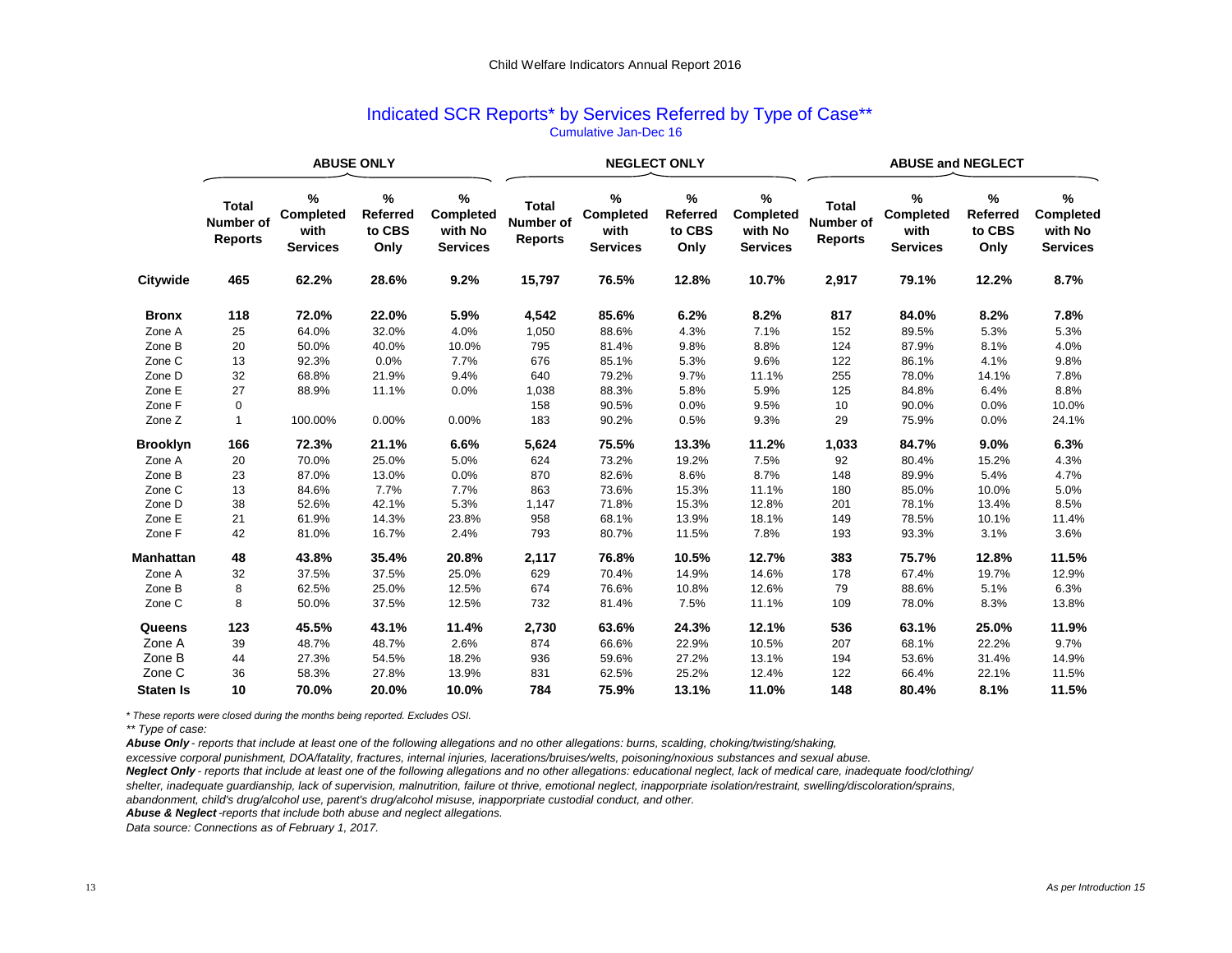## Unfounded SCR Reports\* by Services Referred by Type of Case\*\*\* Cumulative Jan-Dec 16

|                  |                                                    | <b>ABUSE ONLY</b>                         |                                        |                                                        |                                             |                                                  | <b>NEGLECT ONLY</b>                    |                                                     | <b>ABUSE and NEGLECT</b>                           |                                           |                                        |                                              |  |  |
|------------------|----------------------------------------------------|-------------------------------------------|----------------------------------------|--------------------------------------------------------|---------------------------------------------|--------------------------------------------------|----------------------------------------|-----------------------------------------------------|----------------------------------------------------|-------------------------------------------|----------------------------------------|----------------------------------------------|--|--|
|                  | <b>Total</b><br><b>Number of</b><br><b>Reports</b> | %<br>Completed<br>with<br><b>Services</b> | %<br><b>Referred</b><br>to CBS<br>Only | $\%$<br><b>Completed</b><br>with No<br><b>Services</b> | <b>Total</b><br>Number of<br><b>Reports</b> | %<br><b>Completed</b><br>with<br><b>Services</b> | %<br><b>Referred</b><br>to CBS<br>Only | %<br><b>Completed</b><br>with No<br><b>Services</b> | <b>Total</b><br><b>Number of</b><br><b>Reports</b> | %<br>Completed<br>with<br><b>Services</b> | %<br><b>Referred</b><br>to CBS<br>Only | %<br>Completed<br>with No<br><b>Services</b> |  |  |
| Citywide         | 568                                                | 23.6%                                     | 28.9%                                  | 47.5%                                                  | 22,831                                      | 28.9%                                            | 22.1%                                  | 49.0%                                               | 8,278                                              | 27.1%                                     | 24.5%                                  | 48.4%                                        |  |  |
| <b>Bronx</b>     | 185                                                | 24.3%                                     | 30.8%                                  | 44.9%                                                  | 7,843                                       | 31.3%                                            | 20.7%                                  | 48.1%                                               | 2,656                                              | 29.6%                                     | 23.8%                                  | 46.6%                                        |  |  |
| Zone A           | 34                                                 | 14.7%                                     | 26.5%                                  | 58.8%                                                  | 1,783                                       | 37.5%                                            | 20.0%                                  | 42.5%                                               | 537                                                | 35.6%                                     | 22.2%                                  | 42.3%                                        |  |  |
| Zone B           | 40                                                 | 30.0%                                     | 27.5%                                  | 42.5%                                                  | 1,424                                       | 31.5%                                            | 23.0%                                  | 45.5%                                               | 474                                                | 30.8%                                     | 26.8%                                  | 42.4%                                        |  |  |
| Zone C           | 23                                                 | 30.4%                                     | 17.4%                                  | 52.2%                                                  | 1,558                                       | 25.3%                                            | 18.0%                                  | 56.7%                                               | 443                                                | 25.5%                                     | 19.0%                                  | 55.5%                                        |  |  |
| Zone D           | 61                                                 | 21.3%                                     | 39.3%                                  | 39.3%                                                  | 1,327                                       | 23.0%                                            | 30.6%                                  | 46.4%                                               | 711                                                | 23.1%                                     | 33.1%                                  | 43.9%                                        |  |  |
| Zone E           | 25                                                 | 28.0%                                     | 36.0%                                  | 36.0%                                                  | 1,587                                       | 32.5%                                            | 15.8%                                  | 51.7%                                               | 438                                                | 31.7%                                     | 14.4%                                  | 53.9%                                        |  |  |
| Zone F           | $\overline{\mathbf{c}}$                            | 50.0%                                     | 0.0%                                   | 50.0%                                                  | 79                                          | 70.9%                                            | 0.0%                                   | 29.1%                                               | 14                                                 | 71.4%                                     | 0.0%                                   | 28.6%                                        |  |  |
| Zone Z           | $\pmb{0}$                                          |                                           |                                        |                                                        | 84                                          | 77.4%                                            | 0.0%                                   | 22.6%                                               | 38                                                 | 63.2%                                     | 5.3%                                   | 31.6%                                        |  |  |
| <b>Brooklyn</b>  | 148                                                | 31.1%                                     | 27.0%                                  | 41.9%                                                  | 6,013                                       | 32.2%                                            | 20.3%                                  | 47.6%                                               | 2,163                                              | 32.5%                                     | 22.2%                                  | 45.3%                                        |  |  |
| Zone A           | 20                                                 | 45.0%                                     | 20.0%                                  | 35.0%                                                  | 827                                         | 34.0%                                            | 24.4%                                  | 41.6%                                               | 301                                                | 34.9%                                     | 26.6%                                  | 38.5%                                        |  |  |
| Zone B           | 14                                                 | 21.4%                                     | 28.6%                                  | 50.0%                                                  | 776                                         | 37.8%                                            | 16.8%                                  | 45.5%                                               | 284                                                | 33.8%                                     | 23.2%                                  | 43.0%                                        |  |  |
| Zone C           | 13                                                 | 30.8%                                     | 15.4%                                  | 53.8%                                                  | 972                                         | 28.6%                                            | 19.8%                                  | 51.6%                                               | 300                                                | 27.0%                                     | 21.0%                                  | 52.0%                                        |  |  |
| Zone D           | 32                                                 | 15.6%                                     | 34.4%                                  | 50.0%                                                  | 1,323                                       | 26.4%                                            | 21.0%                                  | 52.6%                                               | 409                                                | 23.2%                                     | 23.2%                                  | 53.5%                                        |  |  |
| Zone E           | 25                                                 | 36.0%                                     | 20.0%                                  | 44.0%                                                  | 1,023                                       | 26.8%                                            | 17.2%                                  | 56.0%                                               | 317                                                | 26.8%                                     | 19.2%                                  | 53.9%                                        |  |  |
| Zone F           | 39                                                 | 33.3%                                     | 33.3%                                  | 33.3%                                                  | 748                                         | 35.4%                                            | 25.3%                                  | 39.3%                                               | 417                                                | 38.4%                                     | 24.2%                                  | 37.4%                                        |  |  |
| Manhattan        | 73                                                 | 30.1%                                     | 28.8%                                  | 41.1%                                                  | 2,943                                       | 33.4%                                            | 20.8%                                  | 45.8%                                               | 1,038                                              | 31.3%                                     | 24.6%                                  | 44.1%                                        |  |  |
| Zone A           | 41                                                 | 17.1%                                     | 36.6%                                  | 46.3%                                                  | 845                                         | 28.9%                                            | 22.6%                                  | 48.5%                                               | 425                                                | 23.3%                                     | 31.1%                                  | 45.6%                                        |  |  |
| Zone B           | 16                                                 | 50.0%                                     | 12.5%                                  | 37.5%                                                  | 1,048                                       | 32.7%                                            | 21.6%                                  | 45.7%                                               | 271                                                | 36.2%                                     | 22.9%                                  | 41.0%                                        |  |  |
| Zone C           | 14                                                 | 35.7%                                     | 28.6%                                  | 35.7%                                                  | 981                                         | 34.4%                                            | 20.0%                                  | 45.7%                                               | 322                                                | 34.8%                                     | 18.9%                                  | 46.3%                                        |  |  |
| Queens           | 133                                                | 11.3%                                     | 30.1%                                  | 58.6%                                                  | 4,644                                       | 20.0%                                            | 26.9%                                  | 53.2%                                               | 1,923                                              | 15.9%                                     | 28.9%                                  | 55.2%                                        |  |  |
| Zone A           | 41                                                 | 2.4%                                      | 39.0%                                  | 58.5%                                                  | 1,633                                       | 18.2%                                            | 28.4%                                  | 53.4%                                               | 692                                                | 14.2%                                     | 29.0%                                  | 56.8%                                        |  |  |
| Zone B           | 45                                                 | 22.2%                                     | 17.8%                                  | 60.0%                                                  | 1,382                                       | 18.5%                                            | 27.0%                                  | 54.6%                                               | 605                                                | 13.9%                                     | 30.1%                                  | 56.0%                                        |  |  |
| Zone C           | 45                                                 | 6.7%                                      | 35.6%                                  | 57.8%                                                  | 1,578                                       | 21.2%                                            | 26.0%                                  | 52.8%                                               | 594                                                | 17.0%                                     | 29.0%                                  | 54.0%                                        |  |  |
| <b>Staten Is</b> | 29                                                 | 20.7%                                     | 20.7%                                  | 58.6%                                                  | 1,388                                       | 21.8%                                            | 24.6%                                  | 53.7%                                               | 498                                                | 24.5%                                     | 21.7%                                  | 53.8%                                        |  |  |

*\* These reports were closed during the months being reported. Excludes OSI.*

*\*\* Type of case:*

*Abuse Only - reports that include at least one of the following allegations and no other allegations: burns, scalding, choking/twisting/shaking,* 

*excessive corporal punishment, DOA/fatality, fractures, internal injuries, lacerations/bruises/welts, poisoning/noxious substances and sexual abuse.*

*Neglect Only - reports that include at least one of the following allegations and no other allegations: educational neglect, lack of medical care, inadequate food/clothing/*

*shelter, inadequate guardianship, lack of supervision, malnutrition, failure ot thrive, emotional neglect, inapporpriate isolation/restraint, swelling/*

*discoloration, sprains/abandonment/child's drug/alcohol use, parent's drug/alcohol misuse, inapporpriate custodial conduct, and other.*

*Abuse & Neglect -reports that include both abuse and neglect allegations.*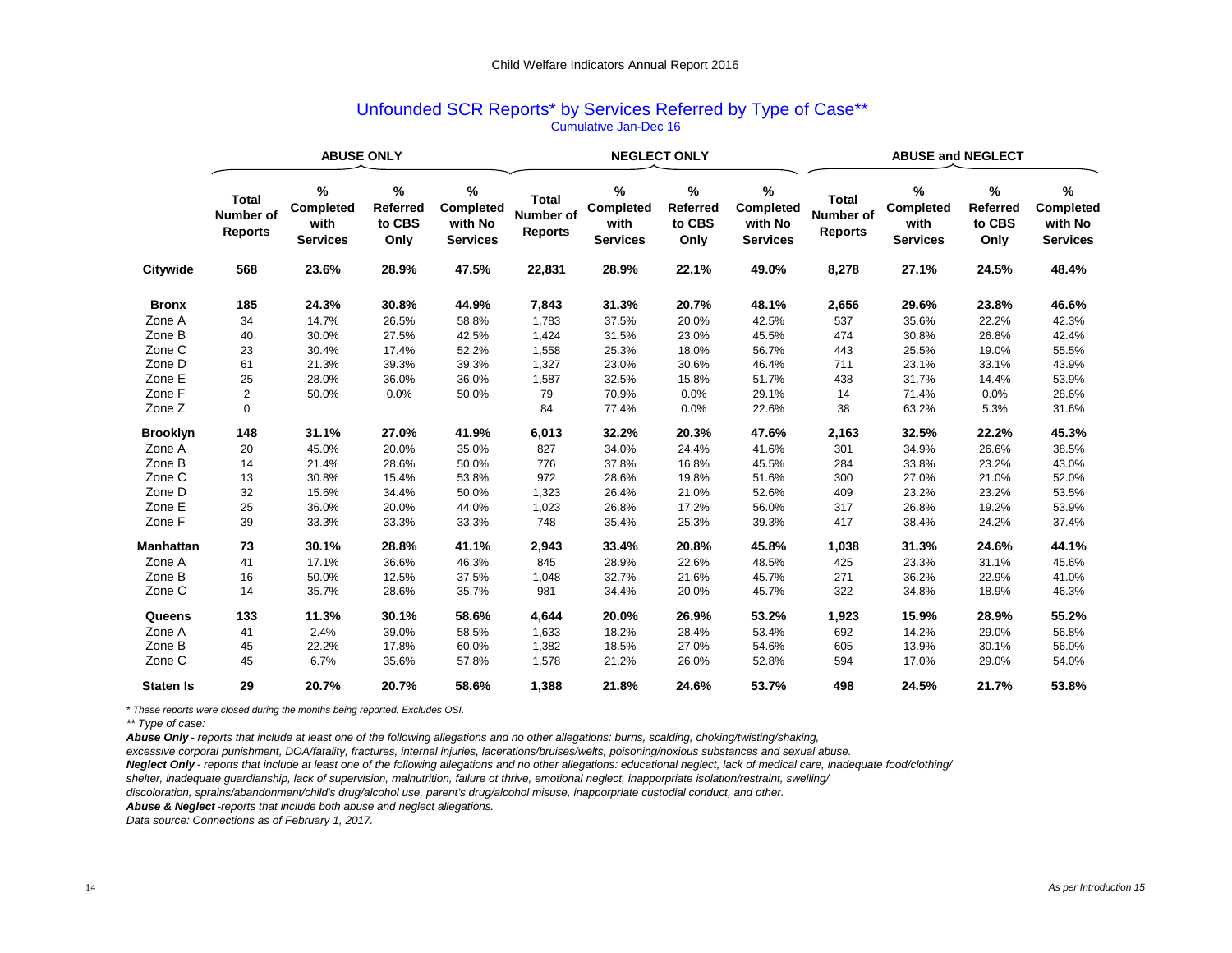## Indicated SCR Reports\* that were Referred to Services by Type of Services Referred & by Type of Case\*\* Cumulative Jan-Dec 16

|                                                                                                       | <b>ABUSE ONLY</b>                                            |                                                                     |                                                               |                                                                        |                                                               |                                                               |                                                        |                                                                             |                                                                        |                                                                               |                                                                        |                                                                      |                                                          | <b>ABUSE and NEGLECT</b>                                                     |                                                                               |                                                                               |                                                                        |                                                                      |
|-------------------------------------------------------------------------------------------------------|--------------------------------------------------------------|---------------------------------------------------------------------|---------------------------------------------------------------|------------------------------------------------------------------------|---------------------------------------------------------------|---------------------------------------------------------------|--------------------------------------------------------|-----------------------------------------------------------------------------|------------------------------------------------------------------------|-------------------------------------------------------------------------------|------------------------------------------------------------------------|----------------------------------------------------------------------|----------------------------------------------------------|------------------------------------------------------------------------------|-------------------------------------------------------------------------------|-------------------------------------------------------------------------------|------------------------------------------------------------------------|----------------------------------------------------------------------|
|                                                                                                       | w<br>Services<br>Report<br>Referred<br><b>Total</b><br>with  | ctive<br>Services<br>ĕ<br>č<br>న్                                   | are<br>ပ<br>Placement<br>Foster<br>న్                         | Preventive<br>Services<br>న్                                           | Placement<br>Preventive<br>Services<br>%FC<br>œ               | Services***<br>Services***<br>Pendin<br>$\mathcal{S}$         | Reports<br>Services<br>Referred<br>Total<br>with       | Protective<br>Services<br>న్                                                | are<br>ن<br>Placement<br>Foster<br>న                                   | Preventive<br>Services<br>న్                                                  | Placement<br>Preventive<br>Services<br>ပူ<br>న్<br>œ                   | Services***<br>Pending<br>వ్                                         | <b>Total Reports</b><br>Services<br>Referred<br>with     | Protective<br>Service<br>న్                                                  | are<br>ن<br>Placement<br>Foster<br>వి                                         | Preventive<br>Services<br>న్                                                  | Placement<br>Preventive<br>Services<br>ပူ<br>న్<br>ಯ                   | % Pending<br>Services***                                             |
| Citywide                                                                                              | 289                                                          | 17.7%                                                               | 2.4%                                                          | 74.8%                                                                  | 2.8%                                                          | 2.4%                                                          | 12,088                                                 | 18.9%                                                                       | 9.3%                                                                   | 66.2%                                                                         | 4.0%                                                                   | 1.6%                                                                 | 2,308                                                    | 15.5%                                                                        | 12.7%                                                                         | 64.8%                                                                         | 5.5%                                                                   | 1.4%                                                                 |
| <b>Bronx</b><br>Zone A<br>Zone B<br>Zone C<br>Zone D<br>Zone E<br>Zone F<br>Zone Z<br><b>Brooklyn</b> | 85<br>16<br>10<br>12<br>22<br>24<br>0<br>$\mathbf{1}$<br>120 | 27.1%<br>37.5%<br>30.0%<br>25.0%<br>9.1%<br>37.5%<br>0.00%<br>14.2% | 1.2%<br>6.2%<br>0.0%<br>0.0%<br>0.0%<br>0.0%<br>0.00%<br>0.0% | 67.1%<br>50.0%<br>70.0%<br>75.0%<br>90.9%<br>50.0%<br>100.00%<br>80.0% | 2.4%<br>0.0%<br>0.0%<br>0.0%<br>0.0%<br>8.3%<br>0.00%<br>2.5% | 2.4%<br>6.2%<br>0.0%<br>0.0%<br>0.0%<br>4.2%<br>0.00%<br>3.3% | 3,886<br>930<br>647<br>575<br>507<br>917<br>143<br>165 | 26.5%<br>24.5%<br>30.8%<br>27.8%<br>32.9%<br>28.5%<br>4.9%<br>3.6%<br>16.3% | 8.2%<br>6.3%<br>7.6%<br>8.3%<br>8.5%<br>6.9%<br>21.0%<br>15.8%<br>7.8% | 59.4%<br>63.1%<br>56.1%<br>57.6%<br>53.6%<br>61.2%<br>60.8%<br>65.5%<br>70.5% | 4.1%<br>3.9%<br>3.4%<br>4.0%<br>2.6%<br>2.3%<br>12.6%<br>15.2%<br>3.7% | 1.8%<br>2.2%<br>2.2%<br>2.3%<br>2.4%<br>1.2%<br>0.7%<br>0.0%<br>1.6% | 686<br>136<br>109<br>105<br>199<br>106<br>9<br>22<br>875 | 24.3%<br>22.8%<br>33.0%<br>22.9%<br>23.1%<br>27.4%<br>11.1%<br>0.0%<br>13.1% | 14.3%<br>13.2%<br>13.8%<br>15.2%<br>15.6%<br>13.2%<br>11.1%<br>13.6%<br>10.9% | 54.8%<br>56.6%<br>45.0%<br>60.0%<br>56.8%<br>50.0%<br>55.6%<br>72.7%<br>68.8% | 4.8%<br>6.6%<br>7.3%<br>1.0%<br>2.0%<br>5.7%<br>22.2%<br>13.6%<br>5.8% | 1.7%<br>0.7%<br>0.9%<br>1.0%<br>2.5%<br>3.8%<br>0.0%<br>0.0%<br>1.4% |
| Zone A<br>Zone B<br>Zone C<br>Zone D<br>Zone E<br>Zone F                                              | 14<br>20<br>11<br>20<br>13<br>34                             | 7.1%<br>0.0%<br>9.1%<br>20.0%<br>7.7%<br>23.5%                      | 0.0%<br>0.0%<br>0.0%<br>0.0%<br>0.0%<br>0.0%                  | 92.9%<br>95.0%<br>90.9%<br>70.0%<br>84.6%<br>67.6%                     | 0.0%<br>0.0%<br>0.0%<br>10.0%<br>7.7%<br>0.0%                 | 0.0%<br>5.0%<br>0.0%<br>0.0%<br>0.0%<br>8.8%                  | 4,244<br>457<br>719<br>635<br>824<br>652<br>640        | 16.6%<br>14.0%<br>21.7%<br>19.8%<br>17.2%<br>13.3%                          | 9.6%<br>7.1%<br>10.4%<br>6.4%<br>8.1%<br>4.7%                          | 69.8%<br>73.2%<br>64.1%<br>67.0%<br>71.6%<br>79.1%                            | 2.6%<br>3.5%<br>2.4%<br>5.3%<br>1.8%<br>1.4%                           | 1.3%<br>2.2%<br>1.4%<br>1.5%<br>1.2%<br>1.6%                         | 74<br>133<br>153<br>157<br>117<br>180                    | 13.5%<br>12.8%<br>17.0%<br>16.6%<br>15.4%<br>8.3%                            | 14.9%<br>7.5%<br>9.2%<br>10.8%<br>20.5%<br>8.3%                               | 64.9%<br>69.9%<br>66.7%<br>59.9%<br>60.7%<br>80.0%                            | 6.8%<br>5.3%<br>5.9%<br>10.2%<br>3.4%<br>3.3%                          | 0.0%<br>4.5%<br>1.3%<br>2.5%<br>0.0%<br>0.0%                         |
| Manhattan<br>Zone A<br>Zone B<br>Zone C                                                               | 21<br>12<br>5<br>4                                           | 4.8%<br>8.3%<br>0.0%<br>0.0%                                        | 4.8%<br>8.3%<br>0.0%<br>0.0%                                  | 85.7%<br>75.0%<br>100.0%<br>100.0%                                     | 0.0%<br>0.0%<br>0.0%<br>0.0%                                  | 4.8%<br>8.3%<br>0.0%<br>0.0%                                  | 1,626<br>443<br>516<br>596                             | 18.0%<br>22.6%<br>15.7%<br>18.8%                                            | 11.6%<br>7.9%<br>12.8%<br>12.8%                                        | 65.3%<br>63.0%<br>67.2%<br>64.8%                                              | 4.1%<br>4.5%<br>3.9%<br>2.7%                                           | 1.0%<br>2.0%<br>0.4%<br>1.0%                                         | 290<br>120<br>70<br>85                                   | 12.1%<br>10.8%<br>15.7%<br>12.9%                                             | 15.2%<br>15.8%<br>12.9%<br>11.8%                                              | 63.8%<br>63.3%<br>67.1%<br>63.5%                                              | 7.2%<br>7.5%<br>4.3%<br>9.4%                                           | 1.7%<br>2.5%<br>0.0%<br>2.4%                                         |
| Queens<br>Zone A<br>Zone B<br>Zone C<br><b>Staten Is</b>                                              | 56<br>19<br>12<br>21<br>7                                    | 14.3%<br>5.3%<br>25.0%<br>19.0%<br>28.6%                            | 7.1%<br>21.1%<br>0.0%<br>0.0%<br>14.3%                        | 75.0%<br>73.7%<br>75.0%<br>81.0%<br>42.9%                              | 3.6%<br>0.0%<br>0.0%<br>0.0%<br>14.3%                         | 0.0%<br>0.0%<br>0.0%<br>0.0%<br>0.0%                          | 1,737<br>582<br>558<br>519<br>595                      | 12.7%<br>10.3%<br>14.0%<br>15.8%<br>8.9%                                    | 11.1%<br>10.7%<br>12.0%<br>8.9%<br>15.0%                               | 70.5%<br>73.7%<br>69.4%<br>70.3%<br>70.1%                                     | 3.8%<br>4.1%<br>1.6%<br>3.5%<br>5.2%                                   | 1.9%<br>1.2%<br>3.0%<br>1.5%<br>0.8%                                 | 338<br>141<br>104<br>81<br>119                           | 10.9%<br>12.1%<br>12.5%<br>8.6%<br>4.2%                                      | 8.3%<br>13.5%<br>3.8%<br>6.2%<br>22.7%                                        | 75.4%<br>69.5%<br>80.8%<br>80.2%<br>65.5%                                     | 4.4%<br>4.3%<br>1.0%<br>4.9%<br>6.7%                                   | 0.9%<br>0.7%<br>1.9%<br>0.0%<br>0.8%                                 |

*\* These reports were closed during the months being reported. Excludes OSI.*

*\*\* Type of case:*

*Abuse Only- reports that include at least one of the following allegations and no other allegations: burns, scalding, choking/twisting/shaking,* 

*excessive corporal punishment, DOA/fatality, fractures, internal injuries, lacerations/bruises/welts, poisoning/noxious substances and sexual abuse.*

*Neglect Only - reports that include at least one of the following allegations and no other allegations: educational neglect, lack of medical care, inadequate food/clothing/*

*shelter, inadequate guardianship, lack of supervision, malnutrition, failure ot thrive, emotional neglect, inapporpriate isolation/restraint, swelling/discoloration/sprains,*

*abandonment, child's drug/alcohol use, parent's drug/alcohol misuse, inapporpriate custodial conduct, and other.*

*Abuse & Neglect -reports that include both abuse and neglect allegations.*

*\*\*\* Services have not been recorded in Connections as of date of data.*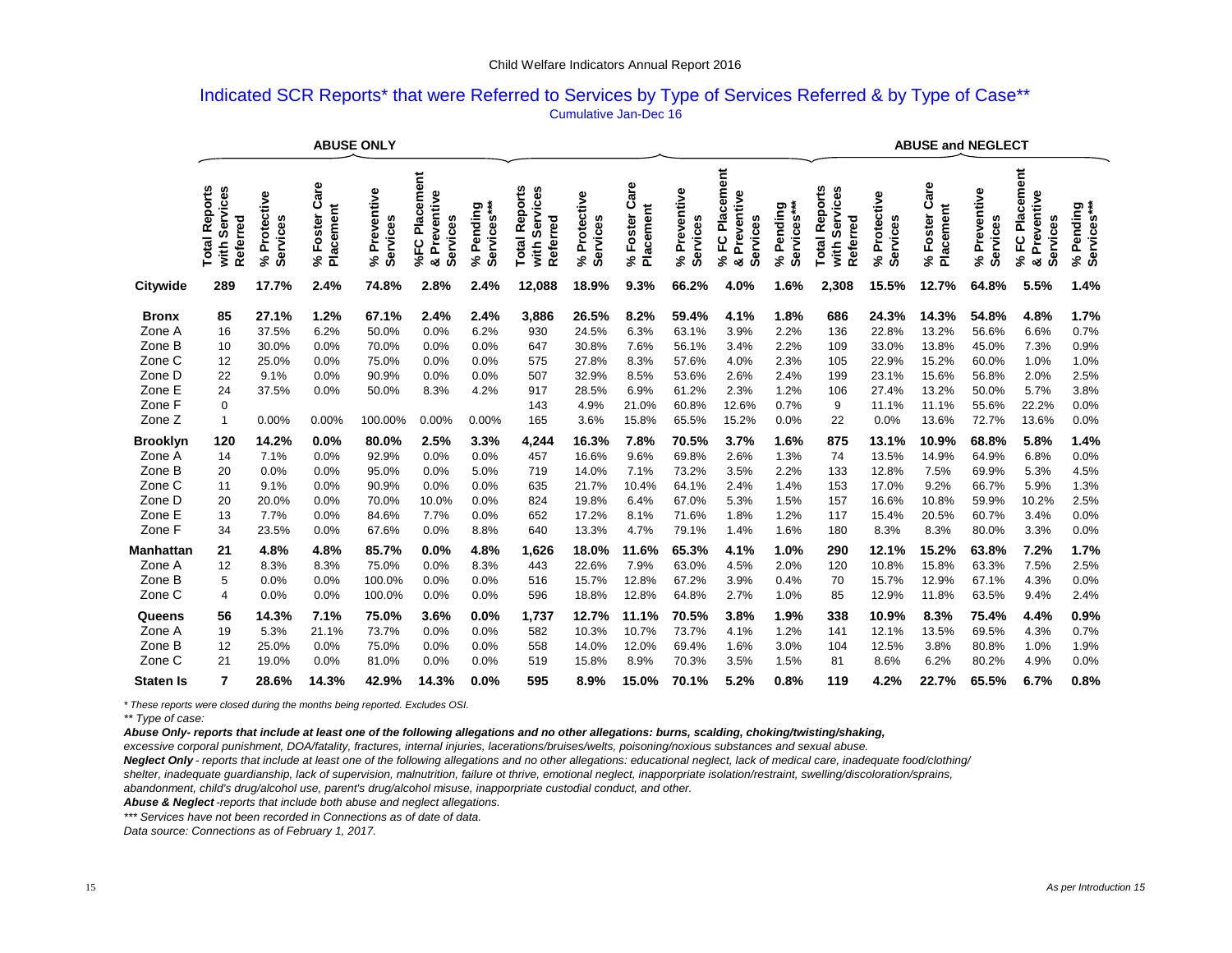### Unfounded SCR Reports\* by Type of Services Referred by Type of Case\*\* Cumulative Jan-Dec 16

|                                                                                                                                                                   |                                                                                                                   |                                                                                                                         |                                                                                                               |                                                                                                                               |                                                                                                                 |                                                                                                                         |                                                                                                         |                                                                                                                                    | <b>ABUSE and NEGLECT</b>                                                                                             |                                                                                                                                     |                                                                                                                        |                                                                                                                                   |                                                                                                 |                                                                                                                                  |                                                                                                                        |                                                                                                                                     |                                                                                                                        |                                                                                                                                 |
|-------------------------------------------------------------------------------------------------------------------------------------------------------------------|-------------------------------------------------------------------------------------------------------------------|-------------------------------------------------------------------------------------------------------------------------|---------------------------------------------------------------------------------------------------------------|-------------------------------------------------------------------------------------------------------------------------------|-----------------------------------------------------------------------------------------------------------------|-------------------------------------------------------------------------------------------------------------------------|---------------------------------------------------------------------------------------------------------|------------------------------------------------------------------------------------------------------------------------------------|----------------------------------------------------------------------------------------------------------------------|-------------------------------------------------------------------------------------------------------------------------------------|------------------------------------------------------------------------------------------------------------------------|-----------------------------------------------------------------------------------------------------------------------------------|-------------------------------------------------------------------------------------------------|----------------------------------------------------------------------------------------------------------------------------------|------------------------------------------------------------------------------------------------------------------------|-------------------------------------------------------------------------------------------------------------------------------------|------------------------------------------------------------------------------------------------------------------------|---------------------------------------------------------------------------------------------------------------------------------|
|                                                                                                                                                                   | <b>Total Reports</b><br>Services<br>Referred<br>with                                                              | Protective<br>Services<br>چ                                                                                             | are<br>ပ<br>Placement<br>Foster<br>వి                                                                         | Preventive<br>Services<br>వి                                                                                                  | Placement<br>Preventive<br>Services<br>ပူ<br>న్<br>න්                                                           | Services***<br>Pending<br>వి                                                                                            | <b>Total Reports</b><br>Services<br>Referred<br>with                                                    | Protective<br>Services<br>న్                                                                                                       | are<br>ပ<br>Placement<br>Foster<br>వి                                                                                | Preventive<br>Services<br>న్                                                                                                        | Placement<br>Preventive<br>Services<br>ပူ<br>వి<br>න්                                                                  | Services***<br>Pending<br>న్                                                                                                      | eports<br>Services<br>Referred<br>ě<br>Total<br>with                                            | Protective<br>Services<br>వి                                                                                                     | are<br>ပ<br>Placement<br>Foster<br>న్                                                                                  | Preventive<br>Services<br>వి                                                                                                        | Placement<br>Preventive<br>Services<br>ဥ<br>వి<br>න්                                                                   | % Pending<br>Services***                                                                                                        |
| Citywide                                                                                                                                                          | 134                                                                                                               | 9.7%                                                                                                                    | 2.2%                                                                                                          | 61.2%                                                                                                                         | 4.5%                                                                                                            | 22.4%                                                                                                                   | 6,599                                                                                                   | 14.6%                                                                                                                              | 4.3%                                                                                                                 | 58.1%                                                                                                                               | 4.5%                                                                                                                   | 18.4%                                                                                                                             | 2.241                                                                                           | 13.6%                                                                                                                            | 3.9%                                                                                                                   | 62.1%                                                                                                                               | 4.3%                                                                                                                   | 16.1%                                                                                                                           |
| <b>Bronx</b><br>Zone A<br>Zone B<br>Zone C<br>Zone D<br>Zone E<br>Zone F<br>Zone Z<br><b>Brooklyn</b><br>Zone A<br>Zone B<br>Zone C<br>Zone D<br>Zone E<br>Zone F | 45<br>5<br>12<br>$\overline{7}$<br>13<br>$\overline{7}$<br>$\mathbf{1}$<br>0<br>46<br>9<br>3<br>4<br>5<br>9<br>13 | 15.6%<br>0.0%<br>16.7%<br>42.9%<br>7.7%<br>14.3%<br>0.00%<br>10.9%<br>11.1%<br>33.3%<br>25.0%<br>20.0%<br>11.1%<br>0.0% | 2.2%<br>0.0%<br>8.3%<br>0.0%<br>0.0%<br>0.0%<br>0.00%<br>0.0%<br>0.0%<br>0.0%<br>0.0%<br>0.0%<br>0.0%<br>0.0% | 51.1%<br>100.0%<br>16.7%<br>28.6%<br>61.5%<br>71.4%<br>100.00%<br>63.0%<br>77.8%<br>66.7%<br>50.0%<br>20.0%<br>77.8%<br>61.5% | 4.4%<br>0.0%<br>16.7%<br>0.0%<br>0.0%<br>0.0%<br>0.00%<br>4.3%<br>0.0%<br>0.0%<br>0.0%<br>0.0%<br>11.1%<br>0.0% | 26.7%<br>0.0%<br>41.7%<br>28.6%<br>30.8%<br>14.3%<br>0.00%<br>21.7%<br>11.1%<br>0.0%<br>25.0%<br>60.0%<br>0.0%<br>38.5% | 2,454<br>669<br>449<br>394<br>305<br>516<br>56<br>65<br>1,934<br>281<br>293<br>278<br>349<br>274<br>265 | 18.4%<br>15.8%<br>16.7%<br>22.1%<br>21.6%<br>20.7%<br>12.5%<br>6.2%<br>13.5%<br>14.2%<br>13.7%<br>15.1%<br>15.2%<br>16.4%<br>13.6% | 4.5%<br>4.8%<br>4.9%<br>4.3%<br>4.6%<br>3.5%<br>5.4%<br>6.2%<br>3.5%<br>2.8%<br>2.7%<br>5.0%<br>4.0%<br>4.0%<br>1.5% | 48.3%<br>51.7%<br>43.0%<br>47.2%<br>44.9%<br>47.7%<br>64.3%<br>64.6%<br>66.3%<br>66.5%<br>67.2%<br>64.7%<br>60.2%<br>62.8%<br>70.2% | 4.6%<br>3.9%<br>4.7%<br>2.5%<br>4.9%<br>3.3%<br>17.9%<br>21.5%<br>3.9%<br>2.8%<br>3.8%<br>2.5%<br>4.3%<br>2.6%<br>1.9% | 24.2%<br>23.8%<br>30.7%<br>23.9%<br>23.9%<br>24.8%<br>0.0%<br>1.5%<br>12.8%<br>13.5%<br>12.6%<br>12.6%<br>16.3%<br>14.2%<br>12.8% | 787<br>191<br>146<br>113<br>164<br>139<br>10<br>24<br>702<br>105<br>96<br>81<br>95<br>85<br>160 | 15.9%<br>12.0%<br>21.2%<br>16.8%<br>16.5%<br>18.0%<br>0.0%<br>0.0%<br>12.3%<br>12.4%<br>15.6%<br>9.9%<br>15.8%<br>10.6%<br>11.2% | 4.2%<br>2.1%<br>4.1%<br>6.2%<br>3.7%<br>4.3%<br>10.0%<br>12.5%<br>3.0%<br>1.9%<br>1.0%<br>3.7%<br>3.2%<br>3.5%<br>4.4% | 53.4%<br>63.4%<br>45.9%<br>54.9%<br>48.8%<br>49.6%<br>80.0%<br>54.2%<br>70.5%<br>73.3%<br>71.9%<br>70.4%<br>58.9%<br>72.9%<br>68.8% | 5.2%<br>4.2%<br>4.8%<br>3.5%<br>4.3%<br>4.3%<br>10.0%<br>33.3%<br>3.1%<br>1.0%<br>2.1%<br>6.2%<br>6.3%<br>1.2%<br>0.6% | 21.3%<br>18.3%<br>24.0%<br>18.6%<br>26.8%<br>23.7%<br>0.0%<br>0.0%<br>11.1%<br>11.4%<br>9.4%<br>9.9%<br>15.8%<br>11.8%<br>15.0% |
| Manhattan<br>Zone A<br>Zone B<br>Zone C<br>Queens<br>Zone A                                                                                                       | 22<br>$\overline{7}$<br>8<br>5<br>15<br>$\mathbf{1}$                                                              | 4.5%<br>14.3%<br>0.0%<br>0.0%<br>0.0%<br>0.0%                                                                           | 4.5%<br>0.0%<br>12.5%<br>0.0%<br>0.0%<br>0.0%                                                                 | 68.2%<br>71.4%<br>75.0%<br>60.0%<br>73.3%<br>0.0%                                                                             | 0.0%<br>0.0%<br>0.0%<br>0.0%<br>6.7%<br>0.0%                                                                    | 22.7%<br>14.3%<br>12.5%<br>40.0%<br>20.0%<br>100.0%                                                                     | 982<br>244<br>343<br>337<br>927<br>297                                                                  | 12.6%<br>18.9%<br>11.4%<br>11.3%<br>10.7%<br>11.8%                                                                                 | 5.2%<br>7.8%<br>3.2%<br>4.7%<br>4.5%<br>4.0%                                                                         | 57.9%<br>52.9%<br>58.9%<br>58.2%<br>64.5%<br>67.7%                                                                                  | 3.8%<br>4.5%<br>2.9%<br>2.4%<br>5.1%<br>3.4%                                                                           | 20.5%<br>16.0%<br>23.6%<br>23.4%<br>15.2%<br>13.1%                                                                                | 325<br>99<br>98<br>112<br>305<br>98                                                             | 14.5%<br>14.1%<br>20.4%<br>11.6%<br>11.5%<br>12.2%                                                                               | 3.1%<br>2.0%<br>4.1%<br>1.8%<br>6.6%<br>9.2%                                                                           | 56.9%<br>52.5%<br>58.2%<br>56.2%<br>66.6%<br>68.4%                                                                                  | 3.4%<br>4.0%<br>2.0%<br>3.6%<br>5.2%<br>3.1%                                                                           | 22.2%<br>27.3%<br>15.3%<br>26.8%<br>10.2%<br>7.1%                                                                               |
| Zone B<br>Zone C<br><b>Staten Is</b>                                                                                                                              | 10<br>3<br>6                                                                                                      | 0.0%<br>0.0%<br>0.0%                                                                                                    | 0.0%<br>0.0%<br>16.7%                                                                                         | 80.0%<br>66.7%<br>66.7%                                                                                                       | 0.0%<br>33.3%<br>16.7%                                                                                          | 20.0%<br>0.0%<br>0.0%                                                                                                   | 255<br>334<br>302                                                                                       | 11.0%<br>10.8%<br>10.3%                                                                                                            | 6.3%<br>3.3%<br>5.0%                                                                                                 | 62.0%<br>62.3%<br>66.6%                                                                                                             | 3.9%<br>6.0%<br>7.3%                                                                                                   | 16.9%<br>17.7%<br>10.9%                                                                                                           | 84<br>101<br>122                                                                                | 11.9%<br>12.9%<br>9.8%                                                                                                           | 7.1%<br>3.0%<br>3.3%                                                                                                   | 64.3%<br>65.3%<br>73.0%                                                                                                             | 1.2%<br>7.9%<br>4.9%                                                                                                   | 15.5%<br>10.9%<br>9.0%                                                                                                          |

*\* These reports were closed during the months being reported. Excludes OSI.*

*\*\* Type of case:*

*Abuse Only - reports that include at least one of the following allegations and no other allegations: burns, scalding, choking/twisting/shaking,* 

*excessive corporal punishment, DOA/fatality, fractures, internal injuries, lacerations/bruises/welts, poisoning/noxious substances and sexual abuse.*

*Neglect Only - reports that include at least one of the following allegations and no other allegations: educational neglect, lack of medical care, inadequate food/clothing/*

*shelter, inadequate guardianship, lack of supervision, malnutrition, failure ot thrive, emotional neglect, inapporpriate isolation/restraint, swelling/discoloration/sprains,*

*abandonment, child's drug/alcohol use, parent's drug/alcohol misuse, inapporpriate custodial conduct, and other.*

*Abuse & Neglect -reports that include both abuse and neglect allegations.*

*\*\*\* Services have not been recorded in Connections as of date of data.*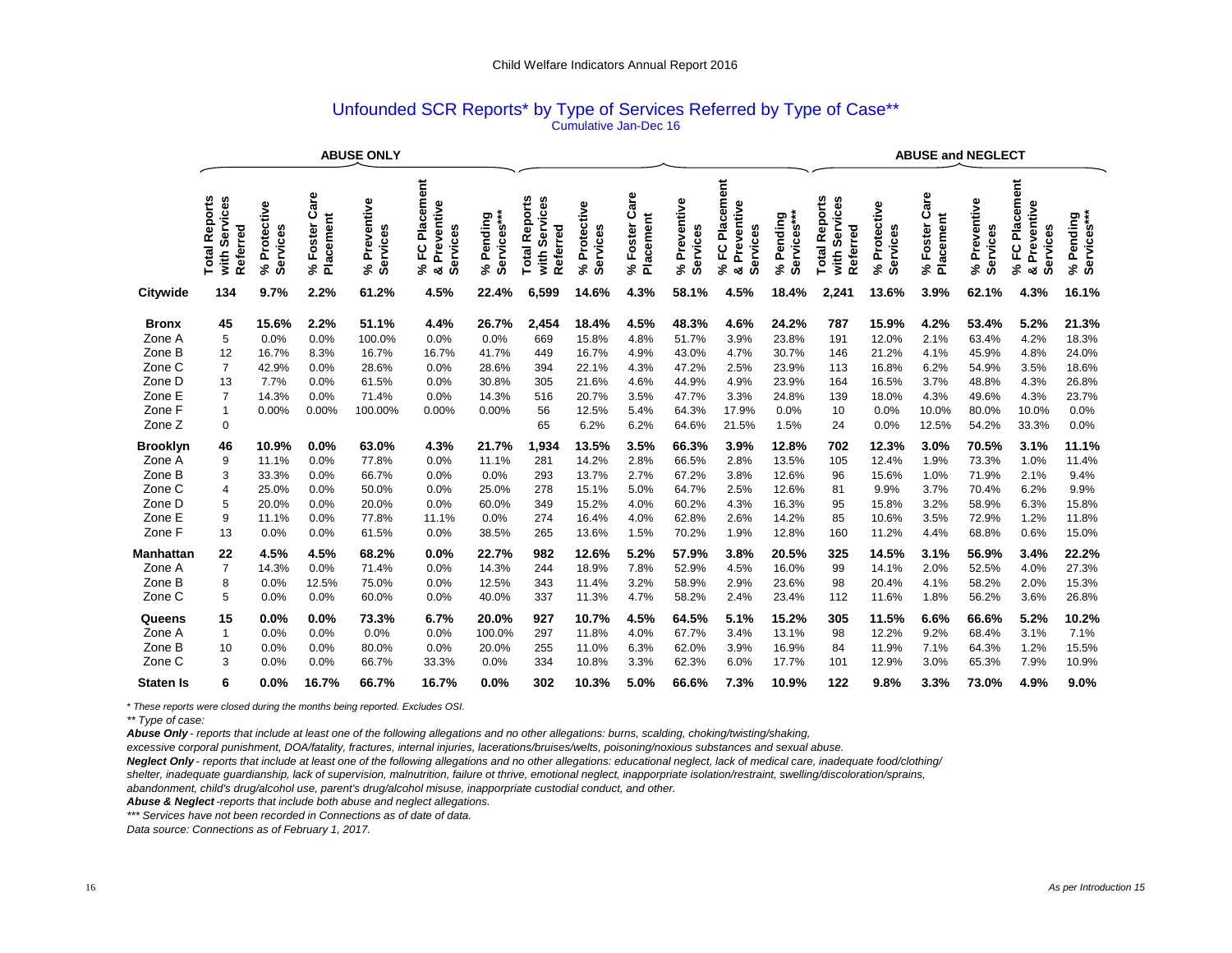## Foster Care Placements of Children Who Had Been in Foster Care Within 36 Months of Placement Preliminary Counts, Cumulative Jan-Dec 16

|                  |                                       |                         | Placements w/in 36 mos of    |         |  |  |
|------------------|---------------------------------------|-------------------------|------------------------------|---------|--|--|
|                  | Borough/ Community District of Origin | <b>Total Placements</b> | prior foster care placements |         |  |  |
|                  |                                       |                         | $\mathsf{n}$                 | % total |  |  |
| <b>NYC Total</b> |                                       | 3,590                   | 479                          | 13.3%   |  |  |
|                  |                                       |                         |                              |         |  |  |
| <b>BRONX</b>     |                                       |                         |                              |         |  |  |
| <b>BX01</b>      | Mott Haven/Melrose                    | 117                     | 20                           | 17.1%   |  |  |
| <b>BX02</b>      | Hunts Point/Longwood                  | 76                      | 13                           | 17.1%   |  |  |
| <b>BX03</b>      | Morrisania/Crotona                    | 93                      | 14                           | 15.1%   |  |  |
| <b>BX04</b>      | Highbridge/Concourse                  | 142                     | 27                           | 19.0%   |  |  |
| <b>BX05</b>      | Fordham/University Heights            | 97                      | 8                            | 8.2%    |  |  |
| <b>BX06</b>      | <b>Belmont/East Tremont</b>           | 92                      | 16                           | 17.4%   |  |  |
| <b>BX07</b>      | Kingsbridge Heights/Bedford Pa        | 77                      | $\overline{7}$               | 9.1%    |  |  |
| <b>BX08</b>      | Riverdale/Fieldstone                  | 15                      | 3                            | 20.0%   |  |  |
| <b>BX09</b>      | Parkchester/Soundview                 | 83                      | 11                           | 13.3%   |  |  |
| <b>BX10</b>      | Throgs Neck/Co-op City                | 40                      | 12                           | 30.0%   |  |  |
| <b>BX11</b>      | Morris Park/Bronxdale                 | 51                      | 6                            | 11.8%   |  |  |
| <b>BX12</b>      | Williamsbridge/Baychester             | 128                     | 13                           | 10.2%   |  |  |
|                  | Unspecified CD                        | 12                      | 3                            | 25.0%   |  |  |
|                  | <b>BRONX TOTAL</b>                    | 1,023                   | 153                          | 15.0%   |  |  |
|                  |                                       |                         |                              |         |  |  |
| <b>BROOKLYN</b>  |                                       |                         |                              |         |  |  |
| <b>BK01</b>      | Greenpoint/Williamsburg               | 33                      | 5                            | 15.2%   |  |  |
| <b>BK02</b>      | Fort Greene/Brooklyn Heights          | 22                      | 1                            | 4.5%    |  |  |
| <b>BK03</b>      | <b>Bedford Stuyvesant</b>             | 107                     | 23                           | 21.5%   |  |  |
| <b>BK04</b>      | <b>Bushwick</b>                       | 43                      | 9                            | 20.9%   |  |  |
| <b>BK05</b>      | East New York/Starrett City           | 165                     | 23                           | 13.9%   |  |  |
| <b>BK06</b>      | Park Slope/Carroll Gardens            | 22                      | $\overline{c}$               | 9.1%    |  |  |
| <b>BK07</b>      | <b>Sunset Park</b>                    | 25                      | $\mathbf{1}$                 | 4.0%    |  |  |
| <b>BK08</b>      | Crown Heights                         | 58                      | 8                            | 13.8%   |  |  |
| <b>BK09</b>      | South Crown Heights/Prospect          | 37                      | $\overline{4}$               | 10.8%   |  |  |
| <b>BK10</b>      | Bay Ridge/Dyker Heights               | 19                      | 1                            | 5.3%    |  |  |
| <b>BK11</b>      | <b>Bensonhurst</b>                    | 18                      | 4                            | 22.2%   |  |  |
| <b>BK12</b>      | Borough Park                          | 19                      | 1                            | 5.3%    |  |  |
| <b>BK13</b>      | Coney Island                          | 48                      | 5                            | 10.4%   |  |  |
| <b>BK14</b>      | Flatbush/Midwood                      | 44                      | $\overline{7}$               | 15.9%   |  |  |
| <b>BK15</b>      | Sheepshead Bay                        | 30                      | 5                            | 16.7%   |  |  |
| <b>BK16</b>      | <b>Brownsville</b>                    | 177                     | 24                           | 13.6%   |  |  |
| <b>BK17</b>      | East Flatbush                         | 90                      | 5                            | 5.6%    |  |  |
| <b>BK18</b>      | Flatlands/Canarsie                    | 65                      | 14                           | 21.5%   |  |  |
|                  | Unspecified CD                        | 19                      | 4                            | 21.1%   |  |  |
|                  | <b>BROOKLYN TOTAL</b>                 | 1,041                   | 146                          | 14.0%   |  |  |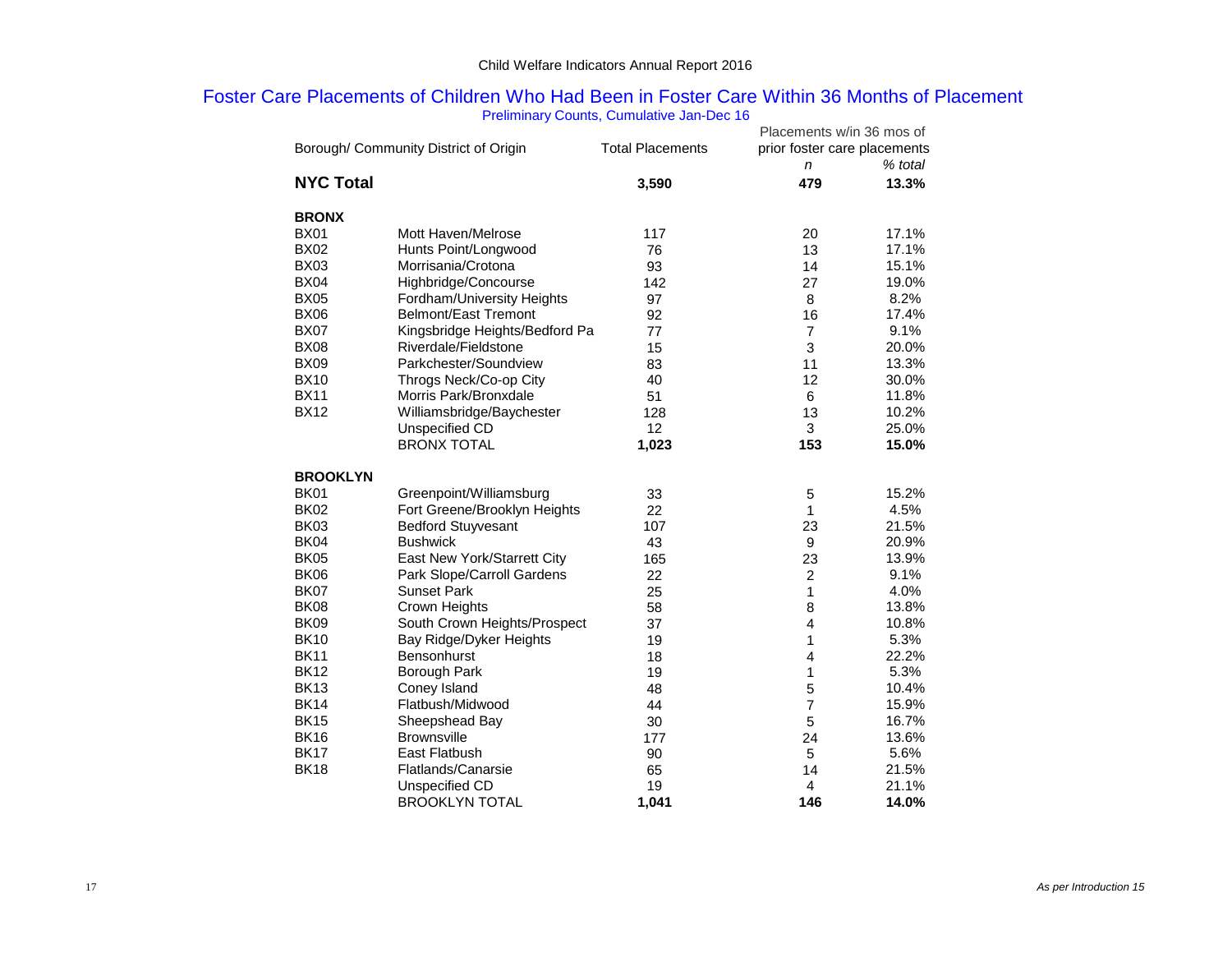| <b>MANHATTAN</b>      |                                |                |                           |       |
|-----------------------|--------------------------------|----------------|---------------------------|-------|
| MN <sub>01</sub>      | <b>Financial District</b>      | 3              | 0                         | 0.0%  |
| MN <sub>02</sub>      | Greenwich Village/Soho         | $\overline{2}$ | $\mathbf 0$               | 0.0%  |
| MN <sub>03</sub>      | Lower East Side/Chinatown      | 75             | 11                        | 14.7% |
| MN <sub>04</sub>      | Clinton/Chelsea                | 18             | $\overline{c}$            | 11.1% |
| <b>MN05</b>           | Midtown                        | 18             | 5                         | 27.8% |
| <b>MN06</b>           | Stuyvesant Town/Turtle Bay     | $\overline{2}$ | $\mathbf 0$               | 0.0%  |
| MN07                  | <b>Upper West Side</b>         | 50             | 9                         | 18.0% |
| MN <sub>08</sub>      | <b>Upper East Side</b>         | 6              | $\mathbf{1}$              | 16.7% |
| MN <sub>09</sub>      | Morningside Height./Hamilton   | 57             | 5                         | 8.8%  |
| <b>MN10</b>           | <b>Central Harlem</b>          | 100            | 15                        | 5.0%  |
| <b>MN11</b>           | East Harlem                    | 139            | 19                        | 10.8% |
| <b>MN12</b>           | Washington Heights/Inwood      | 46             | 6                         | 41.3% |
|                       | Unspecified CD                 | 9              | 1                         | 11.1% |
|                       | <b>MANHATTAN TOTAL</b>         | 525            | 74                        | 14.1% |
| <b>QUEENS</b>         |                                |                |                           |       |
| QN <sub>01</sub>      | Astoria                        | 57             | 6                         | 10.5% |
| QN <sub>02</sub>      | Woodside/Sunnyside             | 16             | $\ensuremath{\mathsf{3}}$ | 18.8% |
| QN <sub>03</sub>      | Jackson Heights                | 38             | 5                         | 13.2% |
| QN <sub>04</sub>      | Elmhurst/Corona                | 36             | $\overline{7}$            | 19.4% |
| QN <sub>05</sub>      | Ridgewood/Maspeth              | 25             | $\mathbf 0$               | 0.0%  |
| QN <sub>06</sub>      | Rego Park/Forest Hills         | 11             | $\overline{2}$            | 18.2% |
| QN07                  | Flushing/Whitestone            | 18             | $\Omega$                  | 0.0%  |
| QN <sub>08</sub>      | <b>Hillcrest/Fresh Meadows</b> | 29             | $\overline{4}$            | 13.8% |
| QN <sub>09</sub>      | Ozone Park/Woodhaven           | 42             | 6                         | 14.3% |
| QN10                  | South. Ozone Park/Howard Bea   | 13             | 0                         | 0.0%  |
| QN <sub>11</sub>      | <b>Bayside/Little Neck</b>     | 9              | $\mathbf 0$               | 0.0%  |
| QN12                  | Jamaica/Hollis                 | 156            | 16                        | 10.3% |
| QN13                  | Queens Village                 | 84             | $\overline{7}$            | 8.3%  |
| QN <sub>14</sub>      | Rockaway/Broad Channel         | 99             | 12                        | 12.1% |
|                       | Unspecified CD                 | $\overline{7}$ | 1                         | 14.3% |
|                       | <b>QUEENS TOTAL</b>            | 640            | 69                        | 10.8% |
| <b>STATEN ISLAND</b>  |                                |                |                           |       |
| <b>SI01</b>           | Saint George/Stapleton         | 211            | 23                        | 10.9% |
| <b>SI02</b>           | South Beach/Willowbrook        | 59             | $\overline{2}$            | 3.4%  |
| <b>SI03</b>           | <b>Tottenville/Great Kills</b> | 31             | $\overline{c}$            | 6.5%  |
|                       | Unspecified CD                 | $\mathbf 0$    | $\mathbf 0$               | 0.0%  |
|                       | <b>STATEN ISLAND TOTAL</b>     | 301            | 27                        | 9.0%  |
| <b>Outside of NYC</b> |                                | 60             | 10                        | 16.7% |
|                       |                                |                |                           |       |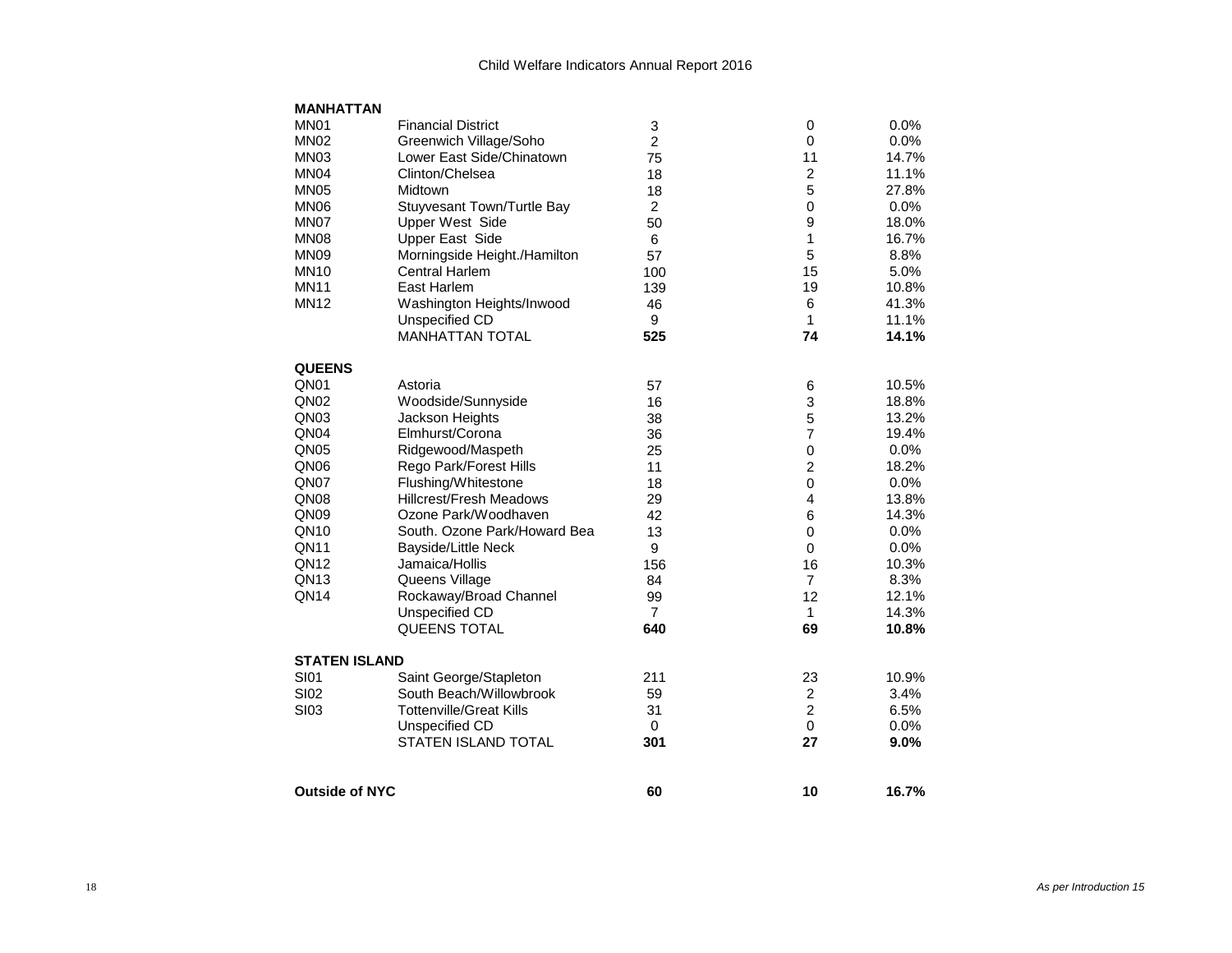#### **Children Discharged to Reunification by Length of Stay, Citywide** Preliminary Counts, Cumulative Jan-Dec 16

| <b>Citywide</b> |           | 6 months -                                                                                                                                  |     |     |     |    |    |      | 1 year - 1.5 years - 2 years - 2.5 years - 3 years - 3.5 years - 4 years - 4.5 years - 5 years - 5.5 years - 6 years - 6.5 years - 7 years - 7.5 years - 7.5 years - 7.5 years - 7.5 years - 7.5 years - 7.5 years - 7.5 years |              |    |    |       |  |       |
|-----------------|-----------|---------------------------------------------------------------------------------------------------------------------------------------------|-----|-----|-----|----|----|------|--------------------------------------------------------------------------------------------------------------------------------------------------------------------------------------------------------------------------------|--------------|----|----|-------|--|-------|
|                 | <6 months | ≺1 vear                                                                                                                                     |     |     |     |    |    |      | <1.5 years <2 years <2.5 years <3 years <3.5 years <4 years <4.5 years <5.5 years <6.5 years <6.5 years <7 years <7.5 years <8.5 years <7 years <8.5 years <8.5 years <4.5 years <4.5 years <4.5 years <4.5 years <4.5 years   |              |    |    |       |  |       |
|                 | 935       | -505                                                                                                                                        | 265 | 203 | 119 | 97 | 67 | - 64 | 33                                                                                                                                                                                                                             | 33           | 14 | 13 | 16 17 |  | 14 15 |
|                 |           | 8 years - 8.5 years - 9 years - 9.5 years - 10 years - 11 years - 11.5 years - 12.5 years - 13.5 years -                                    |     |     |     |    |    |      |                                                                                                                                                                                                                                |              |    |    |       |  |       |
|                 |           | $\lt$ 8.5 years $\lt$ 9 years $\lt$ 9.5 years $\lt$ 10 years $\lt$ 10.5 years $\lt$ 11.5 years $\lt$ 12 years $\lt$ 13 years $\lt$ 14 years |     |     |     |    |    |      |                                                                                                                                                                                                                                | <b>Total</b> |    |    |       |  |       |
|                 |           | 2 8 3 1 1 2 1 1                                                                                                                             |     |     |     |    |    |      |                                                                                                                                                                                                                                | 2.430        |    |    |       |  |       |

## **Children Discharged to Reunification by Length of Stay, Bronx**

Preliminary Counts, Cumulative Jan-Dec 16

#### Borough/ Community District of Origin **BRO**

| RONX        |                                  |           | 6 months - | l year -      |                                       | 1.5 years - 2 years - 2.5 years - 3 years - 3.5 years - |            |          | 4 years -  | 4.5 years - 5 years - 5.5 years - 6 years - 6.5 years - |                                         |  |  | 7 years - 7.5 years - |
|-------------|----------------------------------|-----------|------------|---------------|---------------------------------------|---------------------------------------------------------|------------|----------|------------|---------------------------------------------------------|-----------------------------------------|--|--|-----------------------|
|             |                                  | <6 months | <1 year    | $<$ 1.5 years | $<$ 2 years $<$ 2.5 years $<$ 3 years |                                                         | <3.5 years | <4 years | <4.5 years | <5 years                                                | <5.5 years <6 years <6.5 years <7 years |  |  | <7.5 years <8 years   |
| <b>BX01</b> | Mott Haven/Melrose               |           |            |               |                                       |                                                         |            |          |            |                                                         |                                         |  |  |                       |
| BX02        | Hunts Point/Longwood             | 28        |            |               | 10                                    |                                                         |            |          |            |                                                         |                                         |  |  |                       |
| <b>BX03</b> | Morrisania/Crotona               | 20        | 13         |               |                                       |                                                         |            |          |            |                                                         |                                         |  |  |                       |
| BX04        | Highbridge/Concourse             | 53        | 15         | 10            |                                       |                                                         |            |          |            |                                                         |                                         |  |  |                       |
| BX05        | Fordham/University Heights       | 28        | 16         |               |                                       |                                                         |            |          |            |                                                         |                                         |  |  |                       |
| <b>BX06</b> | <b>Belmont/East Tremont</b>      | 26        | 22         |               |                                       |                                                         |            |          |            |                                                         |                                         |  |  |                       |
| BX07        | Kingsbridge Heights/Bedford Park | 23        | 15         |               |                                       |                                                         |            |          |            |                                                         |                                         |  |  |                       |
| <b>BX08</b> | Riverdale/Fieldstone             |           |            |               |                                       |                                                         |            |          |            |                                                         |                                         |  |  |                       |
| <b>BX09</b> | Parkchester/Soundview            |           |            |               |                                       |                                                         |            |          |            |                                                         |                                         |  |  |                       |
| <b>BX10</b> | Throgs Neck/Co-op City           | 10        |            |               |                                       |                                                         |            |          |            |                                                         |                                         |  |  |                       |
| <b>BX11</b> | Morris Park/Bronxdale            |           |            |               |                                       |                                                         |            |          |            |                                                         |                                         |  |  |                       |
| <b>BX12</b> | Williamsbridge/Baychester        |           | 16         |               |                                       |                                                         |            |          |            |                                                         |                                         |  |  |                       |
|             | Unspecified CD                   |           |            |               |                                       |                                                         |            |          |            |                                                         |                                         |  |  |                       |
|             | <b>Sub-Total</b>                 | 291       | 146        |               | 38                                    | 33                                                      | 13         |          |            |                                                         |                                         |  |  |                       |

## **Children Discharged to Reunification by Length of Stay, Bronx**

Preliminary Counts, Cumulative Jan-Dec 16

#### Borough/ Community District of Origin **BRONX - Continued**

|             | <b>BRONX - Continued</b>         | 8 years -  | 8.5 years - | 9 years -     |  |  |                                                                                                                       | 9.5 years - 10 years - 11 years - 11.5 years - 12.5 years - 13.5 years - |                   |
|-------------|----------------------------------|------------|-------------|---------------|--|--|-----------------------------------------------------------------------------------------------------------------------|--------------------------------------------------------------------------|-------------------|
|             |                                  | <8.5 vears | <9 years    | $<$ 9.5 years |  |  | $\langle$ 10 years $\langle$ 10.5 years $\langle$ 11.5 years $\langle$ 12 years $\langle$ 13 years $\langle$ 14 years |                                                                          | <b>Total</b>      |
| <b>BX01</b> | Mott Haven/Melrose               |            |             |               |  |  |                                                                                                                       |                                                                          | 73                |
| <b>BX02</b> | Hunts Point/Longwood             |            |             |               |  |  |                                                                                                                       |                                                                          | 75                |
| <b>BX03</b> | Morrisania/Crotona               |            |             |               |  |  |                                                                                                                       |                                                                          | 64                |
| <b>BX04</b> | Highbridge/Concourse             |            |             |               |  |  |                                                                                                                       |                                                                          | 116               |
| <b>BX05</b> | Fordham/University Heights       |            |             |               |  |  |                                                                                                                       |                                                                          | 69                |
| <b>BX06</b> | Belmont/East Tremont             |            |             |               |  |  |                                                                                                                       |                                                                          | 76                |
| <b>BX07</b> | Kingsbridge Heights/Bedford Park |            |             |               |  |  |                                                                                                                       |                                                                          | 61                |
| <b>BX08</b> | Riverdale/Fieldstone             |            |             |               |  |  |                                                                                                                       |                                                                          |                   |
| <b>BX09</b> | Parkchester/Soundview            |            |             |               |  |  |                                                                                                                       |                                                                          | 44                |
| <b>BX10</b> | Throgs Neck/Co-op City           |            |             |               |  |  |                                                                                                                       |                                                                          | 18                |
| <b>BX11</b> | Morris Park/Bronxdale            |            |             |               |  |  |                                                                                                                       |                                                                          | 22                |
| <b>BX12</b> | Williamsbridge/Baychester        |            |             |               |  |  |                                                                                                                       |                                                                          | 83                |
|             | Unspecified CD                   |            |             |               |  |  |                                                                                                                       |                                                                          |                   |
|             | <b>Sub-Total</b>                 |            |             |               |  |  |                                                                                                                       |                                                                          | 713               |
|             |                                  |            |             |               |  |  |                                                                                                                       |                                                                          | <b>Boro Total</b> |

19 *As per Introduction 15*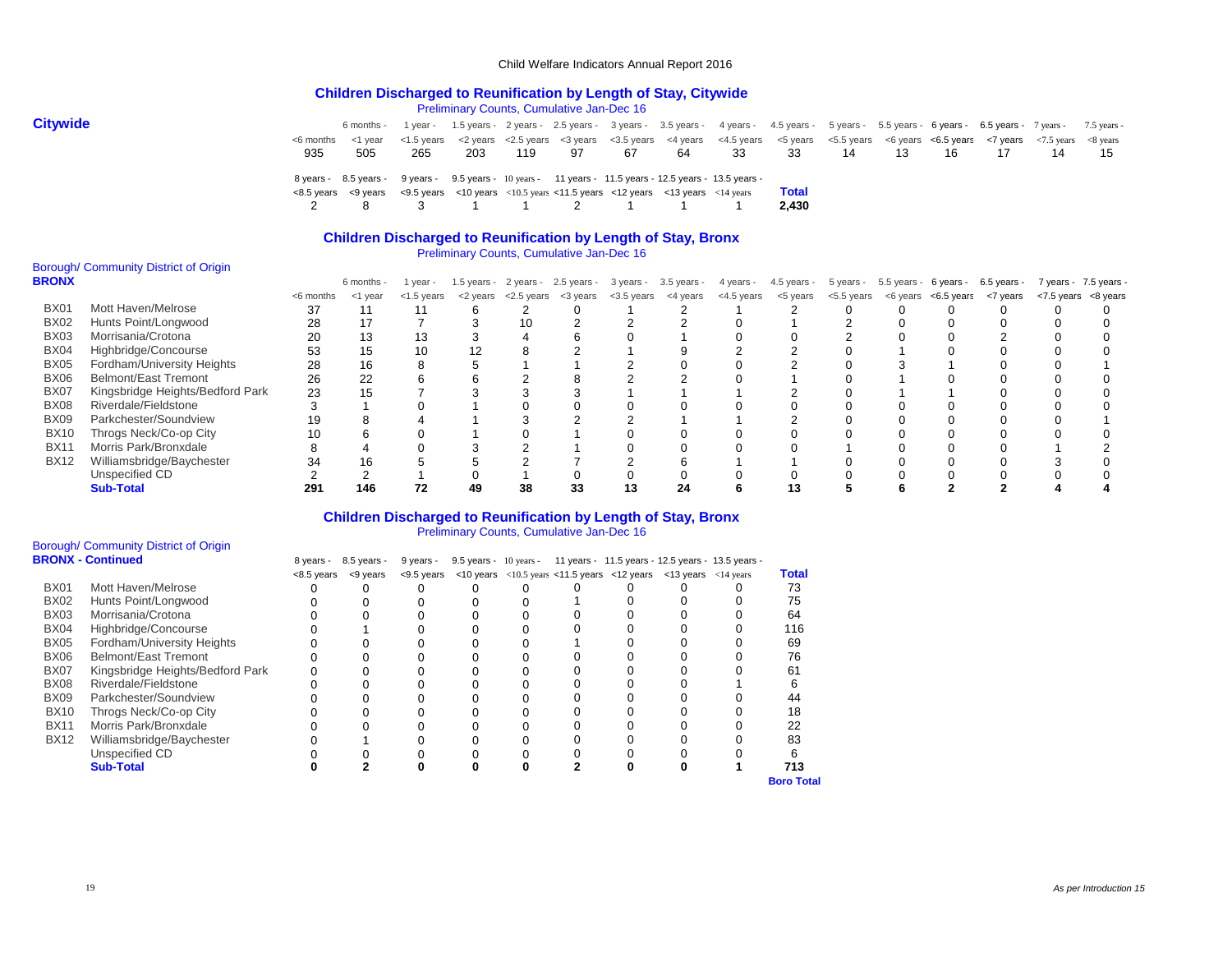#### **Children Discharged to Reunification by Length of Stay, Brooklyn**

Preliminary Counts, Cumulative Jan-Dec 16

#### Borough/ Community District of Origin **B**

| <b>ROOKLYN</b> |                              | losgr     | 6 months - | 1 year -      | $1.5$ years - | 2 years -  | $2.5$ years - | 3 years -  | $3.5$ years - | 4 years -  | $4.5$ years - | 5 years -  | 5.5 years - | 6 years -  | 6.5 years - | 7 years - 7.5 years - |          |
|----------------|------------------------------|-----------|------------|---------------|---------------|------------|---------------|------------|---------------|------------|---------------|------------|-------------|------------|-------------|-----------------------|----------|
|                |                              | <6 months | $<$ 1 year | $<$ 1.5 years | <2 years      | <2.5 years | <3 years      | <3.5 years | <4 years      | <4.5 years | <5 years      | <5.5 years | <6 years    | <6.5 years | <7 years    | <7.5 years            | <8 years |
| BK01           | Greenpoint/Williamsburg      |           |            |               |               |            |               |            |               |            |               |            |             |            |             |                       |          |
| <b>BK02</b>    | Fort Greene/Brooklyn Heights |           |            |               |               |            |               |            |               |            |               |            |             |            |             |                       |          |
| BK03           | <b>Bedford Stuyvesant</b>    |           | 15         |               |               |            |               |            |               |            |               |            |             |            |             |                       |          |
| BK04           | <b>Bushwick</b>              |           |            |               |               |            |               |            |               |            |               |            |             |            |             |                       |          |
| BK05           | East New York/Starrett City  | 50        | 18         |               |               |            |               |            |               |            |               |            |             |            |             |                       |          |
| BK06           | Park Slope/Carroll Gardens   |           |            |               |               |            |               |            |               |            |               |            |             |            |             |                       |          |
| <b>BK07</b>    | <b>Sunset Park</b>           |           |            |               |               |            |               |            |               |            |               |            |             |            |             |                       |          |
| <b>BK08</b>    | Crown Heights                |           |            |               |               |            |               |            |               |            |               |            |             |            |             |                       |          |
| BK09           | South Crown Heights/Prospect |           |            |               |               |            |               |            |               |            |               |            |             |            |             |                       |          |
| <b>BK10</b>    | Bay Ridge/Dyker Heights      |           |            |               |               |            |               |            |               |            |               |            |             |            |             |                       |          |
| <b>BK11</b>    | Bensonhurst                  |           |            |               |               |            |               |            |               |            |               |            |             |            |             |                       |          |
| <b>BK12</b>    | <b>Borough Park</b>          |           |            |               |               |            |               |            |               |            |               |            |             |            |             |                       |          |
| <b>BK13</b>    | Coney Island                 |           |            |               |               |            |               |            |               |            |               |            |             |            |             |                       |          |
| <b>BK14</b>    | Flatbush/Midwood             |           |            |               |               |            |               |            |               |            |               |            |             |            |             |                       |          |
| <b>BK15</b>    | Sheepshead Bay               |           |            |               |               |            |               |            |               |            |               |            |             |            |             |                       |          |
| <b>BK16</b>    | <b>Brownsville</b>           |           | 16         |               |               |            |               |            |               |            |               |            |             |            |             |                       |          |
| <b>BK17</b>    | East Flatbush                | 20        |            |               |               |            |               |            |               |            |               |            |             |            |             |                       |          |
| <b>BK18</b>    | Flatlands/Canarsie           |           |            |               |               |            |               |            |               |            |               |            |             |            |             |                       |          |
|                | Unspecified CD               |           |            |               |               |            |               |            |               |            |               |            |             |            |             |                       |          |
|                | <b>Sub-Total</b>             | 268       | 128        | 78            | 47            | 33         | 28            | 23         | 19            |            |               |            |             |            |             |                       |          |

## Borough/ Community District of Origin

|             | <b>BROOKLYN - Continued</b>  | 8 years -  | 8.5 years - | 9 years - |  |                                                                                                                                                  |  | 9.5 years - 10 years - 11 years - 11.5 years - 12.5 years - 13.5 years - |       |
|-------------|------------------------------|------------|-------------|-----------|--|--------------------------------------------------------------------------------------------------------------------------------------------------|--|--------------------------------------------------------------------------|-------|
|             |                              | <8.5 years | <9 years    |           |  | $\langle$ -9.5 years $\langle$ -10 years $\langle$ -10.5 years $\langle$ -11.5 years $\langle$ -12 years $\langle$ -13 years $\langle$ -14 years |  |                                                                          | Total |
| <b>BK01</b> | Greenpoint/Williamsburg      |            |             |           |  |                                                                                                                                                  |  |                                                                          | 14    |
| <b>BK02</b> | Fort Greene/Brooklyn Heights |            |             |           |  |                                                                                                                                                  |  |                                                                          | 20    |
| <b>BK03</b> | <b>Bedford Stuyvesant</b>    |            |             |           |  |                                                                                                                                                  |  |                                                                          | 60    |
| BK04        | <b>Bushwick</b>              |            |             |           |  |                                                                                                                                                  |  |                                                                          | 39    |
| <b>BK05</b> | East New York/Starrett City  |            |             |           |  |                                                                                                                                                  |  |                                                                          | 105   |
| <b>BK06</b> | Park Slope/Carroll Gardens   |            |             |           |  |                                                                                                                                                  |  |                                                                          | 15    |
| <b>BK07</b> | <b>Sunset Park</b>           |            |             |           |  |                                                                                                                                                  |  |                                                                          | 14    |
| <b>BK08</b> | Crown Heights                |            |             |           |  |                                                                                                                                                  |  |                                                                          | 39    |
| <b>BK09</b> | South Crown Heights/Prospect |            |             |           |  |                                                                                                                                                  |  |                                                                          | 20    |
| <b>BK10</b> | Bay Ridge/Dyker Heights      |            |             |           |  |                                                                                                                                                  |  |                                                                          | 16    |
| <b>BK11</b> | Bensonhurst                  |            |             |           |  |                                                                                                                                                  |  |                                                                          | 10    |
| <b>BK12</b> | Borough Park                 |            |             |           |  |                                                                                                                                                  |  |                                                                          | 13    |
| <b>BK13</b> | Coney Island                 |            |             |           |  |                                                                                                                                                  |  |                                                                          | 25    |
| <b>BK14</b> | Flatbush/Midwood             |            |             |           |  |                                                                                                                                                  |  |                                                                          | 36    |
| <b>BK15</b> | Sheepshead Bay               |            |             |           |  |                                                                                                                                                  |  |                                                                          | 15    |
| <b>BK16</b> | <b>Brownsville</b>           |            |             |           |  |                                                                                                                                                  |  |                                                                          | 117   |
| <b>BK17</b> | East Flatbush                |            |             |           |  |                                                                                                                                                  |  |                                                                          | 49    |
| <b>BK18</b> | Flatlands/Canarsie           |            |             |           |  |                                                                                                                                                  |  |                                                                          | 47    |
|             | Unspecified CD               |            |             |           |  |                                                                                                                                                  |  |                                                                          | 15    |
|             | <b>Sub-Total</b>             |            |             |           |  |                                                                                                                                                  |  |                                                                          | 669   |

**Boro Total**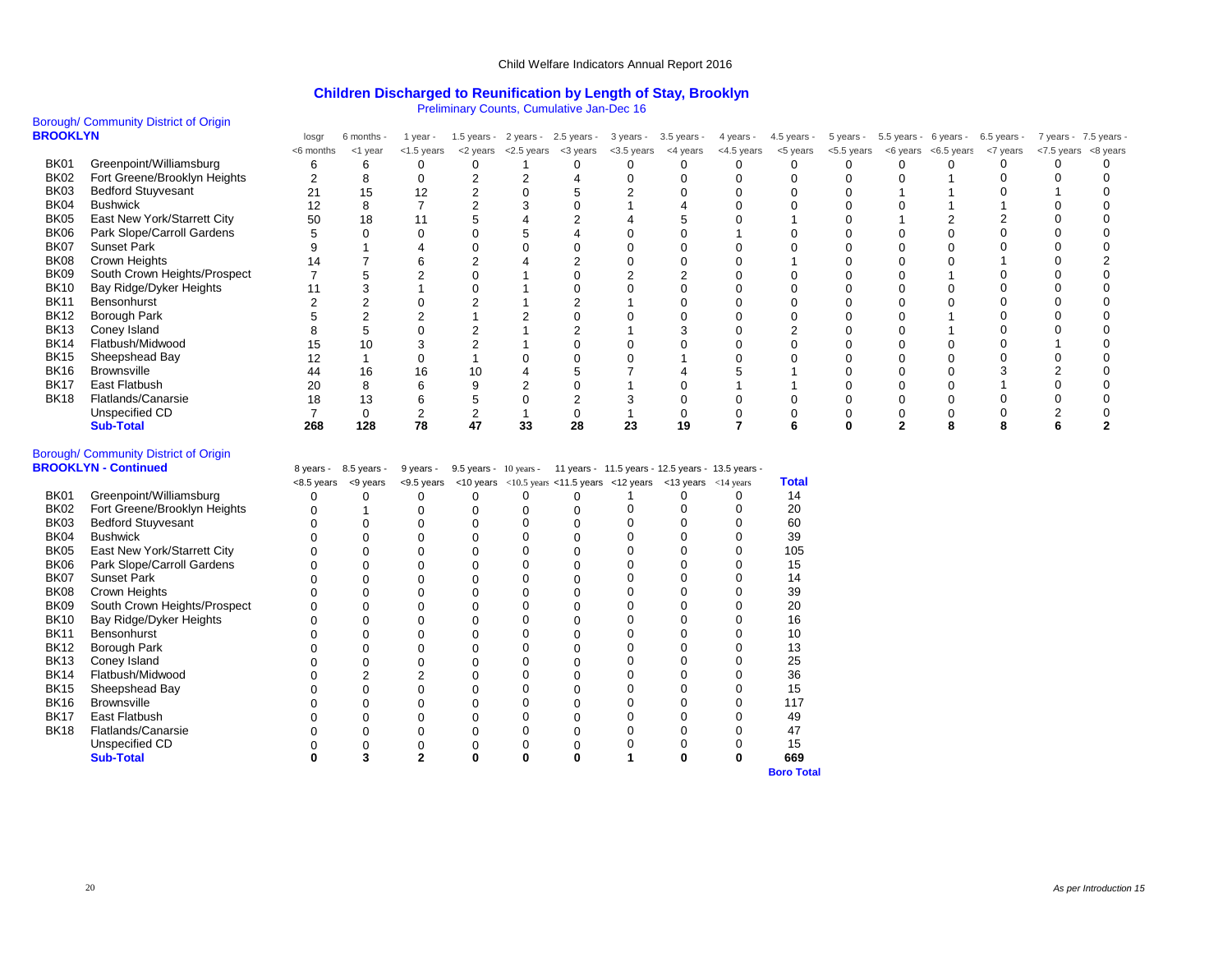#### **Children Discharged to Reunification by Length of Stay, Manhattan**

Preliminary Counts, Cumulative Jan-Dec 16

# Borough/ Community District of Origin<br>MANHATTAN

| <b>MANHATTAN</b> |                              | losgr     | 6 months - | l year -      |    |                                                                 |    |            | 1.5 years - 2 years - 2.5 years - 3 years - 3.5 years - 4 years - 4.5 years - 5 years - 5.5 years - 6 years - 6.5 years - 7 years - 7.5 years - |  |                                                                 |                     |  |
|------------------|------------------------------|-----------|------------|---------------|----|-----------------------------------------------------------------|----|------------|-------------------------------------------------------------------------------------------------------------------------------------------------|--|-----------------------------------------------------------------|---------------------|--|
|                  |                              | <6 months | <1 year    | $<$ 1.5 years |    | $<$ 2 years $<$ 2.5 years $<$ 3 years $<$ 3.5 years $<$ 4 years |    | <4.5 years |                                                                                                                                                 |  | $<$ 5 years $<$ 5.5 years $<$ 6 years $<$ 6.5 years $<$ 7 years | <7.5 years <8 years |  |
| MN <sub>01</sub> | <b>Financial District</b>    |           |            |               |    |                                                                 |    |            |                                                                                                                                                 |  |                                                                 |                     |  |
| MN <sub>02</sub> | Greenwich Village/Soho       |           |            |               |    |                                                                 |    |            |                                                                                                                                                 |  |                                                                 |                     |  |
| MN <sub>03</sub> | Lower East Side/Chinatown    | 20        |            |               |    |                                                                 |    |            |                                                                                                                                                 |  |                                                                 |                     |  |
| MN04             | Clinton/Chelsea              |           |            |               |    |                                                                 |    |            |                                                                                                                                                 |  |                                                                 |                     |  |
| MN05             | Midtown                      |           |            |               |    |                                                                 |    |            |                                                                                                                                                 |  |                                                                 |                     |  |
| MN06             | Stuyvesant Town/Turtle Bay   |           |            |               |    |                                                                 |    |            |                                                                                                                                                 |  |                                                                 |                     |  |
| MN07             | <b>Upper West Side</b>       |           |            |               |    |                                                                 |    |            |                                                                                                                                                 |  |                                                                 |                     |  |
| MN08             | Upper East Side              |           |            |               |    |                                                                 |    |            |                                                                                                                                                 |  |                                                                 |                     |  |
| MN09             | Morningside Height./Hamilton |           |            |               |    |                                                                 |    |            |                                                                                                                                                 |  |                                                                 |                     |  |
| <b>MN10</b>      | <b>Central Harlem</b>        | 22        | 15         | 12            |    |                                                                 |    |            |                                                                                                                                                 |  |                                                                 |                     |  |
| <b>MN11</b>      | East Harlem                  | 38        | 21         | 12            |    |                                                                 |    |            |                                                                                                                                                 |  |                                                                 |                     |  |
| <b>MN12</b>      | Washington Heights/Inwood    |           | 14         |               |    |                                                                 |    |            |                                                                                                                                                 |  |                                                                 |                     |  |
|                  | Unspecified CD               |           |            |               |    |                                                                 |    |            |                                                                                                                                                 |  |                                                                 |                     |  |
|                  | <b>Sub-Total</b>             | 135       |            | 39            | 33 |                                                                 | 16 |            |                                                                                                                                                 |  |                                                                 |                     |  |

## **Children Discharged to Reunification by Length of Stay, Manhattan**

Preliminary Counts, Cumulative Jan-Dec 16

# Borough/ Community District of Origin

|                  | <b>MANHATTAN - Continued</b> | 8 years -    | 8.5 years - | 9 years -     |  |  | 9.5 years - 10 years - 11 years - 11.5 years - 12.5 years - 13.5 years -                                              |                   |
|------------------|------------------------------|--------------|-------------|---------------|--|--|-----------------------------------------------------------------------------------------------------------------------|-------------------|
|                  |                              | $<8.5$ years | <9 years    | $<$ 9.5 years |  |  | $\langle$ 10 years $\langle$ 10.5 years $\langle$ 11.5 years $\langle$ 12 years $\langle$ 13 years $\langle$ 14 years | Total             |
| MN <sub>01</sub> | <b>Financial District</b>    |              |             |               |  |  |                                                                                                                       |                   |
| MN <sub>02</sub> | Greenwich Village/Soho       |              |             |               |  |  |                                                                                                                       |                   |
| MN <sub>03</sub> | Lower East Side/Chinatown    |              |             |               |  |  |                                                                                                                       | 55                |
| MN <sub>04</sub> | Clinton/Chelsea              |              |             |               |  |  |                                                                                                                       | 15                |
| MN <sub>05</sub> | Midtown                      |              |             |               |  |  |                                                                                                                       | 15                |
| <b>MN06</b>      | Stuyvesant Town/Turtle Bay   |              |             |               |  |  |                                                                                                                       |                   |
| MN <sub>07</sub> | Upper West Side              |              |             |               |  |  |                                                                                                                       | 24                |
| MN <sub>08</sub> | Upper East Side              |              |             |               |  |  |                                                                                                                       |                   |
| <b>MN09</b>      | Morningside Height./Hamilton |              |             |               |  |  |                                                                                                                       | 45                |
| <b>MN10</b>      | Central Harlem               |              |             |               |  |  |                                                                                                                       | 68                |
| <b>MN11</b>      | East Harlem                  |              |             |               |  |  |                                                                                                                       | 106               |
| <b>MN12</b>      | Washington Heights/Inwood    |              |             |               |  |  |                                                                                                                       | 36                |
|                  | Unspecified CD               |              |             |               |  |  |                                                                                                                       |                   |
|                  | <b>Sub-Total</b>             |              |             |               |  |  |                                                                                                                       | 382               |
|                  |                              |              |             |               |  |  |                                                                                                                       | <b>Boro Total</b> |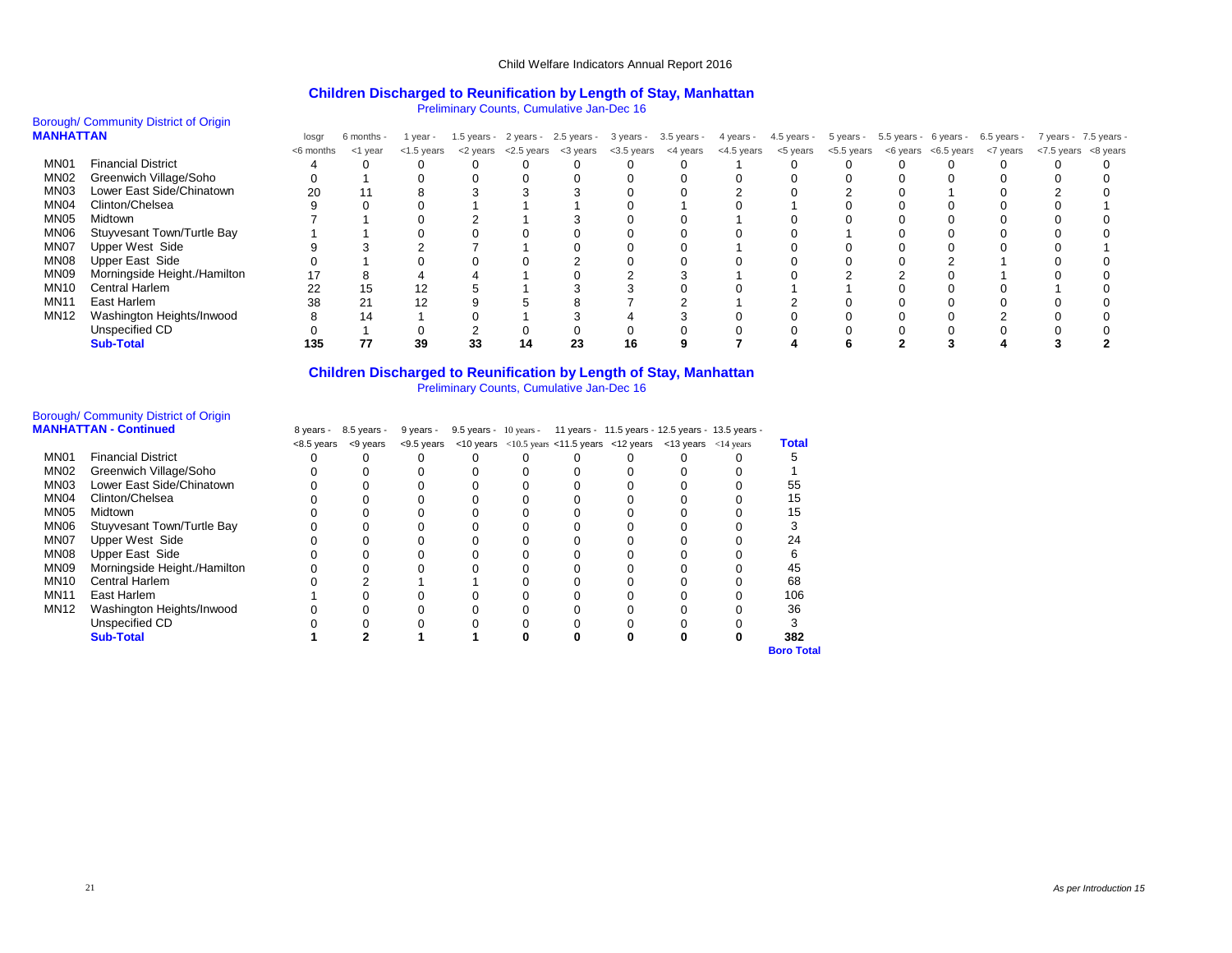#### **Children Discharged to Reunification by Length of Stay, Queens**

Preliminary Counts, Cumulative Jan-Dec 16

|                  |                                       |             |                       |               |                          |                | Prominique Sourno, Sannaiante can Boone                                    |               |               |                |                |               |              |                                   |                |                       |          |
|------------------|---------------------------------------|-------------|-----------------------|---------------|--------------------------|----------------|----------------------------------------------------------------------------|---------------|---------------|----------------|----------------|---------------|--------------|-----------------------------------|----------------|-----------------------|----------|
|                  | Borough/ Community District of Origin |             |                       |               |                          |                |                                                                            |               |               |                |                |               |              |                                   |                |                       |          |
| <b>QUEENS</b>    |                                       | losgr       | 6 months -            | 1 year -      |                          |                | 1.5 years - 2 years - 2.5 years -                                          | 3 years -     | $3.5$ years - | 4 years -      | 4.5 years -    | 5 years -     |              | 5.5 years - 6 years - 6.5 years - |                | 7 years - 7.5 years - |          |
|                  |                                       | <6 months   | $<$ 1 year            | $<$ 1.5 years | <2 years                 | <2.5 years     | <3 years                                                                   | $<$ 3.5 years | <4 years      | <4.5 years     | <5 years       | $<$ 5.5 years |              | <6 years <6.5 years <7 years      |                | <7.5 years            | <8 years |
| QN01             | Astoria                               | 10          | 14                    | 4             | 3                        | 2              | 0                                                                          | 0             | 1             | 0              | 0              | $\Omega$      |              | 0                                 | 0              | $\Omega$              | 0        |
| QN <sub>02</sub> | Woodside/Sunnyside                    | 6           | 0                     | 0             | 0                        | $\Omega$       | $\Omega$                                                                   | 0             | 0             | 0              | 2              | $\Omega$      | $\Omega$     | $\mathbf 0$                       | 0              | 0                     | ∩        |
| QN <sub>03</sub> | Jackson Heights                       | 9           | 8                     | 5             | 5                        | $\overline{2}$ |                                                                            | 0             | 4             | $\Omega$       | $\Omega$       | $\Omega$      |              | $\Omega$                          | $\Omega$       | $\Omega$              |          |
| QN <sub>04</sub> | Elmhurst/Corona                       |             | $\overline{4}$        | 8             | 6                        | $\Omega$       | $\Omega$                                                                   |               | $\Omega$      | $\Omega$       | $\Omega$       | $\Omega$      |              | $\mathbf 0$                       | $\Omega$       | $\Omega$              |          |
| QN <sub>05</sub> | Ridgewood/Maspeth                     |             | $\overline{2}$        | 3             | 3                        | $\Omega$       | $\Omega$                                                                   | 0             | $\Omega$      |                | $\Omega$       | $\Omega$      |              | $\Omega$                          | $\Omega$       | 0                     |          |
| QN06             | Rego Park/Forest Hills                |             | $\overline{2}$        | $\Omega$      |                          | $\overline{2}$ |                                                                            | $\Omega$      | $\Omega$      | $\Omega$       | $\mathbf 0$    | $\Omega$      |              | $\mathbf 0$                       | $\Omega$       | $\Omega$              |          |
| QN07             | Flushing/Whitestone                   | 12          | $\Omega$              | $\Omega$      |                          |                |                                                                            | U             | $\Omega$      | $\Omega$       | $\Omega$       | $\Omega$      |              | $\mathbf 0$                       | 0              | 0                     |          |
| QN <sub>08</sub> | <b>Hillcrest/Fresh Meadows</b>        | 9           | 6                     | $\Omega$      | 4                        | $\overline{2}$ |                                                                            |               | $\Omega$      |                | $\Omega$       |               |              | $\Omega$                          | $\Omega$       | $\Omega$              |          |
| QN <sub>09</sub> | Ozone Park/Woodhaven                  | 5           | 6                     | 6             | 6                        |                |                                                                            |               |               | 0              | $\mathbf 0$    | $\Omega$      |              | $\mathbf 0$                       | 0              | 0                     |          |
| QN10             | South, Ozone Park/Howard Beach        | 3           | 3                     | $\Omega$      | 3                        | $\Omega$       |                                                                            | $\Omega$      | $\Omega$      | $\overline{2}$ | $\overline{2}$ | $\Omega$      |              | $\Omega$                          | $\Omega$       | $\Omega$              | 2        |
| QN11             | <b>Bayside/Little Neck</b>            | 0           | $\overline{2}$        | 1             |                          | $\Omega$       | ∩                                                                          | $\Omega$      | $\Omega$      | $\Omega$       | $\mathbf 0$    |               |              | $\mathbf 0$                       | 0              | 0                     |          |
| QN12             | Jamaica/Hollis                        | 43          | 23                    | 15            | 14                       |                |                                                                            |               |               |                | 2              |               |              |                                   |                | $\Omega$              |          |
| QN13             | Queens Village                        | 21          | 26                    | 3             | $\overline{4}$           | $\overline{2}$ |                                                                            | 0             |               |                | $\mathbf 0$    | $\mathbf 0$   |              | $\mathbf 0$                       | $\mathbf 0$    | 0                     |          |
| QN14             | Rockaway/Broad Channel                | 14          | 13                    | 5             | 9                        |                |                                                                            |               |               | $\mathbf 0$    | $\mathbf 0$    | $\mathbf 0$   |              | $\mathbf 0$                       | $\overline{c}$ |                       |          |
|                  | Unspecified CD                        | $\mathbf 0$ | $\overline{2}$        | $\mathbf 0$   | 0                        | 0              | $\Omega$                                                                   | 0             | $\mathbf 0$   | $\mathbf 0$    | $\mathbf 0$    | $\mathbf 0$   |              | $\mathbf 0$                       | 0              | $\mathbf 0$           | 2        |
|                  | <b>Sub-Total</b>                      | 146         | 111                   | 50            | 59                       | 17             | 10                                                                         | 5             | 9             | 6              | 6              | 3             | $\mathbf{2}$ | 1                                 | 3              | 1                     | 5        |
|                  | Borough/ Community District of Origin |             | 8 years - 8.5 years - | 9 years -     | $9.5$ years - 10 years - |                | 11 years - 11.5 years - 12.5 years - 13.5 years -                          |               |               |                |                |               |              |                                   |                |                       |          |
|                  | <b>QUEENS - Continued</b>             |             | <8.5 years <9 years   |               |                          |                | <9.5 years <10 years <10.5 years <11.5 years <12 years <13 years <14 years |               |               |                | <b>Total</b>   |               |              |                                   |                |                       |          |
| QN01             | Astoria                               | 0           | 0                     | $\Omega$      | 0                        | $\Omega$       | $\Omega$                                                                   | 0             | $\Omega$      | $\Omega$       | 35             |               |              |                                   |                |                       |          |
| QN <sub>02</sub> | Woodside/Sunnyside                    | 0           | 0                     | $\Omega$      | 0                        | $\Omega$       | $\Omega$                                                                   | 0             | $\Omega$      | $\Omega$       | 8              |               |              |                                   |                |                       |          |
| QN <sub>03</sub> | Jackson Heights                       |             | $\Omega$              | $\Omega$      | $\Omega$                 | $\Omega$       |                                                                            | 0             | $\Omega$      | 0              | 37             |               |              |                                   |                |                       |          |
| QN <sub>04</sub> | Elmhurst/Corona                       |             | $\mathbf 0$           | 0             | $\Omega$                 | $\Omega$       |                                                                            | 0             | $\Omega$      | 0              | 25             |               |              |                                   |                |                       |          |
| QN <sub>05</sub> | Ridgewood/Maspeth                     | 0           | $\Omega$              | 0             | $\Omega$                 | $\Omega$       |                                                                            | 0             | $\Omega$      | $\Omega$       | 14             |               |              |                                   |                |                       |          |
| QN06             | Rego Park/Forest Hills                | 0           | $\mathbf 0$           | $\mathbf 0$   | 0                        | $\Omega$       |                                                                            | 0             | $\Omega$      | $\Omega$       | 9              |               |              |                                   |                |                       |          |
| QN07             | Flushing/Whitestone                   | 0           | $\mathbf 0$           | O             | 0                        | $\Omega$       |                                                                            | 0             | $\Omega$      | 0              | 15             |               |              |                                   |                |                       |          |
| QN08             | <b>Hillcrest/Fresh Meadows</b>        | 0           | $\Omega$              | $\Omega$      | $\Omega$                 |                |                                                                            | 0             | $\Omega$      | 0              | 24             |               |              |                                   |                |                       |          |
| QN <sub>09</sub> | Ozone Park/Woodhaven                  | 0           | $\Omega$              | $\Omega$      | $\Omega$                 |                |                                                                            | 0             | $\Omega$      | 0              | 27             |               |              |                                   |                |                       |          |
| QN10             | South, Ozone Park/Howard Beach        | 0           | $\Omega$              | 0             | 0                        | $\Omega$       |                                                                            | 0             | $\Omega$      | 0              | 15             |               |              |                                   |                |                       |          |
| QN11             | <b>Bayside/Little Neck</b>            | 0           | $\mathbf 0$           | O             | 0                        |                |                                                                            | 0             | $\Omega$      | $\mathbf 0$    | 5              |               |              |                                   |                |                       |          |
| QN12             | Jamaica/Hollis                        |             | $\Omega$              | $\Omega$      | 0                        | $\Omega$       |                                                                            | 0             |               | 0              | 108            |               |              |                                   |                |                       |          |
| QN <sub>13</sub> | Queens Village                        |             | 0                     | 0             | 0                        |                |                                                                            | 0             | $\Omega$      | 0              | 61             |               |              |                                   |                |                       |          |
| QN14             | Rockaway/Broad Channel                | 0           | $\Omega$              | 0             |                          | $\Omega$       |                                                                            | 0             | 0             | 0              | 48             |               |              |                                   |                |                       |          |
|                  |                                       |             |                       |               |                          |                |                                                                            |               |               |                |                |               |              |                                   |                |                       |          |

**Sub-Total 0 1 0 0 0 0 0 1 0 436**

**Boro Total**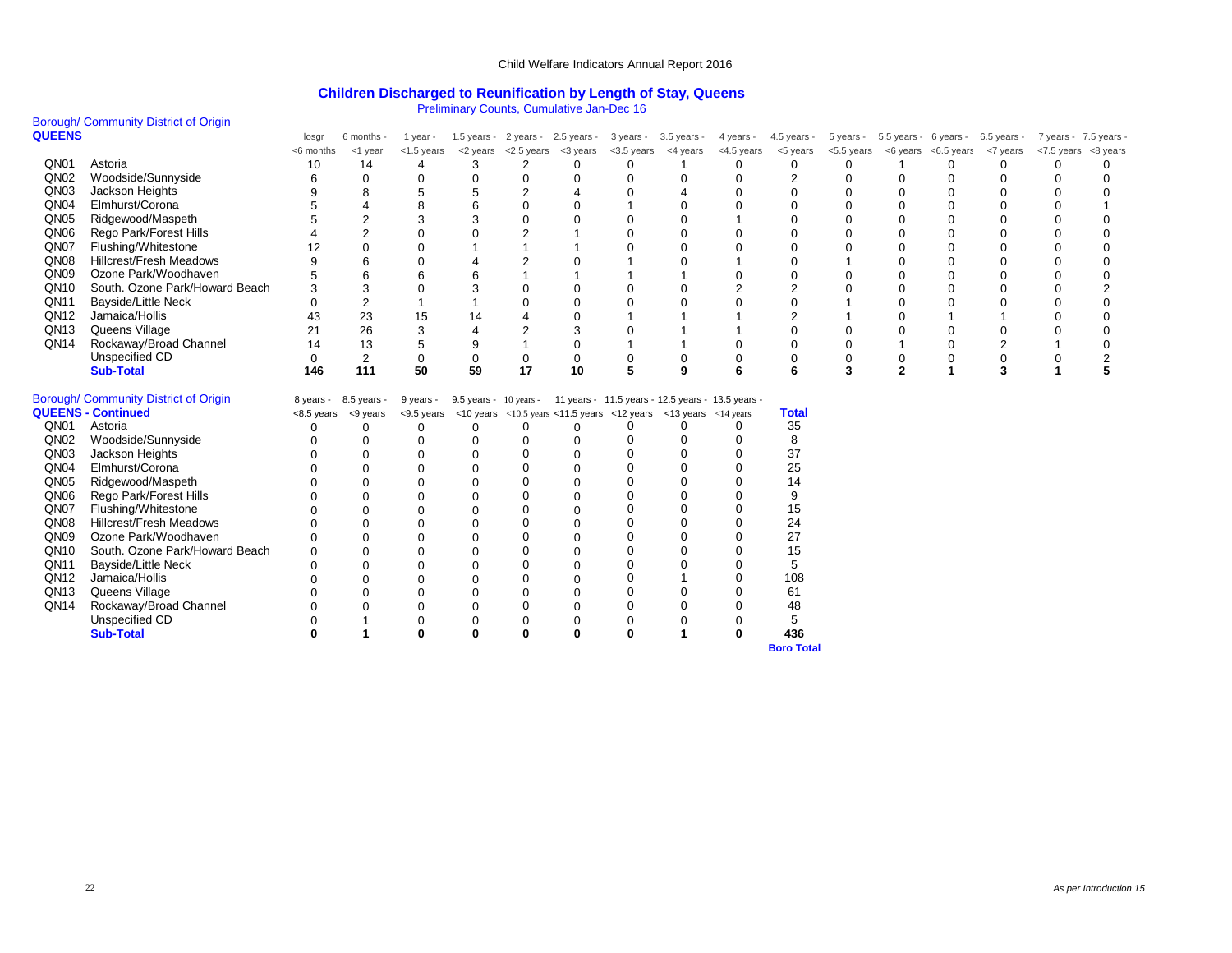### **Children Discharged to Reunification by Length of Stay, Staten Island**

Preliminary Counts, Cumulative Jan-Dec 16

| <b>Staten Island</b>                      | Borough/ Community District of Origin                                                                                     | losgr                                               | 6 months -                                                                            | 1 year -                                                                  |                                                                                  |                                                         | <b>The minimally Counts, Curriculative Jail-Dec To</b><br>1.5 years - $2 \text{ years} - 2.5 \text{ years} - 1.5 \text{ years}$ | 3 years -                                                                                                                                                                                                                                    | 3.5 years -                                               | 4 years -                                                                                                                   | 4.5 years -                                                 | 5 years -                                                              | 5.5 years - 6 years -                       |                                                               | 6.5 years -                                                      | 7 years - 7.5 years -                                             |                |
|-------------------------------------------|---------------------------------------------------------------------------------------------------------------------------|-----------------------------------------------------|---------------------------------------------------------------------------------------|---------------------------------------------------------------------------|----------------------------------------------------------------------------------|---------------------------------------------------------|---------------------------------------------------------------------------------------------------------------------------------|----------------------------------------------------------------------------------------------------------------------------------------------------------------------------------------------------------------------------------------------|-----------------------------------------------------------|-----------------------------------------------------------------------------------------------------------------------------|-------------------------------------------------------------|------------------------------------------------------------------------|---------------------------------------------|---------------------------------------------------------------|------------------------------------------------------------------|-------------------------------------------------------------------|----------------|
| <b>SI01</b><br><b>SI02</b><br><b>SI03</b> | Saint George/Stapleton<br>South Beach/Willowbrook<br><b>Tottenville/Great Kills</b><br>Unspecified CD<br><b>Sub-Total</b> | <6 months<br>55<br>8<br>$\Omega$<br>67              | $<$ 1 year<br>24<br>4<br>36                                                           | $<$ 1.5 years<br>15<br>$\overline{2}$<br>$\mathbf 0$<br>$\mathbf 0$<br>17 | <2 years<br>8<br>2<br>$\mathbf 0$<br>11                                          | <2.5 years<br>16<br>0<br>$\mathbf 0$<br>17              | <3 years<br>2<br>$\Omega$<br>$\mathbf 0$<br>3                                                                                   | <3.5 years<br>5<br>3<br>0<br>0<br>8                                                                                                                                                                                                          | <4 years<br>2<br>0<br>$\Omega$<br>3                       | <4.5 years<br>3<br>$\Omega$<br>$\Omega$                                                                                     | <5 years<br>3<br>$\Omega$<br>$\Omega$<br>$\mathbf 0$<br>3   | <5.5 years<br>$\Omega$<br>$\Omega$<br>$\Omega$<br>$\Omega$<br>$\Omega$ | $\Omega$<br>$\Omega$                        | $<$ 6 years $<$ 6.5 years<br>0<br>2<br>0<br>0<br>$\mathbf{2}$ | <7 years<br>0<br>$\Omega$<br>$\Omega$<br>$\mathbf 0$<br>$\bf{0}$ | <7.5 years <8 years<br>0<br>$\Omega$<br>$\Omega$<br>0<br>$\bf{0}$ | $\overline{2}$ |
| <b>SI01</b><br><b>SI02</b><br><b>SI03</b> | Saint George/Stapleton<br>South Beach/Willowbrook<br><b>Tottenville/Great Kills</b><br>Unspecified CD<br><b>Sub-Total</b> | 8 years -<br>$\Omega$                               | 8.5 years -<br>$<8.5$ years $<9$ years<br>U<br>$\mathbf 0$<br>$\mathbf 0$<br>$\Omega$ | 9 years -<br>$\Omega$<br>$\Omega$<br>$\Omega$<br>$\mathbf 0$<br>$\Omega$  | $9.5$ years - 10 years -<br>$\Omega$<br>0<br>$\Omega$<br>$\mathbf 0$<br>$\bf{0}$ | $\Omega$<br>0<br>$\mathbf 0$<br>$\mathbf 0$<br>$\Omega$ | ∩<br>$\Omega$<br>$\Omega$<br>$\mathbf 0$<br>$\mathbf{0}$                                                                        | $\langle 9.5 \rangle$ years $\langle 10 \rangle$ years $\langle 10.5 \rangle$ years $\langle 11.5 \rangle$ years $\langle 12 \rangle$ years $\langle 13 \rangle$ years $\langle 14 \rangle$ years<br>$\Omega$<br>$\mathbf 0$<br>$\mathbf{0}$ | n<br>$\mathbf{0}$                                         | 11 years - 11.5 years - 12.5 years - 13.5 years -<br>$\Omega$<br>$\Omega$<br>$\Omega$<br>0<br>$\mathbf{0}$                  | <b>Total</b><br>136<br>26<br>12<br>175<br><b>Boro Total</b> |                                                                        |                                             |                                                               |                                                                  |                                                                   |                |
|                                           | <b>Unspecified Borough</b>                                                                                                | losgr<br><6 months<br>3<br>$<8.5$ years<br>$\Omega$ | 6 months -<br><1 year<br>2<br>8 years - 8.5 years -<br><9 years<br>$\Omega$           | 1 year -<br>$<$ 1.5 years<br>1<br>9 years -<br>$\Omega$                   | <2 years<br>2<br>$\Omega$                                                        | $\Omega$<br>$\Omega$                                    | <2.5 years <3 years<br>$\Omega$<br>$\Omega$                                                                                     | 1.5 years - 2 years - 2.5 years - 3 years - 3.5 years -<br>$<$ 3.5 years $<$ 4 years<br>$\Omega$<br>$\leq$ 9.5 years $\leq$ 10 years $\leq$ 10.5 years $\leq$ 11.5 years $\leq$ 12 years $\leq$ 13 years $\leq$ 14 years<br>$\Omega$         | 0<br>$\Omega$                                             | 4 years -<br><4.5 years<br>$\Omega$<br>9.5 years - 10 years - 11 years - 11.5 years - 12.5 years - 13.5 years -<br>$\Omega$ | 4.5 years -<br><5 years<br><b>Total</b><br>9                | <5.5 years<br>$\Omega$                                                 | 5 years - 5.5 years - 6 years -<br>$\Omega$ | $<$ 6 years $<$ 6.5 years<br>0                                | 6.5 years -<br><7 years<br>$\Omega$                              | 7 years - 7.5 years -<br>$<$ 7.5 years $<$ 8 years<br>$\Omega$    | 0              |
|                                           | <b>Outside of NYC</b>                                                                                                     | losgr<br><6 months<br>25<br>8 years -<br>$\Omega$   | 6 months -<br><1 year<br>5<br>8.5 years -<br>$< 8.5$ years $< 9$ years<br>$\Omega$    | 1 year -<br>$<$ 1.5 years<br>8<br>9 years -<br>∩                          | $1.5$ years -<br>2<br>$\Omega$                                                   | $\Omega$                                                | 2 years - 2.5 years -<br>$<$ 2 years $<$ 2.5 years $<$ 3 years<br>$\Omega$<br>$\Omega$                                          | $<$ 3.5 years<br>2<br>$\leq$ 9.5 years $\leq$ 10 years $\leq$ 10.5 years $\leq$ 11.5 years $\leq$ 12 years $\leq$ 13 years $\leq$ 14 years<br>$\Omega$                                                                                       | 3 years - 3.5 years -<br><4 years<br>$\Omega$<br>$\Omega$ | 4 years -<br><4.5 years<br>3<br>9.5 years - 10 years - 11 years - 11.5 years - 12.5 years - 13.5 years -<br>$\Omega$        | 4.5 years -<br><5 years<br>$\Omega$<br><b>Total</b><br>46   | 5 years -<br>$<$ 5.5 years<br>$\Omega$                                 | 5.5 years - 6 years -<br>$\Omega$           | <6 years <6.5 years <7 years<br>0                             | 6.5 years -<br>$\Omega$                                          | 7 years - 7.5 years -<br><7.5 years <8 years<br>0                 | 0              |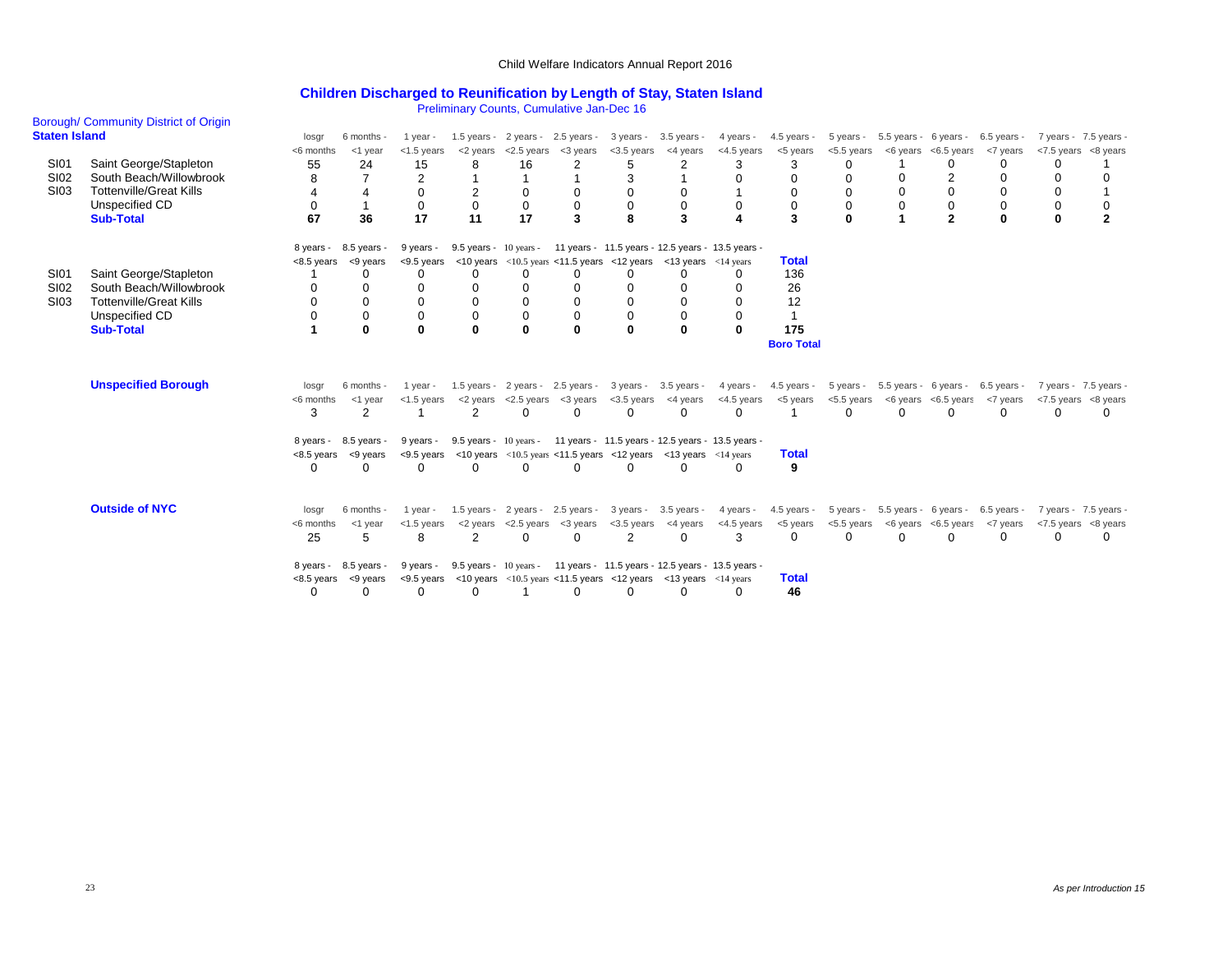# 72 Hour Case Conferences Held \* Cumulative Jan-Dec 16

| Citywide        | N/A |
|-----------------|-----|
| <b>Bronx</b>    | N/A |
| <b>Brooklyn</b> | N/A |
| Manhattan       | N/A |
| Queens          | N/A |
| Staten Island   | N/A |

\* The Division of Child Protection completed implementation of a new conference model in November 2009 which has replaced the 72-hour and Elevated Risks Conferences.